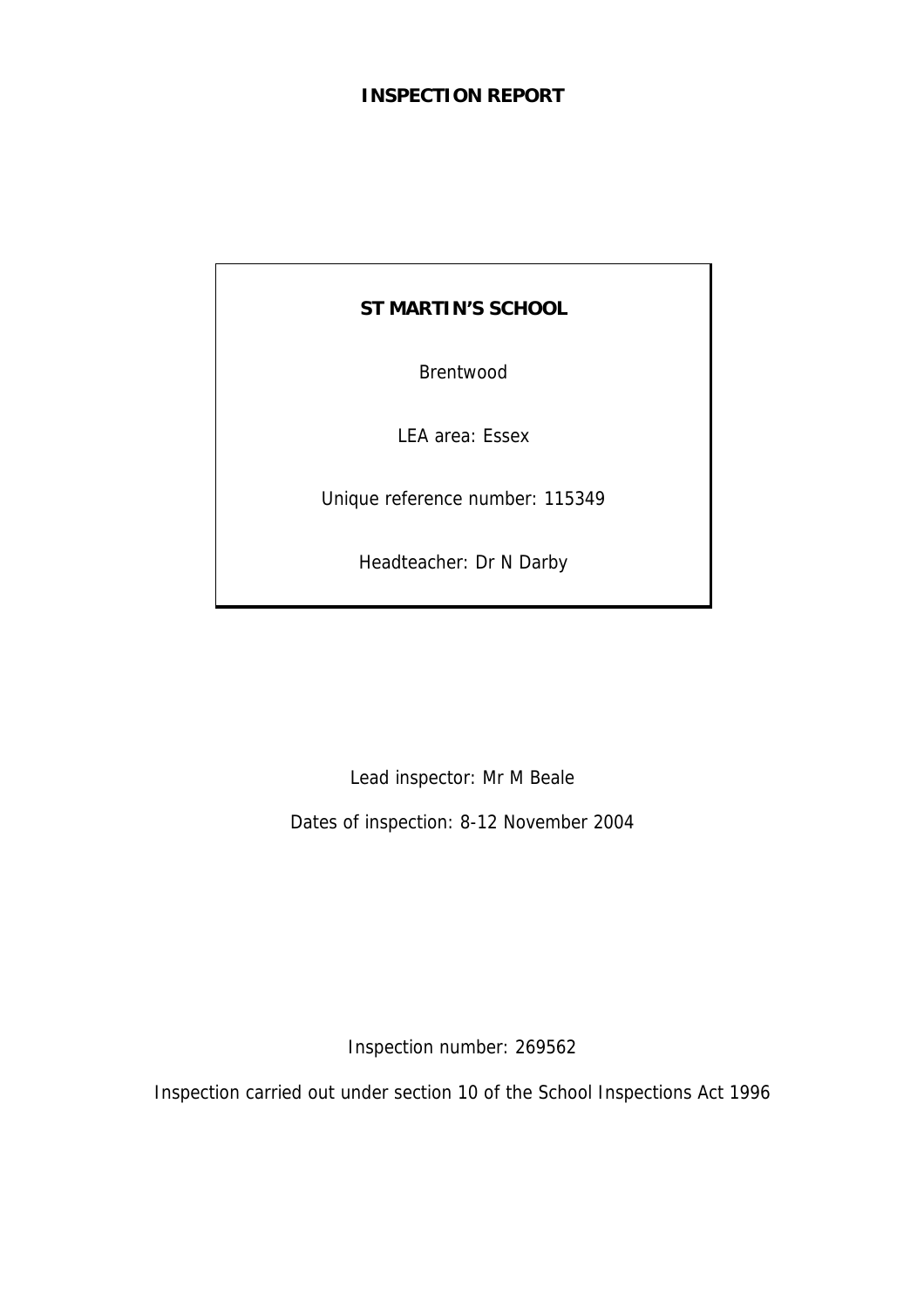# © Crown copyright 2004

This report may be reproduced in whole or in part for non-commercial educational purposes, provided that all extracts quoted are reproduced verbatim without adaptation and on condition that the source and date thereof are stated.

Further copies of this report are obtainable from the school. Under the School Inspections Act 1996, the school must provide a copy of this report and/or its summary free of charge to certain categories of people. A charge not exceeding the full cost of reproduction may be made for any other copies supplied.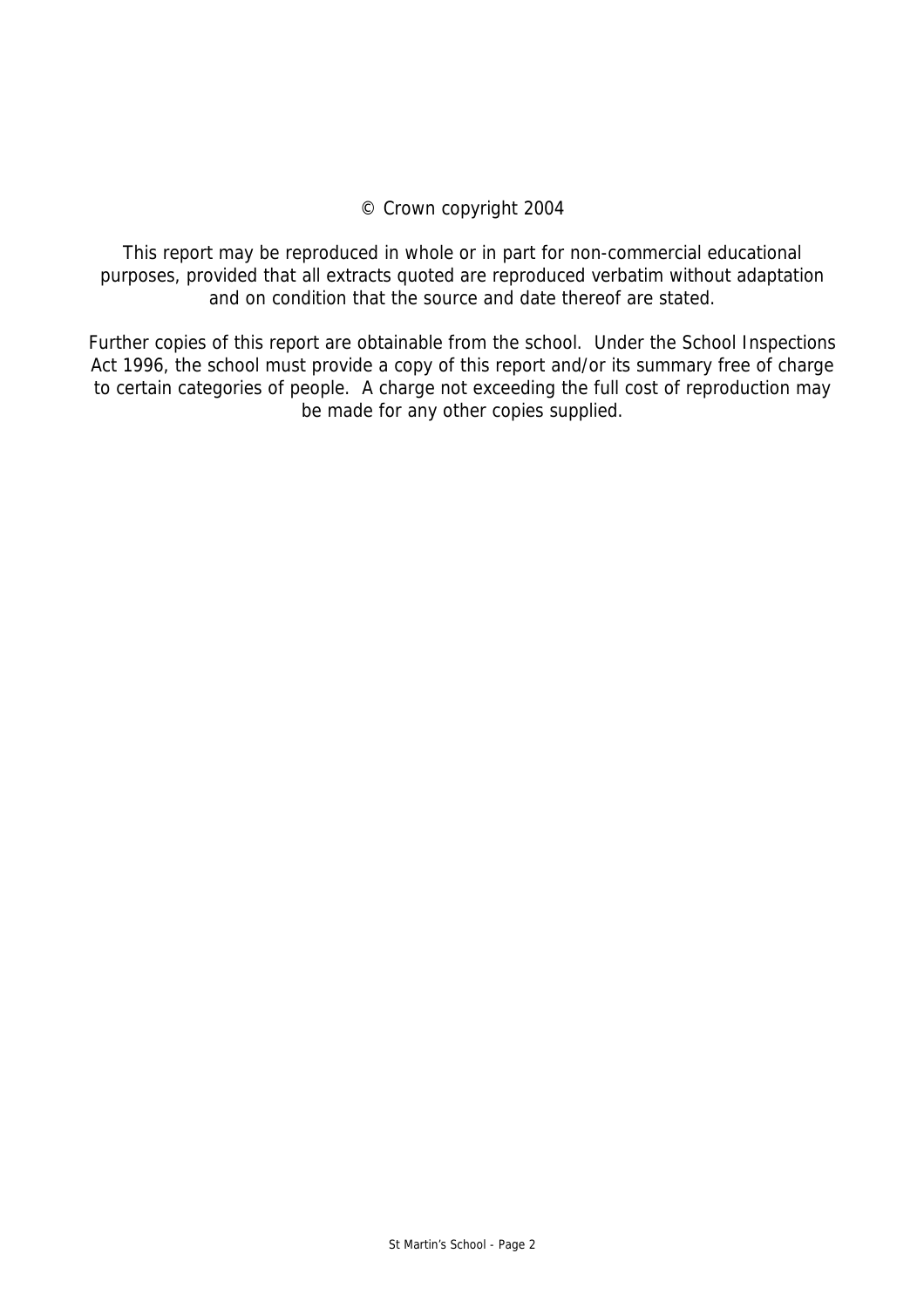# **INFORMATION ABOUT THE SCHOOL**

| Type of school:                 | Comprehensive                                   |
|---------------------------------|-------------------------------------------------|
| School category:                | Foundation                                      |
| Age range of pupils:            | $11 - 18$                                       |
| Gender of pupils:               | Mixed                                           |
| Number on roll:                 | 1731                                            |
| School address:                 | Hanging Hill Lane<br>Hutton<br><b>Brentwood</b> |
| Postcode:                       | <b>Fssex</b><br><b>CM13 2HG</b>                 |
| Telephone number:               | 01277 238300                                    |
| Fax number:                     | 01277 238301                                    |
| Appropriate authority:          | Governing body                                  |
| Name of chair of<br>governors:  | Mr E Smith                                      |
| Date of previous<br>inspection: | 18 - 22 January 1999                            |

# **CHARACTERISTICS OF THE SCHOOL**

The number of pupils has increased since the last inspection in this large school, which also has a large and expanding sixth form. There are 20 per cent more boys than girls, although this difference is much lower in the sixth form. The proportion of pupils eligible for a free school meal is below average and falling. There are few pupils from minority ethnic backgrounds with no group represented in significant numbers, although 20 per cent of parents have preferred not to indicate the ethnic grouping which best represents their child's background. A small proportion of pupils are learning English as an additional language but no pupil is at an early stage. Attainment on entry to the main school is well above average. It is also well above average and rising on entry to the sixth form where the school requires at least 53 GCSE points from 10 subjects before students are allowed to stay on. The vast majority of students follow AS and A Level courses with a small number studying for advanced vocational qualifications. The proportion of pupils identified with special educational needs is below average as is the number with statements. No students are identified with special educational needs in the sixth form. The school is a technology college and a Beacon school. It received a School Achievement Award in 2001 and achieved Investors in People status in 2004.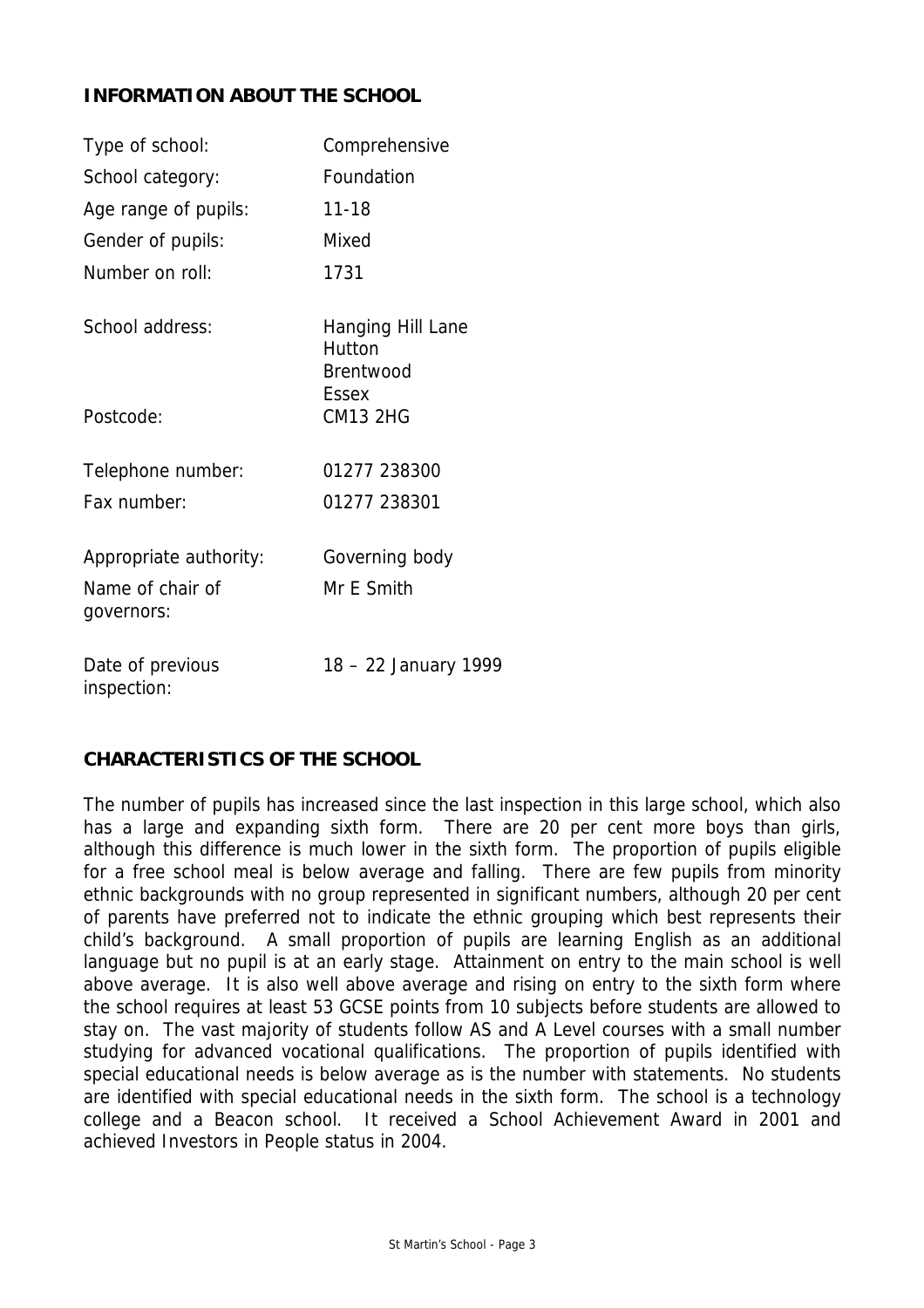# **INFORMATION ABOUT THE INSPECTION TEAM**

| Members of the inspection team |                       |                | <b>Subject responsibilities</b>                       |
|--------------------------------|-----------------------|----------------|-------------------------------------------------------|
| 19385                          | <b>Martin Beale</b>   | Lead inspector |                                                       |
| 14214                          | <b>Jill Smith</b>     | Lay inspector  |                                                       |
| 4351                           | Jeanne Strickland     | Team inspector | English                                               |
|                                |                       |                | English as an additional language                     |
| 32379                          | <b>Bob Brewster</b>   | Team inspector | <b>Mathematics</b>                                    |
| 15079                          | <b>Tony Boys</b>      | Team inspector | Special education needs                               |
|                                |                       |                | Biology (sixth form)                                  |
|                                |                       |                | Chemistry (sixth form)                                |
| 8052                           | Ken McKenzie          | Team inspector | Information and communication technology              |
|                                |                       |                | <b>Business studies</b>                               |
| 20716                          | Reg Grogan            | Team inspector | Religious education                                   |
|                                |                       |                | History (sixth form)                                  |
| 1489                           | Paul King             | Team inspector | Art and design                                        |
| 31345                          | Kay Arthur            | Team inspector | Design and technology                                 |
| 33015                          | <b>Richard Winter</b> | Team inspector | Geography                                             |
| 10759                          | Lynn Bappa            | Team inspector | History                                               |
| 32173                          | Barbara Brown         | Team inspector | French                                                |
|                                |                       |                | German                                                |
| 27665                          | Alrene Lees           | Team inspector | Citizenship                                           |
| 18888                          | Jan Boultbee          | Team inspector | Physical education                                    |
| 4126                           | <b>Clive Parsons</b>  | Team inspector | Information and communication technology (sixth form) |
| 28002                          | Sue Taylor            | Team inspector | Psychology                                            |
| 30563                          | Jackie Pentlow        | Team inspector |                                                       |
| 23308                          | John Morrell          | Team inspector |                                                       |
| 34277                          | <b>Frances Soul</b>   | Team inspector | Science                                               |

The inspection contractor was:

 PBM, Brookbridge and Bedford Ltd 13A Market Place **Uttoxeter Staffordshire** ST14 8HY

Any concerns or complaints about the inspection or the report should be made initially to the inspection contractor. The procedures are set out in the leaflet 'Complaining about Ofsted Inspections', which is available from Ofsted Publications Centre (telephone 07002 637833) or Ofsted's website (www.ofsted.gov.uk).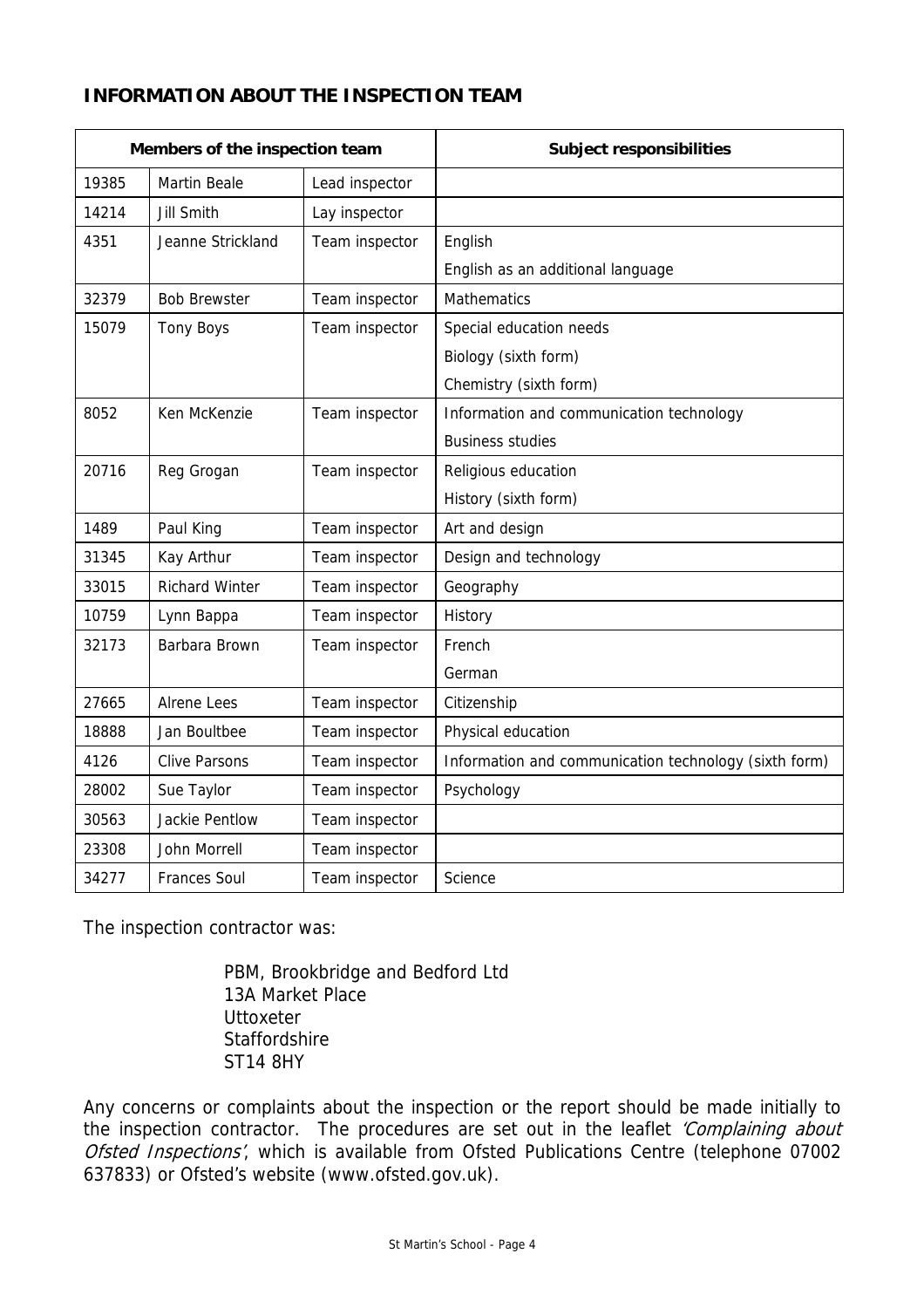# **REPORT CONTENTS**

|                                                                                                                                    | Page |    |  |  |  |  |
|------------------------------------------------------------------------------------------------------------------------------------|------|----|--|--|--|--|
| <b>PART A: SUMMARY OF THE REPORT</b>                                                                                               |      |    |  |  |  |  |
| PART B: COMMENTARY ON THE MAIN INSPECTION FINDINGS                                                                                 |      |    |  |  |  |  |
| <b>STANDARDS ACHIEVED BY PUPILS</b>                                                                                                | 10   |    |  |  |  |  |
| Standards achieved in subjects and courses                                                                                         |      |    |  |  |  |  |
| Pupils' attitudes, values and other personal qualities                                                                             |      |    |  |  |  |  |
| <b>QUALITY OF EDUCATION PROVIDED BY THE SCHOOL</b>                                                                                 | 14   |    |  |  |  |  |
| Teaching and learning<br>The curriculum<br>Care, guidance and support<br>Partnership with parents, other schools and the community |      |    |  |  |  |  |
| <b>LEADERSHIP AND MANAGEMENT</b>                                                                                                   | 21   |    |  |  |  |  |
| <b>WORK RELATED LEARNING</b>                                                                                                       | 23   |    |  |  |  |  |
| <b>PART C: THE QUALITY OF EDUCATION IN SUBJECTS AND COURSES</b>                                                                    |      |    |  |  |  |  |
| <b>SUBJECTS AND COURSES IN KEY STAGES 3 AND 4</b>                                                                                  | 25   |    |  |  |  |  |
| SUBJECTS AND COURSES IN THE SIXTH FORM                                                                                             |      | 41 |  |  |  |  |
| PART D: SUMMARY OF THE MAIN INSPECTION JUDGEMENTS                                                                                  |      | 58 |  |  |  |  |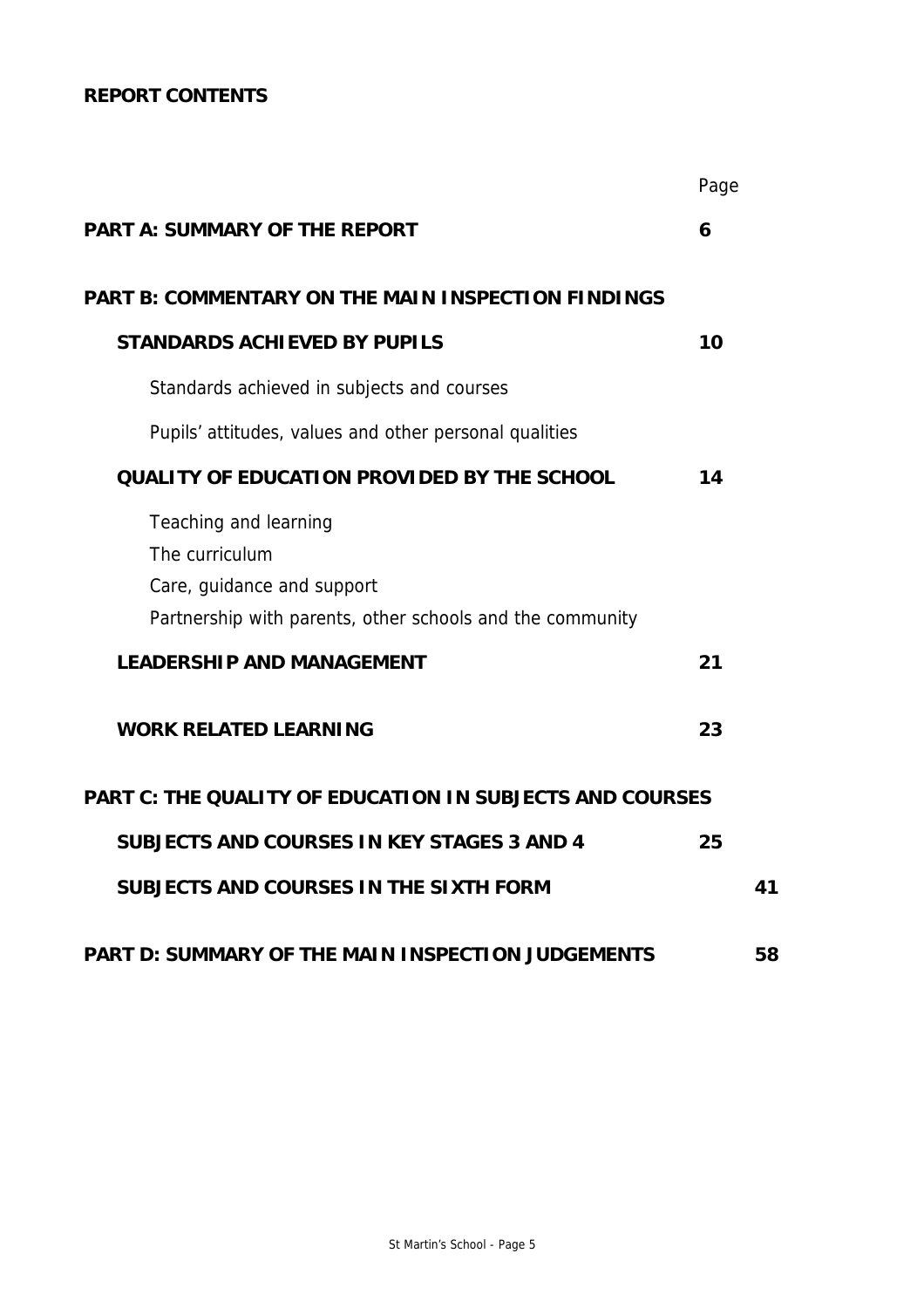# **PART A: SUMMARY OF THE REPORT**

# **OVERALL EVALUATION**

**This good school** is providing good value for money.It is expanding, oversubscribed and a popular choice for parents and their children. Standards are rising, particularly in Years 7 to 11. There is a strong sense of purpose around the school where pupils learn and develop in a harmonious environment. The methods adopted by most teachers and the pupils' positive attitudes result in good achievement and well above average GCSE results. The school's expansion has been managed well; the headteacher and senior team are fully focused on raising standards further.

The school's main strengths and weaknesses are:

- pupils make good progress across Years 7 to 11 and GCSE results are well above average; however, they are not sufficiently high in the sciences or in design and technology;
- the school has not taken sufficiently robust action to raise the proportion of highest grades at GCSE and A Level or to improve boys' achievement in Years 10 and 11;
- the high quality of history, physical education, religious education and modern foreign languages teaching in Years 10 and 11 is enabling the pupils to achieve very well;
- the senior team has rightly identified broadening teaching and learning styles as a priority to raise achievement further particularly for high attaining pupils;
- the rigorous attention paid to reducing absence has led to very good attendance and punctuality throughout the school;
- the valuable new courses introduced in Years 10 and 11 have not been planned sufficiently in partnership with the institutions to which the pupils transfer after Year 11.

Test and examination results have improved faster than nationally since the last inspection, and improvement is good. There has been mixed success in dealing with the minor shortcomings identified at the time. For example, results at both GCSE and A Level have improved, although the need to raise the number of the highest grades has not been tackled successfully in all subjects. Statutory requirements are now met for religious education. However, compliance with requirements for a daily act of worship has only been met since September 2004 and the implementation of new class-based procedures has not been evaluated. Withdrawal arrangements for pupils with special educational needs are now carefully planned.

# **STANDARDS ACHIEVED**

| Performance compared with: |                                 |      | similar schools |      |      |
|----------------------------|---------------------------------|------|-----------------|------|------|
|                            |                                 | 2002 | 2003            | 2004 | 2004 |
| Year 11                    | GCSE/GNVQ examinations          | А    |                 |      |      |
| Year 13                    | A/AS level and VCE examinations |      |                 | N/A  |      |

Key: A - well above average; B – above average; C – average; D – below average; E – well below average For Year 11, similar schools are those whose pupils attained similarly at the end of Year 9.

**Achievement is good overall,** and is satisfactory in the sixth form. Overall standards are well above average across Years 7 to 11 and above average in the sixth form. Year 9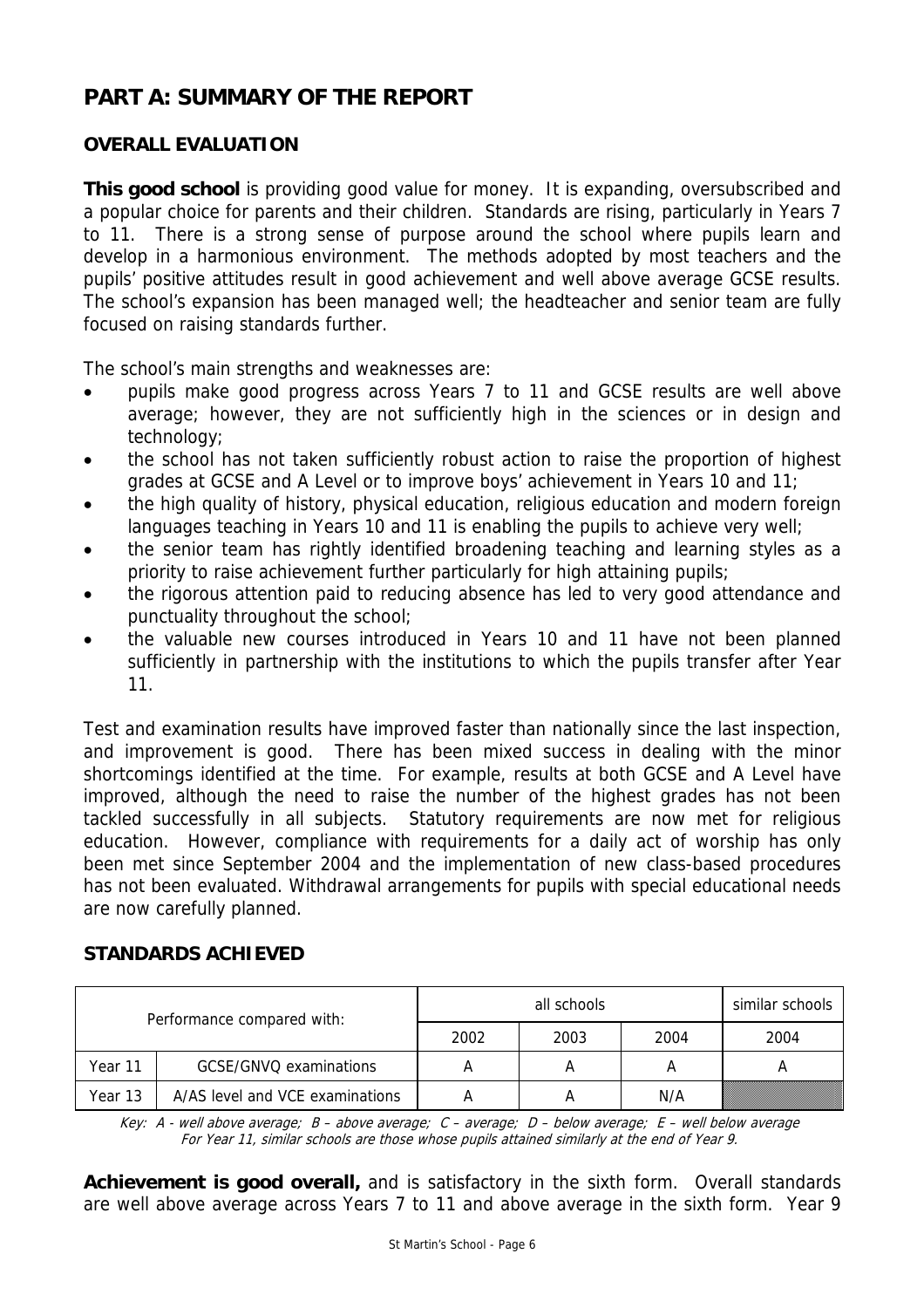national test results are consistently well above average and rising. The upward trend in GCSE results has been more rapid than improvements nationally in recent years, although there was a slight fall in 2004. Targets have been exceeded but are not sufficiently challenging for the highest grades at GCSE. Results in the sciences and design and technology are not as good as they should be at GCSE, given the pupils' well above average attainment on entry, and pupils are not achieving as well as they should in these subjects. Standards in English and mathematics are well above average by Year 9 and Year 11; they are above average in science. A Level results improved immediately after the last inspection but have been at a similar level for the last three years. Overall results are well above average partly because all students take general studies as an extra A Level. The performance in individual subjects is in line with national averages overall, but as at GCSE there are insufficient higher grades.

**The pupils' personal development, including their spiritual, moral, social and cultural development is good.** They have positive attitudes to their work and are keen to do well. Behaviour in lessons and around the school is good. Attendance and punctuality are very good.

# **QUALITY OF EDUCATION**

**The quality of education provided is good. Teaching is good overall,** and is satisfactory in the sixth form. Several teachers use a wide variety of interesting methods to promote the pupils' learning. Many lessons are taught well, although often teachers adopt a narrow range of styles, which do not ensure that important aspects of learning are developed sufficiently. Assessment is thorough but is not used consistently to plan lessons and set targets that challenge. The curriculum is satisfactory and is enhanced by a good range of extra-curricular activities, particularly in sport. Recently introduced courses for lower-attaining pupils in Years 10 and 11 support their needs, aspirations and aptitudes well but are not planned sufficiently closely with likely providers of their future education and training. The care and welfare of the pupils are promoted successfully and developing links with parents and the community enhance their learning.

# **LEADERSHIP AND MANAGEMENT**

**Leadership and management are good overall.** The effective leadership of the headteacher has been instrumental in raising the profile and expectations of the school. He is supported well in this by an effective team of senior leaders who are becoming more focused on the impact of pupils' learning on their subsequent achievement. Procedures to monitor the work of teachers and to hold departments to account for their provision and standards are becoming increasingly rigorous. Governors have recently reorganised their procedures and are reaching a point where they challenge the school more effectively. Statutory responsibilities are largely met. Race equality policy was introduced later than required and the school's data on ethnicity is not sufficiently accurate to enable effective monitoring to take place. The induction of new staff is particularly effective. Improvement planning is detailed but does not focus sufficiently on giving a sharp strategic view of the school and does not link closely with financial planning.

# **PARENTS' AND PUPILS' VIEWS OF THE SCHOOL**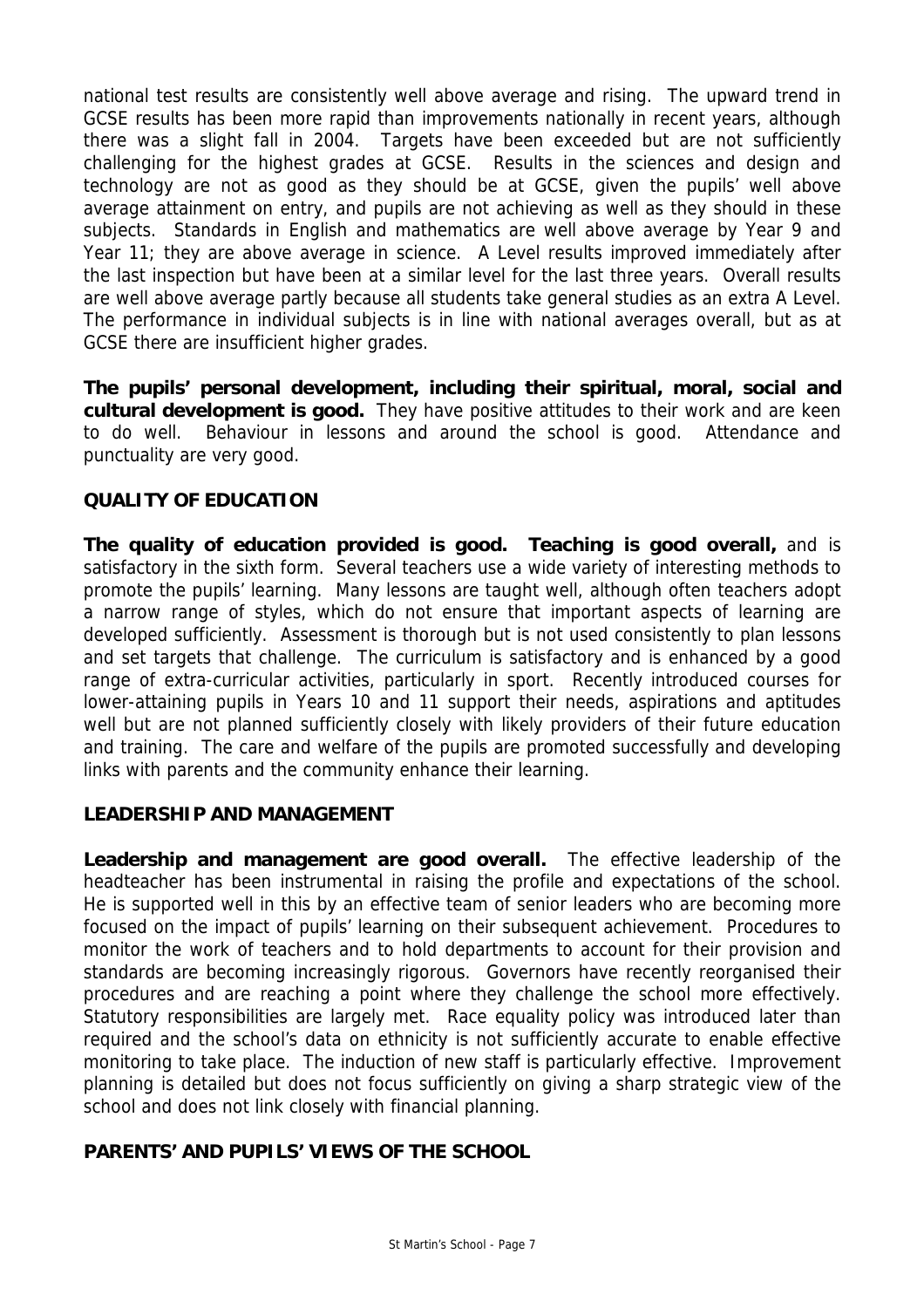Parents are very much in support of the work of the school. They are pleased with the new arrangements for communicating with staff through the link manager, but some have concerns about proposed changes to parental consultation. Pupils are proud of their school and pleased to be here. Parents have some concerns about the behaviour of a small minority of pupils. However, pupils said there was no particular problem with discipline. Inspectors agree; most pupils can be relied upon to behave well during lessons and around the school.

# **IMPROVEMENTS NEEDED**

The most important things the school should do to improve are:

- increase the proportion of higher grades at GCSE and A Level;
- raise boys' achievement in Years 10 and 11 and achievement in the sciences and design and technology throughout the school;
- implement vigorously the plans to broaden teaching and learning styles throughout the school;
- develop a closer working partnership with other institutions from Year 10 upwards for the education of pupils for whom courses are not available in the sixth form.

and, to meet statutory requirements:

for monitoring the policy for race equality.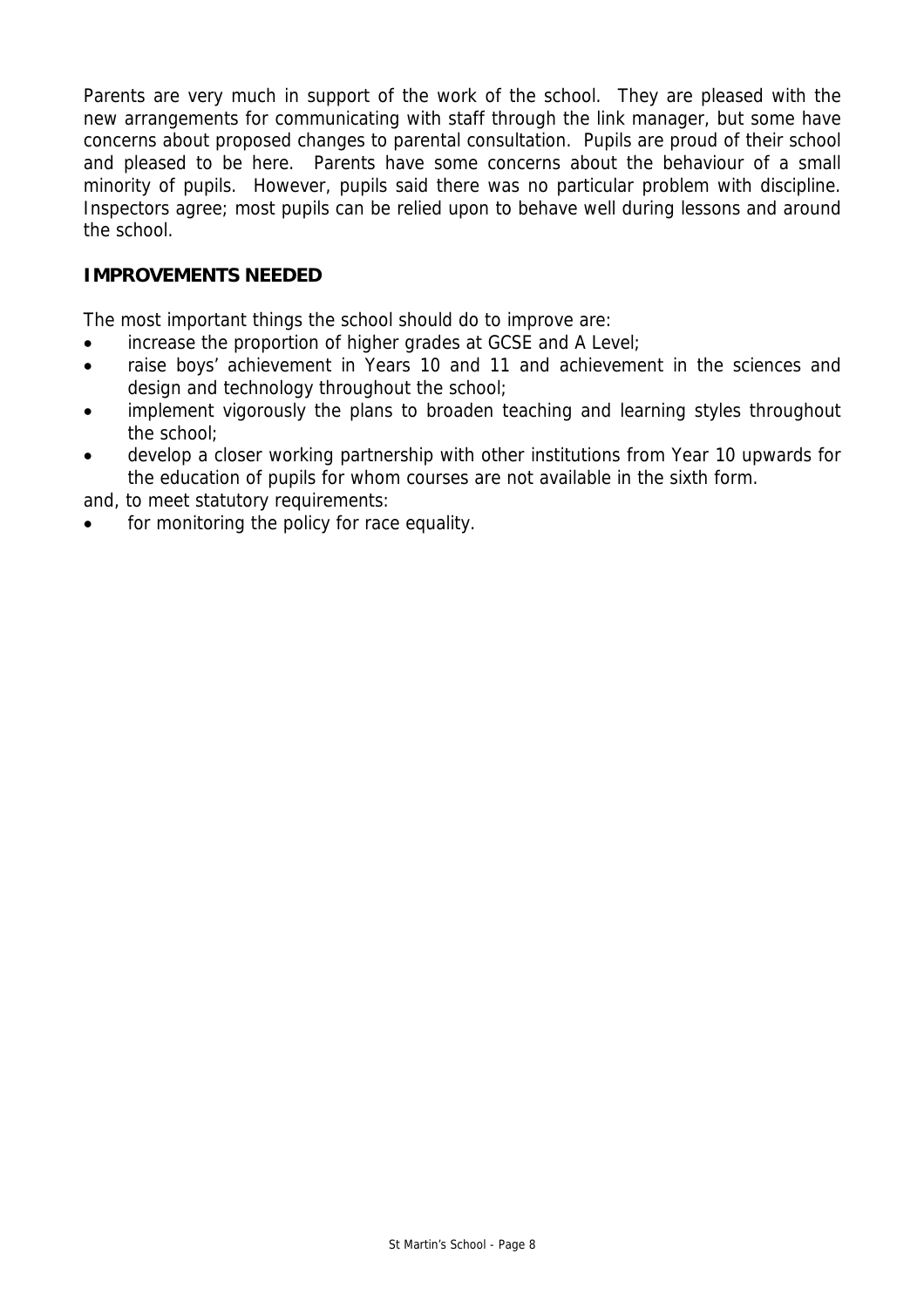# **THE SIXTH FORM AT ST MARTIN'S SCHOOL**

# **OVERALL EVALUATION**

**Sixth form provision is satisfactory**. The number of students has increased significantly in recent years. A wide choice of courses is available which meet the needs of those students who achieve the high entry requirement. Students' total points scored are well above the national average, although results in individual subjects are more usually average. This is satisfactory progress from the students' previous results at GCSE and their achievement is satisfactory. The head of the sixth form has accurately identified strengths and weaknesses and is implementing a programme of improvement, but heads of subject have not consistently done this to focus on raising students' achievement. The sixth form provides satisfactory cost-effectiveness.

The main strengths and weaknesses are:

- overall results are well above the national average, although results in individual subjects are mostly in line with the average;
- there are numerous examples of good and very good teaching and learning, but the overall quality is satisfactory;
- the head of the sixth form provides good leadership and management, but some subject leaders do not focus sufficiently on raising standards;
- the facilities made available to students are very good, including an effective library area and computer facilities.

#### **QUALITY AND STANDARDS IN SUBJECTS AND COURSES OF THE CURRICULUM**

Judgements about the provision in the subjects and courses inspected in the sixth form are shown below. They are based mainly on the quality of teaching and learning and how well students achieve. Not all subjects in the sixth form were inspected.

| Curriculum area                                | <b>Evaluation</b>                                                                                                                                                                                                                              |
|------------------------------------------------|------------------------------------------------------------------------------------------------------------------------------------------------------------------------------------------------------------------------------------------------|
| English,<br>languages<br>and<br>communication  | <b>Provision in English is satisfactory.</b> Results at A Level have fallen and<br>are not as high as they should be. Results were below average in 2004.<br>Teaching and learning are satisfactory but based on a limited range of<br>styles. |
|                                                | Provision in French is very good. Standards are well above average and<br>achievement is very good. Teachers constantly and consistently challenge<br>the students in a wide range of contexts.                                                |
| <b>Mathematics</b>                             | <b>Provision in mathematics is satisfactory.</b> A Level results are well below<br>average and students could achieve more. Teaching is based on too narrow<br>a range of methods, although the students have good attitudes to their<br>work. |
| Science                                        | Provision in biology is satisfactory. Students achieve the standards<br>expected given their entry levels, although A Level results in 2004 were well<br>below average. Teaching is satisfactory but with some very good features.             |
|                                                | Provision in chemistry is satisfactory. Students achieve at an<br>appropriate level, because teaching is satisfactory overall with some good<br>Standards have improved but A Level results are still below<br>features.<br>average.           |
| Information<br>and<br>communication technology | Provision in information and communication technology is<br>satisfactory. Standards are above average and students achieve at an<br>appropriate level given their prior attainment. There is innovative use of<br>new technology.              |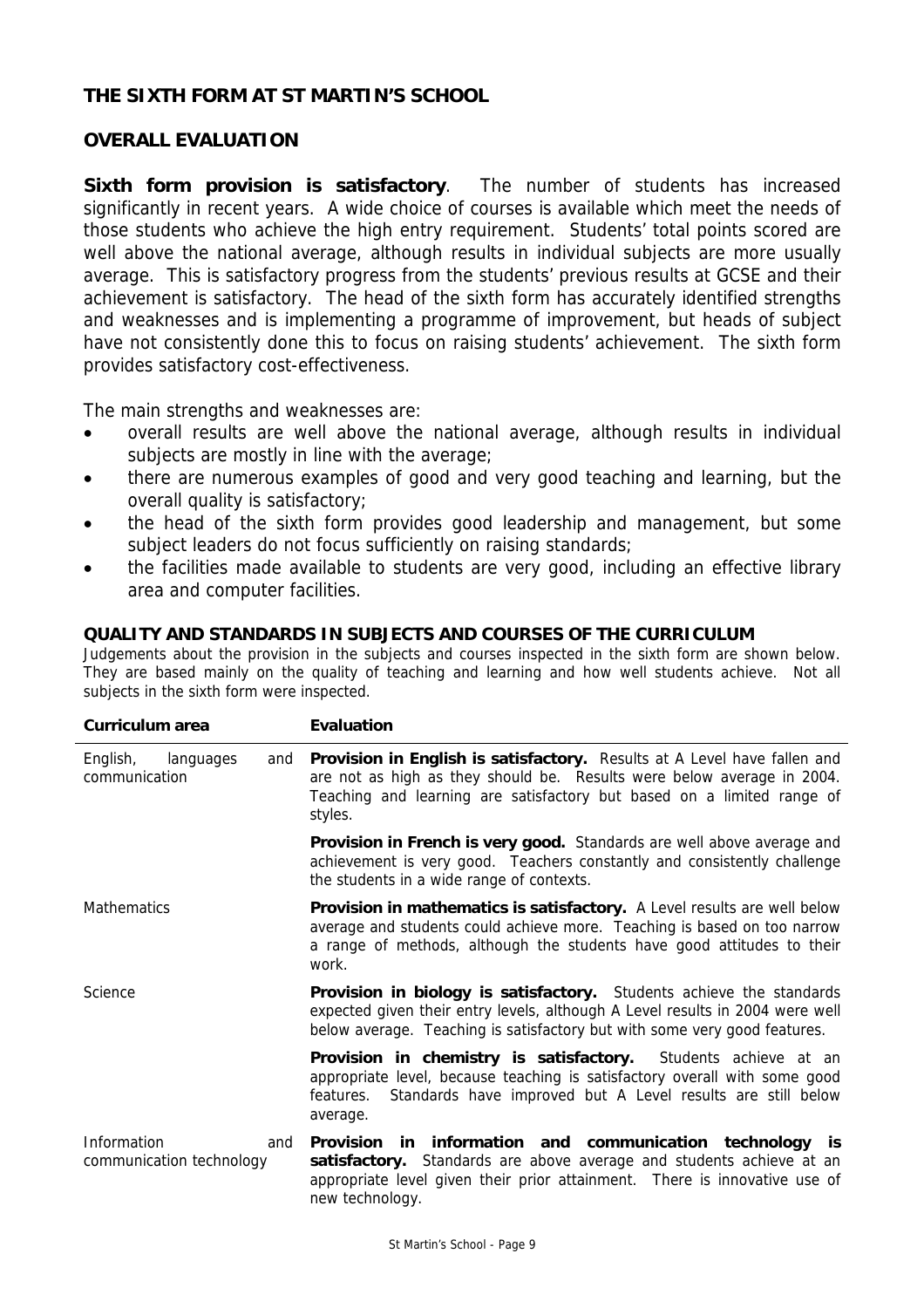| Humanities                                   | Provision in geography is satisfactory. Standards are above average,<br>but not as high as they could be given the students' GCSE results. Teaching<br>and learning are satisfactory,                                                      |
|----------------------------------------------|--------------------------------------------------------------------------------------------------------------------------------------------------------------------------------------------------------------------------------------------|
|                                              | Provision in history is good. A Level results were average in 2004, with<br>relatively few high grades. Achievement is now good and lessons engage<br>the students in their learning through a variety of approaches.                      |
|                                              | <b>Provision in psychology is satisfactory.</b> Recent A Level results have<br>been well below average, although current standards are much better.<br>Teaching is satisfactory overall and the students have good attitudes.              |
| Engineering, technology and<br>manufacturing | Provision in design and technology is satisfactory. Standards are<br>average and the students' attitudes are good. Teaching is satisfactory but<br>within a narrow range of methods.                                                       |
| Visual and performing arts<br>and media      | Provision in art and design is satisfactory. Standards are above<br>average, but more students are capable of attaining higher grades at A Level<br>to reflect their standards on entry to the course.                                     |
| Hospitality, sports, leisure and<br>travel   | <b>Provision in physical education is excellent.</b> Standards are high<br>because teaching and learning are very good. Students have exceptional<br>attitudes and respond very positively to their teachers' demanding<br>expectations.   |
| <b>Business</b>                              | Provision in business studies is good. Vocational results in 2004 were<br>above average, but A Level results fell from above average in 2003 to below<br>average. Courses are well planned and achievement benefits from good<br>teaching. |

The curriculum areas are broadly common across all post-16 education and training. They do not necessarily correspond with subjects and courses taught by the school. Inspectors make judgements in the range: excellent; very good; good; satisfactory; unsatisfactory; poor; very poor. Excellent and very good are equivalent to the judgement 'outstanding' in further education and sixth form college reports; poor and very poor are equivalent to 'very weak'.

# **ADVICE, GUIDANCE AND SUPPORT**

The advice, guidance and support for students are good. Students have had access to a good range of external speakers in helping them decide on future careers and the subjects to study. The induction programme is good, and the extended trial period for courses results in relatively high retention rates. Access to personal careers advice continues to be available in the sixth form and the recently introduced tutorial programme is encouraging closer professional relationships between tutors and students. Systems for supporting higher education applications are effective.

# **LEADERSHIP AND MANAGEMENT OF THE SIXTH FORM**

**The overall quality of leadership and management within sixth form provision is satisfactory**, with that of the head of the sixth form being good. The strengths and weaknesses present have been accurately identified and an improvement programme is being implemented with some success. However, too few subject leaders have identified what constitutes an appropriate challenge for individual or groups of students and the teaching and learning strategies that are required to achieve these.

# **STUDENTS' VIEWS OF THE SIXTH FORM**

Sixth form students are happy with the provision, but have some dissatisfaction with the advice and guidance that they are given and with how well the school seeks and responds to their views. Inspectors disagree with these concerns. The inspection judges that the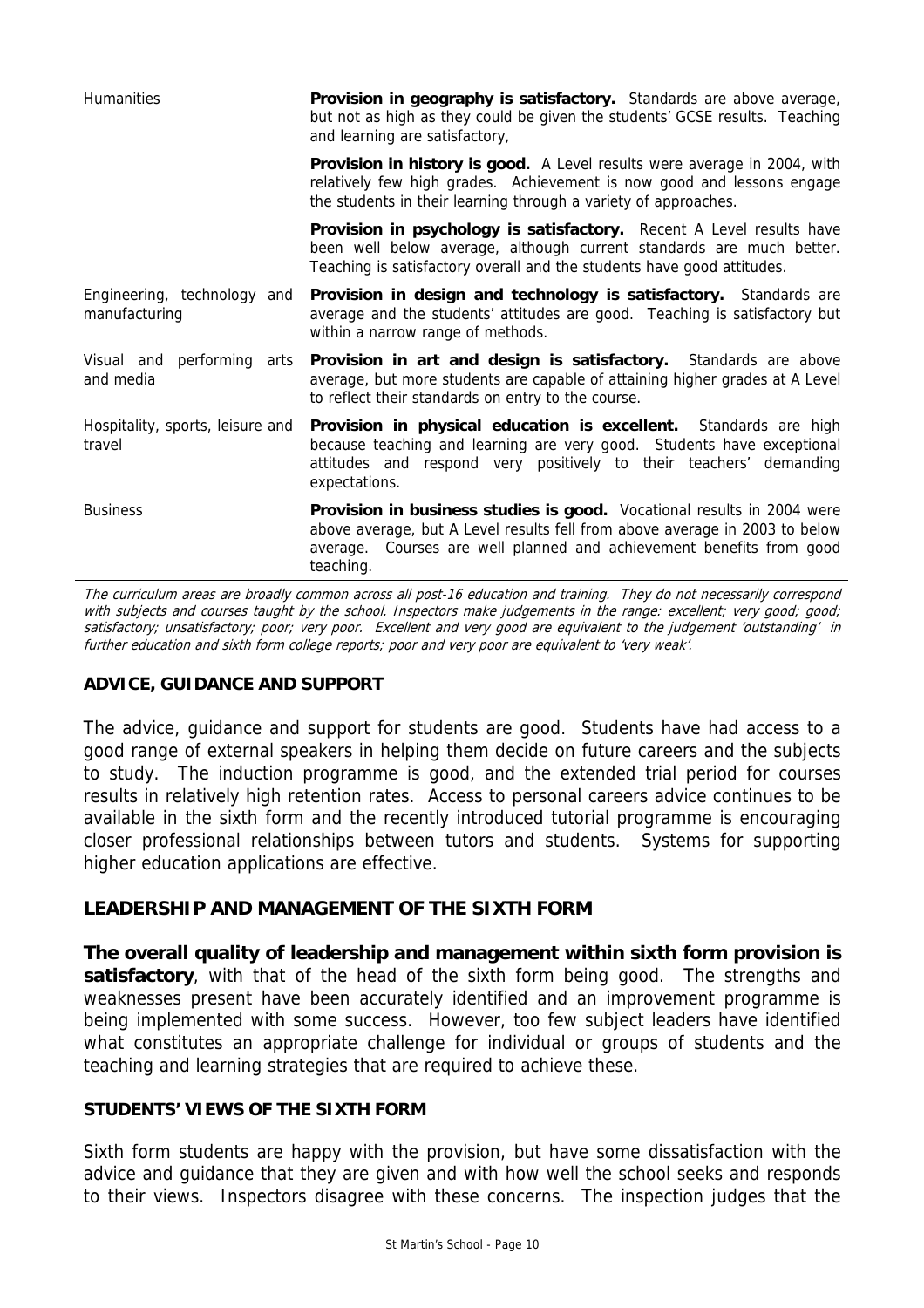quality of guidance provided to the current Year 12 prior to entry was good, as is that for the current Year 13 in preparing for higher education. The sixth form council provides a good mechanism for students to express their views and members describe a positive working relationship with sixth form managers. Students recognise and appreciate the very good facilities and resources to which they have access.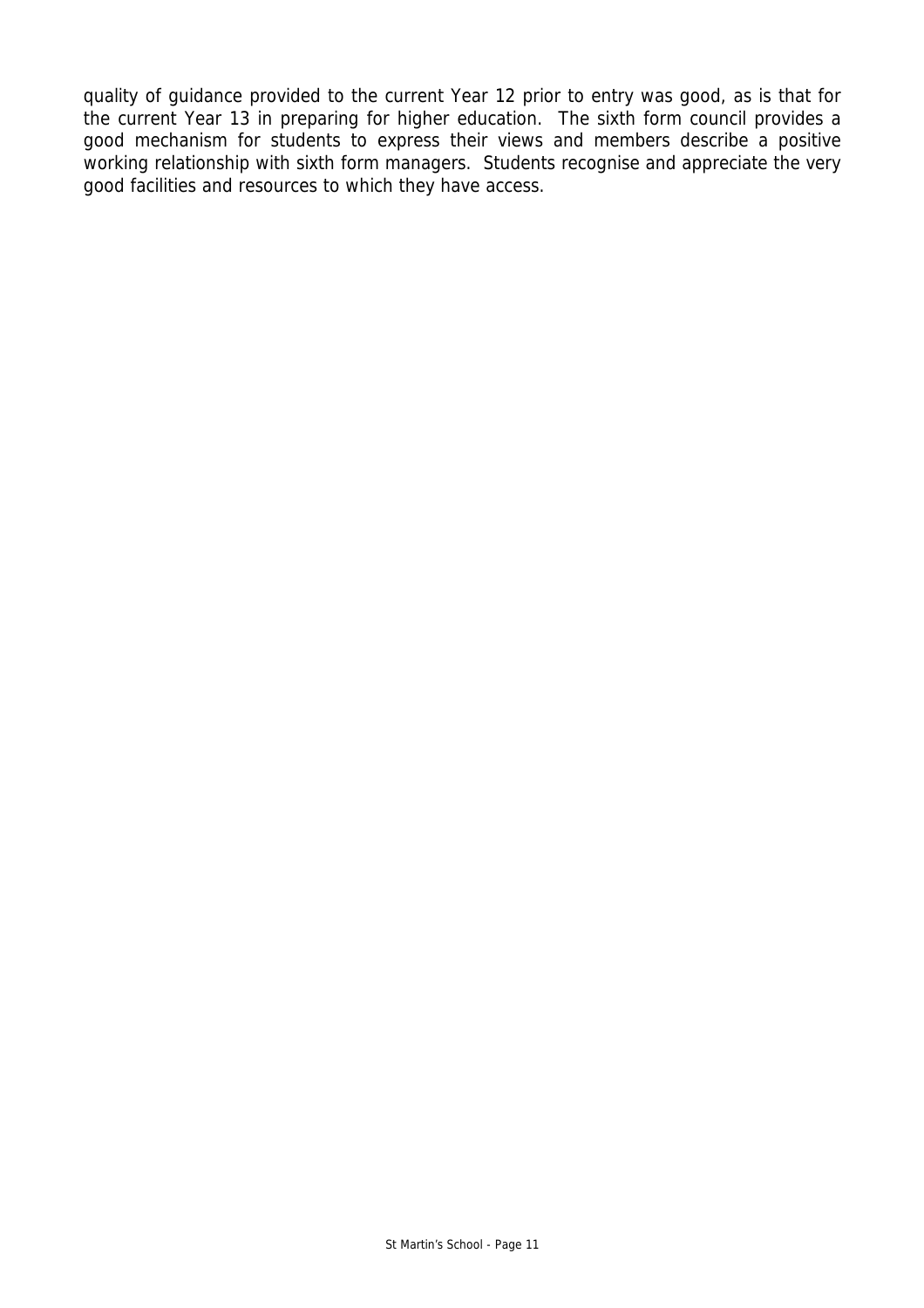# **PART B: COMMENTARY ON THE INSPECTION FINDINGS**

# **STANDARDS ACHIEVED BY PUPILS**

# **Standards achieved in subjects and courses**

Achievement is good in Years 7 to 11 and satisfactory in the sixth form. Standards are well above average overall by Year 11 although girls are doing better than boys by that stage. Standards are above average in the sixth form.

# **Main strengths and weaknesses**

- Test and examination results are well above average, although there is scope for more pupils to gain the top grades at GCSE and A Level.
- Pupils achieve well in many subjects but do not achieve all that they should in the sciences and in design and technology.
- Pupils with special educational needs are catered for well and make good progress towards meeting their targets.
- Achievement benefits for the good levels of basic skills that the pupils bring when they arrive at the school.

# **Commentary**

1. National Curriculum test results for Year 9 pupils rose more rapidly than nationally since the last inspection. Results in 2004 were well above average in mathematics and science and represented good progress for the pupils from their Year 6 tests. No national comparisons are available for 2004 English tests. However, the school's 2003 results were well above average and they rose in 2004. Girls have attained better results than boys in English over the last few years, while boys have done better than girls in mathematics and science.

| Standards in: | School results | National results |
|---------------|----------------|------------------|
| English       | 38.1(36.4)     | $n/a$ (33.4)     |
| mathematics   | 40.4(39.1)     | 35.5(35.4)       |
| science       | 36.6(36.9)     | 33.1(33.6)       |

**Standards in national tests at the end of Year 9 – average point scores in 2004** 

There were 280 pupils in the year group. Figures in brackets are for the previous year

2. GCSE results had also risen more rapidly than nationally from the last inspection to 2003, although there was a slight fall in 2004. In spite of this fall the school exceeded its targets. Results in 2004 were well above the national average and compared favourably with results in similar schools. Differences in performance by gender at GCSE are more marked than at Year 9. Boys have not performed as well as girls at GCSE and this gap has been greater than nationally. Indeed, while the overall progress of the pupils who sat GCSE in 2004 from their attainment on entry to the school was satisfactory, it was boys of all abilities who tended not to meet their targets and hence made slower progress than girls. Results in English and mathematics were well above average in 2004. The number of pupils gaining the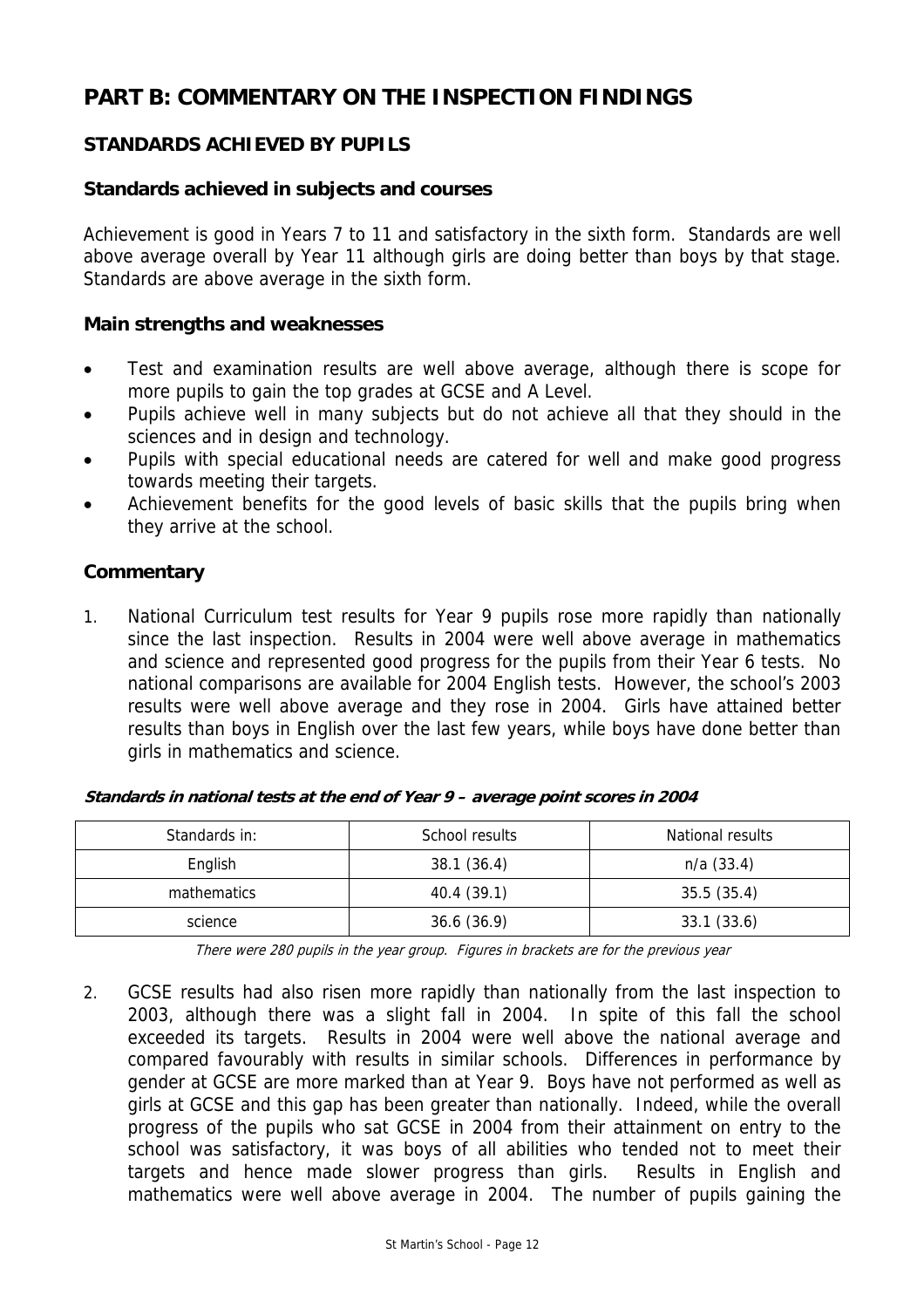equivalent of a science  $A^*$ -C grade was also well above the national average even though this does not reflect performance in the individual science subjects.

3. Results in virtually all subjects were above or substantially above average in 2004. The exceptions to this were average results in design and technology, art and design, information and communication technology and physics and below average results in business studies, chemistry and both single and double science. The number of A\* and A grades at GCSE was better than the national figure, but there is scope for there to be more given the attainment of pupils when they enter the school. This is particularly the case in both the science and design and technology faculties, which were also the subjects where overall targets were missed in 2004 and pupil progress slowest.

|                                                     | School results | National results |
|-----------------------------------------------------|----------------|------------------|
| Percentage of pupils gaining 5 or more A*-C grades  | 76 (81)        | 51(52)           |
| Percentage of pupils gaining 5 or more A*-G grades  | 95 (97)        | 91 (91)          |
| Percentage of pupils gaining 1 or more A*-G grades  | 99 (99)        | 97 (96)          |
| Average point score per pupil (best eight subjects) | 332.1          | 282.5            |

#### **Standards in GCSE/GNVQ examinations at the end of Year 11 in 2004**

There were 277 pupils in the year group. The percentages include the equivalent GCSE grades obtained in GNVQ assessments. Figures in brackets are for the previous year.

- 4. The overall achievement of the pupils in Years 7 to 11 is the result of a combination of factors. A considerable proportion of the teaching is good or better. This coupled with the pupils' positive approach to their studies, their hard work, very good attendance and punctuality and parental support all enable most pupils to make good progress. They also have good basic skills that are used to support their achievement. There is little overall difference in achievement between Years 7 to 9 and Years 10 and 11. Standards are well above average in English, mathematics and history by Year 9, and above average at this stage in all other subjects except for design and technology, music and citizenship where standards are average. Achievement is particularly good in history throughout the school and in French, German and physical education in Years 10 and 11. It is these subjects, English, mathematics and religious education where standards are well above average by Year 11. Standards are above average by Year 11 in all other subjects except for design and for technology and information and communication technology where standards are average. It remains the case that not all subjects are enabling all pupils capable of the highest standards by Year 11 to achieve these levels. This is reflected in the below average number of A\* and A grades these subjects get at GCSE.
- 5. Pupils identified as having special educational needs make good progress in meeting the targets set in their individual education plans. They achieve well in most subjects and their examination results match or exceed expectations. The achievement of the small number of pupils learning English as an additional language is good in Years 7 to 11. Achievement of gifted and talented pupils is similar to others when they are challenged in top sets. However, there is no systematically planned programme to extend their achievement consistently.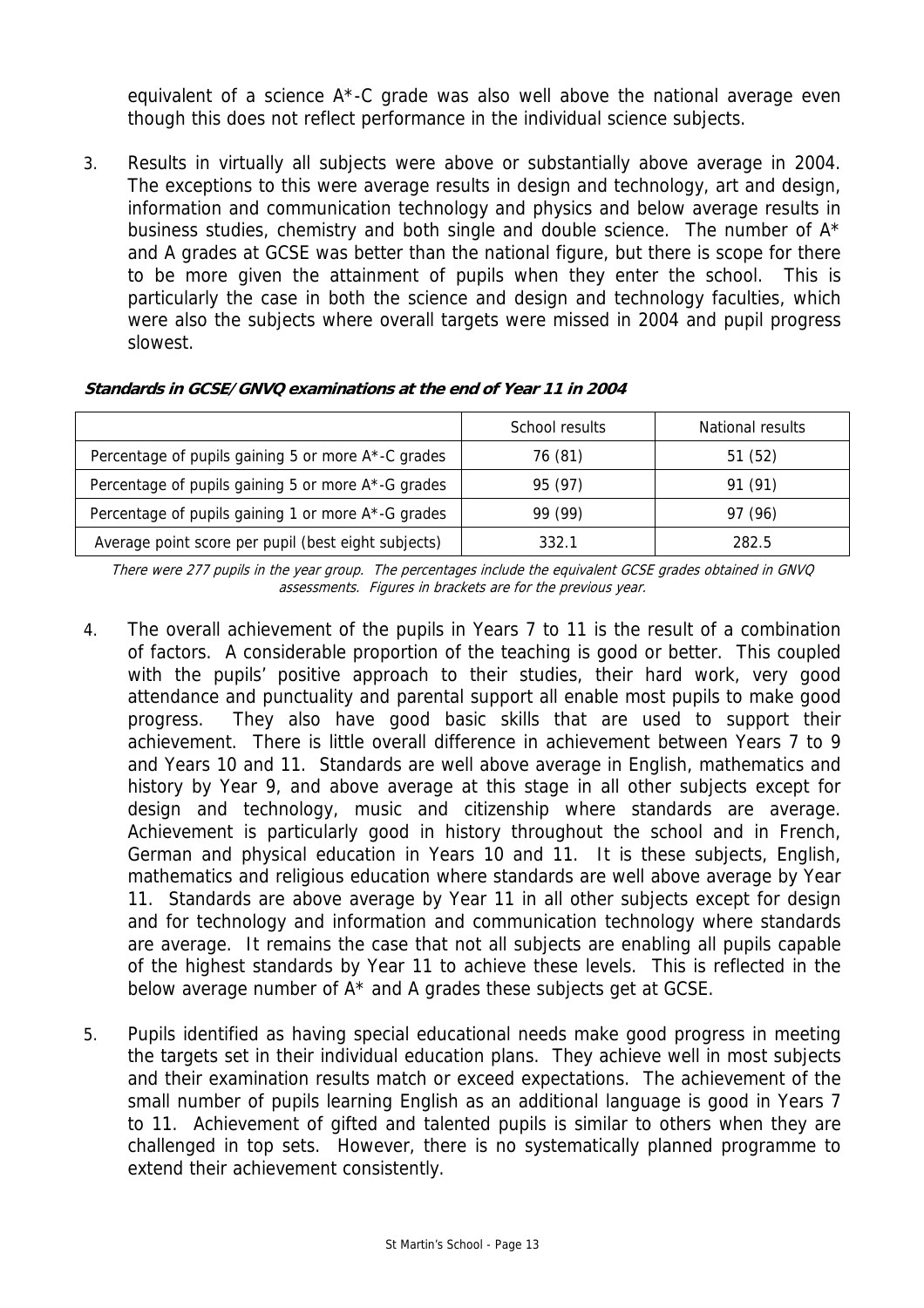6. The pupils' basic skills are of a consistently high level to be able to support their achievement in a wide range of subjects. They have above average literacy skills and their competence in mathematics is well above average. They also have good skills in information and communication technology. While they apply these skills to good effect, there is limited effort within subjects to develop these skills further.

# **Sixth form**

- 7. Overall, A Level results have risen since the last inspection. The average total results of students were well above average in 2003 and at a similar level in 2004. This very favourable comparison with national figures is partly because all students sit general studies at both AS and A level. Nationally, general studies accounts for about 10 per cent of A Level entries; it accounts for 25 per cent of all entries at St Martin's School. This has the effect of raising the students' overall results quite considerably compared to other schools. By other measures, the A Level results are less strong. For example, the number of A and B grades was average in 2003 but fell in 2004 to be below average. Similarly, the average result for each A Level sat was only broadly average. When considered by these measures, the overall progress made by students from their attainment on entry to the sixth form was only just at a level seen nationally. However, several students achieve the top grades in all of their subjects and high proportions go on to higher education.
- 8. There are considerable variations between the performances of different subjects. However, it is generally the case that the number of A and B grades and the average point score per subject are below what they should be. The main exceptions to this in 2004 were physical education, sociology and the small number of entries in French and German. A Level results in these subjects were well above average in 2004; they were above average in information and communication technology. By contrast, many students did not do as well as they should in English, business studies and chemistry where results were below average and in biology, mathematics and psychology were they were well below average.

|                                          | School results | National results |
|------------------------------------------|----------------|------------------|
| Percentage of entries gaining A-E grades | 97.5 (92.1)    | $n/a$ (89.4)     |
| Percentage of entries gaining A-B grades | 33.1(32.1)     | $n/a$ (32.6)     |
| Average point score per pupil            | 342.5 (340.5)  | $n/a$ (258.2)    |

|  | Standards in GCE A/AS level and VCE examinations at the end of Year 13 in 2004 |  |  |
|--|--------------------------------------------------------------------------------|--|--|
|  |                                                                                |  |  |

There were 140 pupils in the year group. Figures in brackets are for the previous year

9. Achievement is satisfactory overall in the sixth form. Students make reasonable progress given their GCSE results, but no better. The main factors contributing to achievement in the main school are also evident in the sixth form. However, because a significant proportion of the students have not developed the learning skills needed for studying at this level, and teaching follows a narrow style that does not always challenge sufficiently, the highest standards are not consistently achieved by some students who are capable of this level. This is again reflected in the low proportion of A and B grades gained in several subjects. It is in subjects such as French and physical education where there is much challenging teaching that achievement is very good and students attain the highest standards.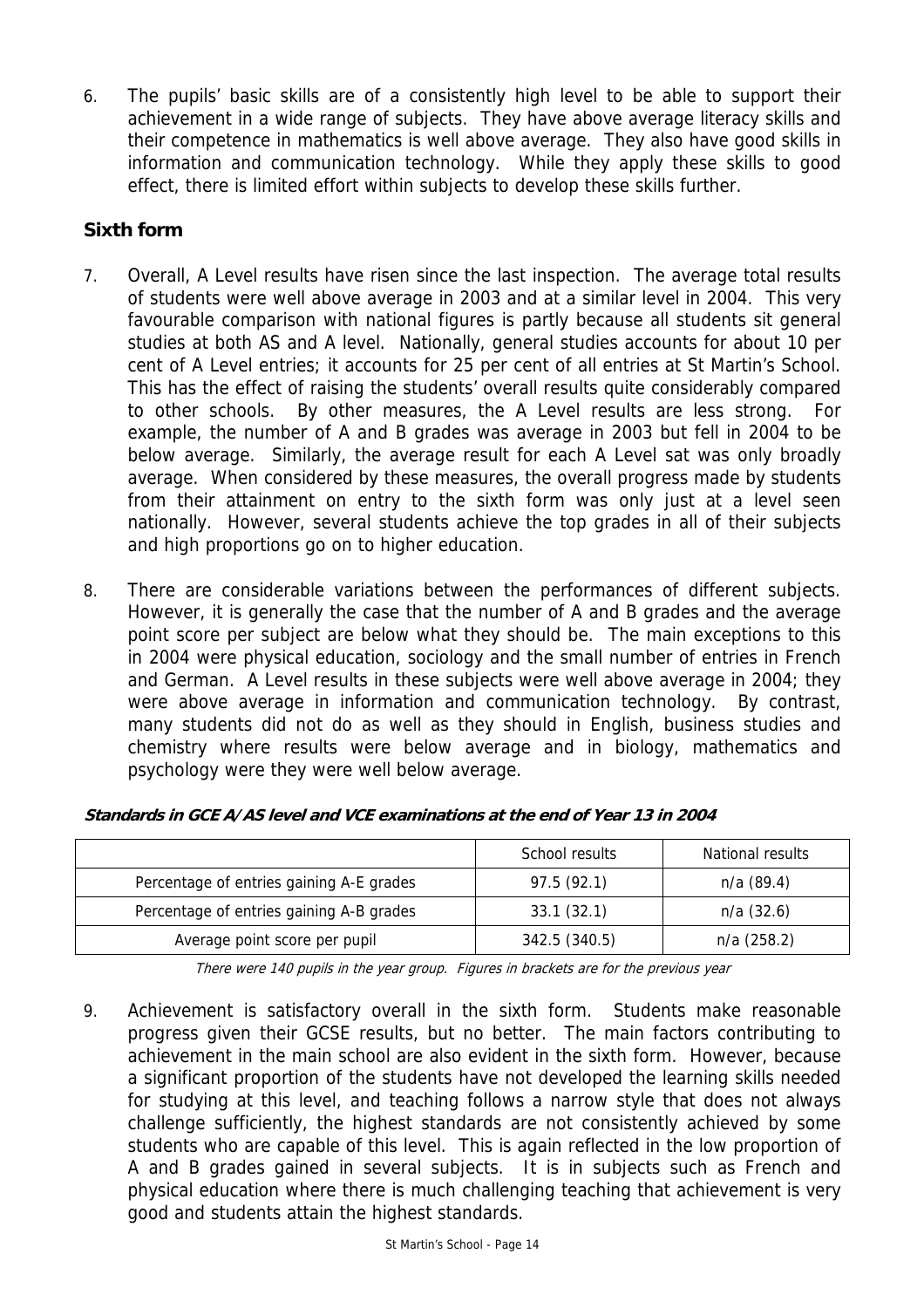# **Pupils' attitudes, values and other personal qualities**

Attitudes to learning and the standard of behaviour are good throughout the school. Attendance and punctuality are very good in the main school and in the sixth form. Pupils' and students' personal development, including their spiritual, moral, social and cultural development, is good overall.

#### **Main strengths and weaknesses**

- Teachers have high expectations of pupils' behaviour and there are few exclusions.
- Whole school attendance is well above the national average and there are few unauthorised absences.
- Pupils and students arrive in good time for morning registration and timekeeping during the school day is very good.
- Some students have yet to develop the skills required to become independent and critical learners.
- Pupils' moral, social and cultural development is good; their spiritual development continues to be satisfactory.

# **Commentary**

10. This school enjoys a very good reputation and it strongly promotes the traditional values of manners, respect and courtesy. Academic and personal expectations are high and pupils try to meet these by being well behaved and working hard. Pupils are sociable and respect each other's points of view; they behave sensibly during breaks and lunchtimes and they are very polite and welcoming towards visitors. Pupils enjoy taking part in the many opportunities provided and extra-curricular activities involving physical education are particularly popular. Pupils with special educational needs also have positive attitudes to school. They speak highly of their teachers and are quick to offer each other help and support. However, opportunities for pupils to organise and take responsibility for their learning are limited. During lessons, pupils depend heavily upon their teacher and they are rarely asked to undertake research or to organise their learning resources. The previous inspection identified two minor issues; these were the need to extend pupils' spiritual and cultural development. Although pupils' cultural development is now good, their spiritual development continues to be satisfactory. However, the St. Martin's Day celebration held at the local church was an up-lifting experience for Year 7 pupils and celebrated the virtues of self-sacrifice and service to others.

#### **Ethnic background of pupils**

| Categories used in the Annual School Census |  | No of pupils<br>on roll |  | Number of<br>fixed<br>period<br>exclusions | Numbe<br>perma<br>exclus |
|---------------------------------------------|--|-------------------------|--|--------------------------------------------|--------------------------|
| White - British                             |  | 1271                    |  | 40                                         | $\mathcal{P}$            |
| White - Irish                               |  |                         |  |                                            | 0                        |
| White – any other White background          |  | 25                      |  |                                            | 0                        |

|  |  |  |  | Exclusions in the last school year |  |
|--|--|--|--|------------------------------------|--|
|  |  |  |  |                                    |  |

| of pupils<br>on roll | Number of<br>fixed<br>period<br>exclusions | Number of<br>permanent<br>exclusions |
|----------------------|--------------------------------------------|--------------------------------------|
| 1271                 | 40                                         |                                      |
|                      |                                            |                                      |
| 25                   |                                            |                                      |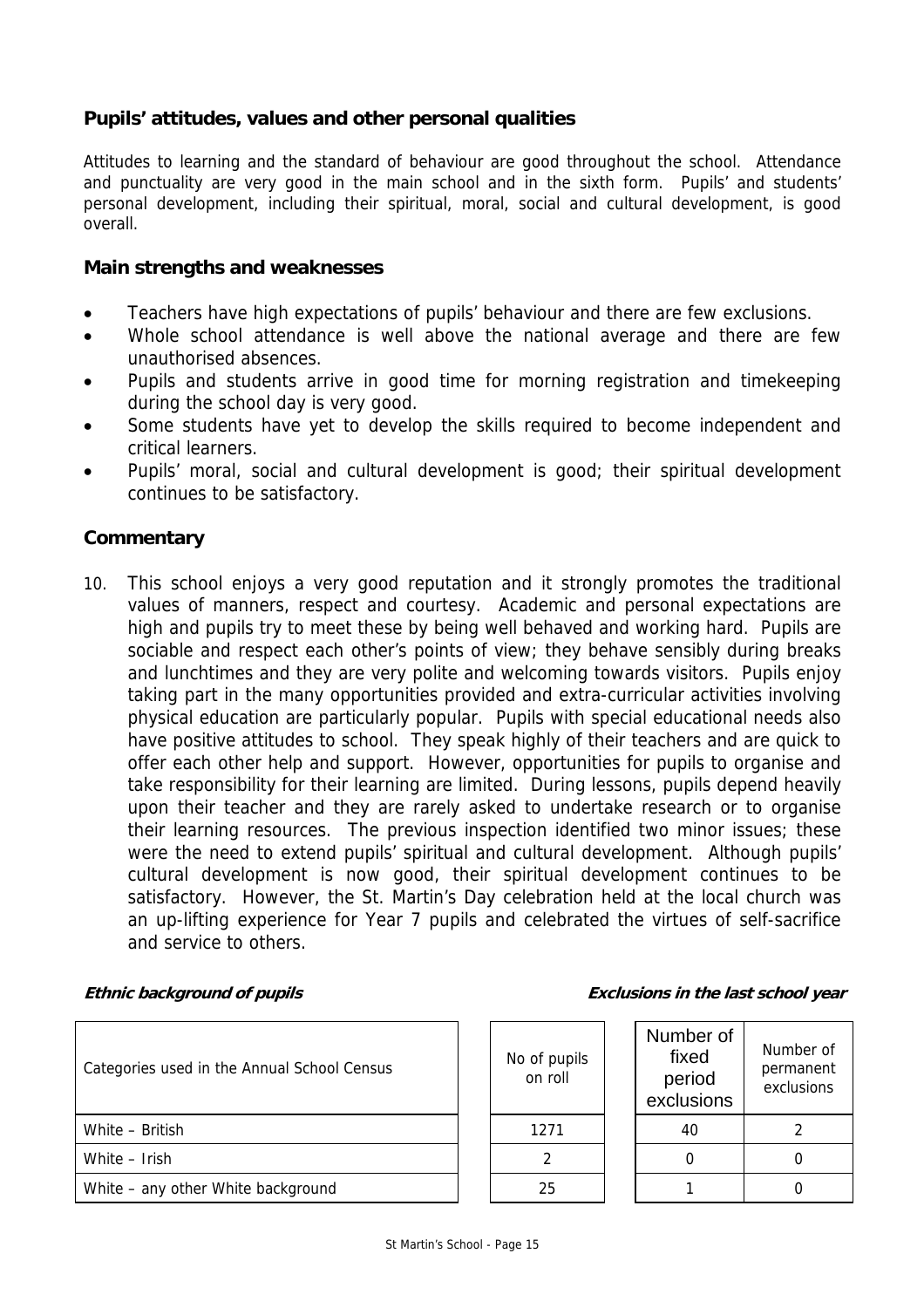| Mixed - White and Black Caribbean                   | 4             |                | Ω |
|-----------------------------------------------------|---------------|----------------|---|
| Mixed - White and Black African                     | 5             | 0              | 0 |
| Mixed - White and Asian                             | 8             | 0              | 0 |
| Mixed – any other mixed background                  | 6             | $\Omega$       | 0 |
| Asian or Asian British - Indian                     | 7             | $\Omega$       | 0 |
| Asian or Asian British - Pakistani                  |               | 0              | 0 |
| Asian or Asian British - Bangladeshi                |               | $\mathfrak{D}$ | 0 |
| Asian or Asian British - any other Asian background | 3             | $\Omega$       | 0 |
| Black or Black British - Caribbean                  | 8             | 0              | 0 |
| Black or Black British - African                    |               | 0              | 0 |
| Black or Black British - any other Black background | 6             | 0              | 0 |
| Chinese                                             | 3             | 0              | 0 |
| Any other ethnic group                              | $\mathcal{P}$ |                | 0 |
| No ethnic group recorded                            | 352           |                | 0 |

The table gives the number of exclusions, which may be different from the number of pupils excluded.

- 11. Teachers retain tight control over pupils' behaviour during lessons. While many of the pupils accept this and comply, others become frustrated. The school is reluctant to exclude and sends those who are at risk of exclusion to the Green Room. The atmosphere within the Green Room is firm and pupils are unable to mix with their peers. However, it has an impact as few pupils are sent more than once and over the last year this facility has helped to halve the number of fixed period exclusions. There have been very few permanent exclusions. However, an analysis of the preinspection questionnaire shows that almost six out of ten pupils were dissatisfied with the overall standard of behaviour. During discussions, pupils were surprised by this and said that there was no particular problem. Inspectors agree; most of the pupils can be relied upon to behave well during lessons and their hard work and commitment is reflected in the very good examination results.
- 12. Pupils' attendance has been well above the national average for at least the last four years. Absences are closely monitored and the school strongly discourages parents from booking term time holidays. Follow-up procedures are rigorous and the number of unauthorised absences is around half the national average. Pupils' consistently high attendance helps them to make good progress in their learning. Despite traffic problems, very few pupils arrive after the start of the school day. In addition, the timetable has recently been amended to allow five minutes movement time between lessons. This helps to ensure that everyone is at the right place at the right time and that teachers and pupils alike are able to make the most of the time available.

| Authorised absence |  |  | Unauthorised absence |  |
|--------------------|--|--|----------------------|--|
| School data        |  |  | School data          |  |
| National data      |  |  | National data        |  |

#### **Attendance in the latest complete reporting year (%)**

The table gives the percentage of half days (sessions) missed through absence for the latest complete reporting year.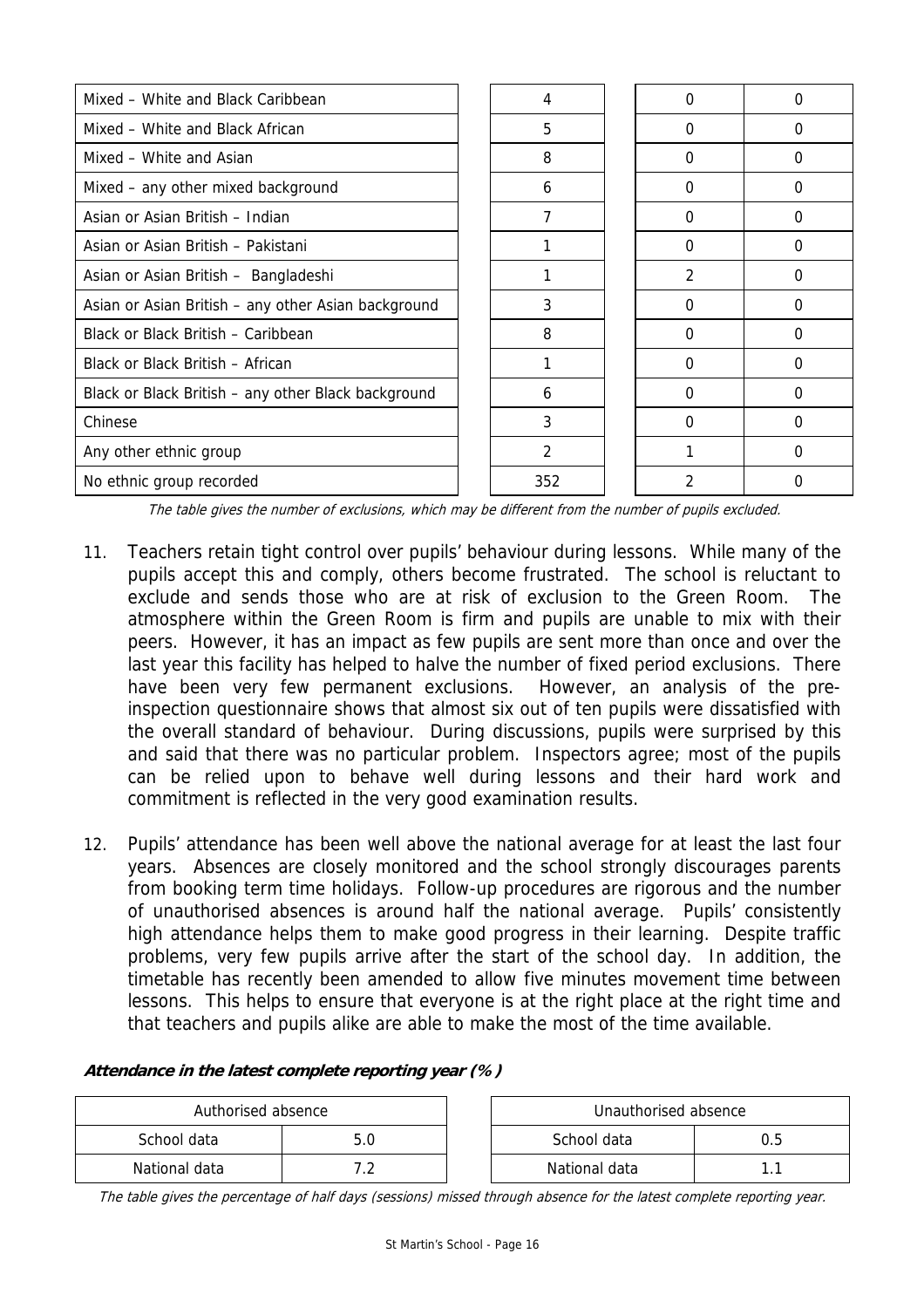# **Sixth form**

- 13. Sixth form students are an amenable group of young people who are enjoying this phase of their education. Although some students are disappointed that their friends were not able to enter the sixth form, they are well motivated and keen to succeed. As in the main school, attendance is well above the national average and lessons start on time. During lessons, students usually behave sensibly and respect each other's points of view. However, some students do not sufficiently value courses such as general studies and they do not take the opportunities for intellectual debate as seriously as they should. There were two exclusions from the sixth form last year and one during the current school year; these were for inappropriate or violent behaviour.
- 14. Although students enjoy taking an active role in the life of the school, there are relatively few opportunities for them to actually do so. The school is aware of this and is intending to increase students' involvement in the rest of the school. In addition, students enter the sixth form with relatively weak independent study skills and not enough is done to help them to develop as self-directed learners. As a result, they do not take enough responsibility for their own learning and this is having an adverse impact on standards.

# **QUALITY OF EDUCATION PROVIDED BY THE SCHOOL**

The quality of education is good overall. A significant proportion of teaching is good or better, but does not consistently ensure good achievement. Assessment procedures are rigorous. The school curriculum is satisfactory and is enriched by a wide range of extracurricular activities with particular strengths in sport. The accommodation has been substantially extended and, along with the resources available, it provides facilities that significantly support learning. The school ensures the welfare of the pupils and offers good support and guidance. There is a very strong partnership with parents. Community links also enhance learning and satisfactory links have been established with other schools and colleges.

# **Teaching and learning**

The quality of teaching and learning is good overall and is more effective in Years 7 to 11 than in the sixth form where it is satisfactory. The assessment of pupils' work is good, but is not used consistently by all teachers to respond sharply to the needs of all pupils.

# **Main strengths and weaknesses**

- Many teachers are skilled practitioners and senior management is starting to utilise the methods they use to inform and improve the practice of others.
- Teaching in Years 7 to 11 does not prepare pupils for study in the sixth form by developing sufficiently the skills required for effective learning there.
- Pupils with special educational needs are catered for well, although teachers do not adapt their teaching sufficiently to take account of the learning needs of all pupils in their classes.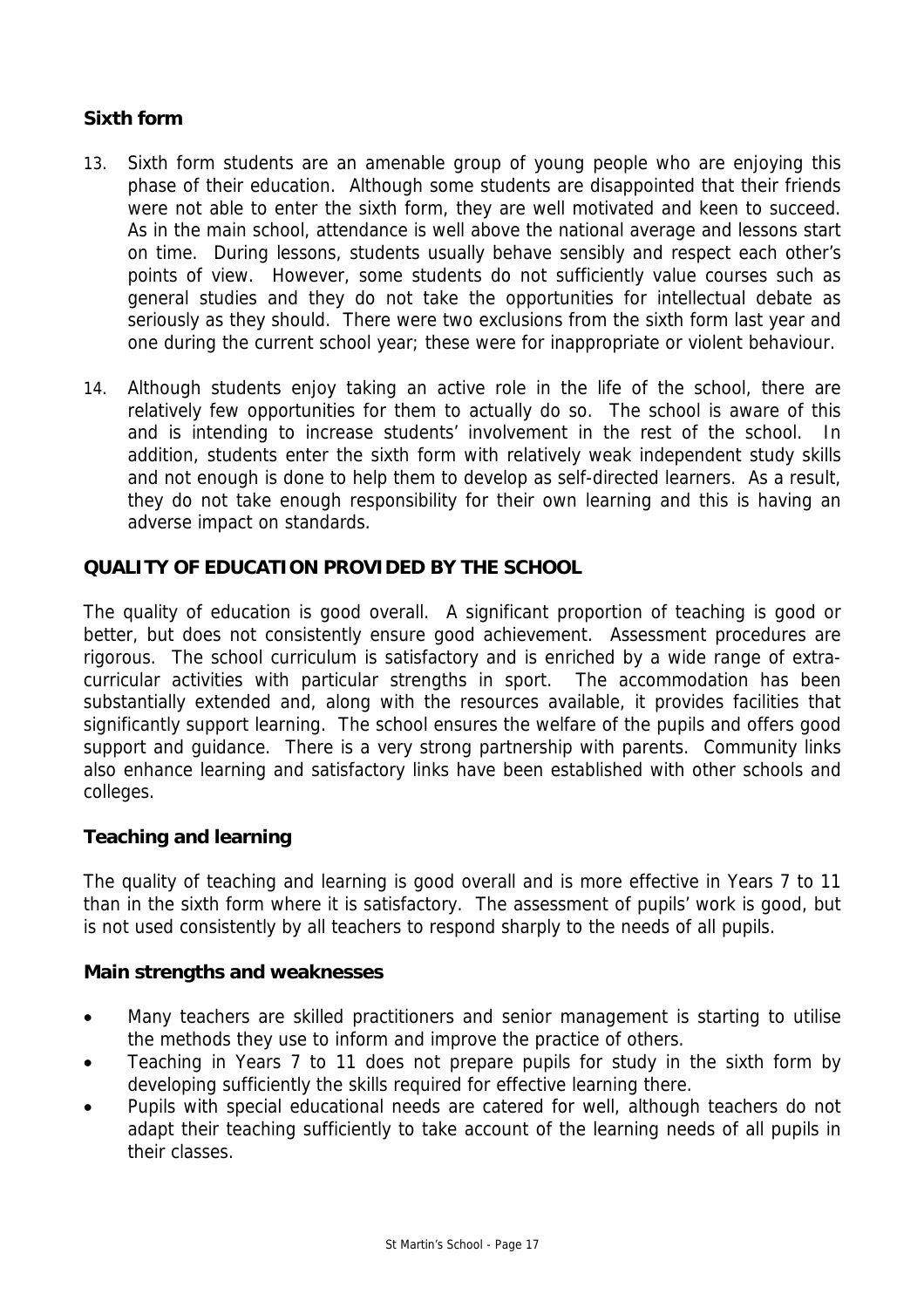• Thorough and rigorous assessment procedures have been developed that support learning, but information is not always used effectively to inform teachers' lesson planning.

# **Commentary**

#### **Summary of teaching observed during the inspection in 194 lessons**

| Excellent | Very good | Good  | Satisfactory | Unsatisfactory | Poor  | Verv Poor |
|-----------|-----------|-------|--------------|----------------|-------|-----------|
| (2%)      | 30 (15%)  | (39%) | 76 (39%)     | 3(2%)          | 3(2%) | $(1\%$    |

The table gives the number of lessons observed in each of the seen categories used to make judgements about lessons; figures in brackets show percentages where 30 or more lessons are seen.

- 15. Teaching has many qualities that support well the pupils' learning and achievement. About one lesson in every six is high quality. These lessons inspire and motivate pupils very effectively. However, there is scope for the development of teaching if the pupils' learning styles are to become broader and achievement is to rise. Teachers are skilled practitioners within a narrow range of styles with which they feel comfortable. Teaching has many good features that account for the good achievement of many pupils. The school is well placed to improve teaching and learning and has established a team of high quality practitioners to support this drive.
- 16. Teachers focus sharply on key aspects of examination courses, providing the essential knowledge, information and skills to enable the pupils to become successful. While lessons have many positive characteristics, they can become too dominated by the teacher and lead to a passive approach to learning by the pupils. This works particularly well in getting very many pupils over the threshold of a grade C at GCSE. This style also ensures that pupils learn new skills and ideas well, particularly when they are regularly reinforced through revision. However, this results in insufficient challenge for those capable of high attainment in several subjects. Taken as a whole, this style does not prepare the pupils well for rigours of learning in the sixth form and accounts in many subjects for the lower achievement and standards at AS and A Level. Teachers do not focus sharply on developing a broad range of learning styles. Consequently, the pupils become over-dependent on their teachers and do not develop sufficiently the capacity to work independently and collaboratively. To a certain extent the school has recognised some of these shortcomings and has a core team of skilled practitioners now in place to focus on developing teachers' skills.
- 17. A considerable proportion of teachers consistently teach lessons that have many good qualities. These teachers demonstrate their high expectations of work and behaviour through the challenge and excitement they bring to their lessons. They engage the pupils in the learning process and generate pace so that time seems to pass quickly. The pupils respond well by concentrating and working hard on tasks set. The very best teachers use questioning skilfully to probe and extend the pupils and to check their understanding. These lessons are carefully planned, well organised and focus sharply on the pupils' learning. They use a variety of activities such as group and discussion work, investigation and research. New technology is also used well to enliven teaching and support learning. It is these characteristics that are missing in otherwise quite competently taught lessons. Some of the very best teaching takes place in history, where each lesson starts with a question for the pupils to unravel.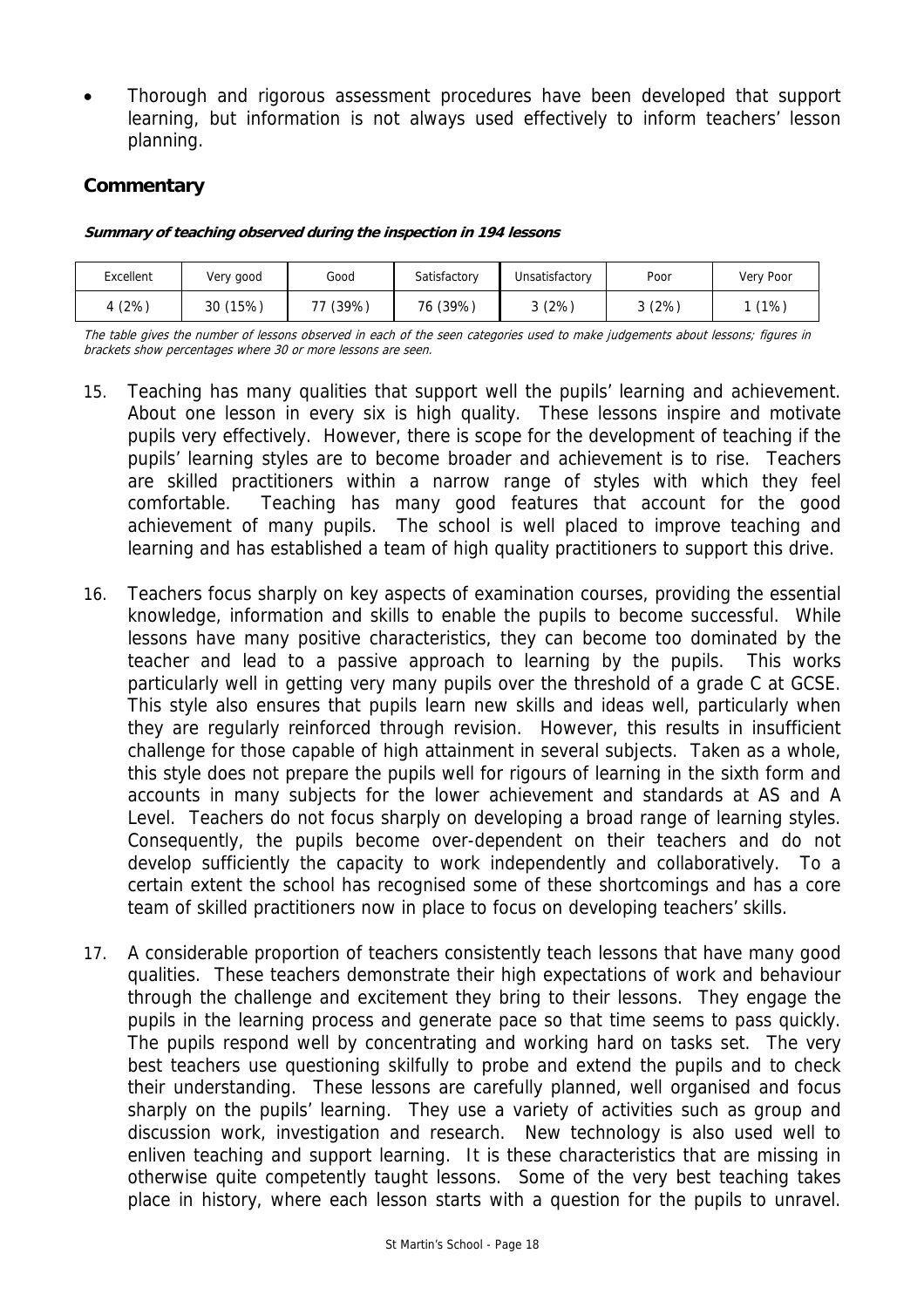Immersing pupils in the language is a highly effective technique employed in French and German. The styles adopted in Years 10 and 11 in GCSE physical education and in religious education also develop well the pupils' learning skills. The school is in the process of revisiting its strategies for managing the behaviour of pupils in lessons. Most teachers have successfully established a calm and purposeful atmosphere in their classrooms and pupils respond well, enabling the time available to be used productively.

- 18. The assessment of pupils' work is thorough and in many cases offers constructive help to enable them to improve. The best marking and target-setting are used well as a vehicle for raising the standards of pupils' work and enabling them to see how they can be successful in examinations. Feedback in lessons is also often clear and useful. However, there is scope to improve the effectiveness with which lesson objectives and assessment criteria are shared with pupils and then revisited so that the pupils can take a more active role in assessing their progress. Where assessment information is used well it informs teachers' lesson planning and supports the pupils' learning. However, this is far from consistent across the school and teachers do not always take into account the prior learning of all pupils in their classes. This results in some cases in the repetition of work that has been mastered in earlier years because the scheme or course textbook dictates so. Some teachers have also not sufficiently recognised that boys fall behind girls in Years 10 and 11 and have not taken effective action to remedy this problem.
- 19. The majority of teaching in Years 7 to 9 is to classes organised into groups based on their prior attainment, largely but not exclusively based on English and mathematics. However, there is insufficient acknowledgement that this setting arrangement still means that there is a wide variety of learning needs in each class. Teachers in the lowest sets are more skilled at adapting to support the learning of pupils with special educational needs. Teaching assistants also provide effective support, particularly for pupils with specific difficulties, enabling them to access lessons and to achieve. The small numbers of pupils learning English as an additional language receive suitable support that enables them to develop English language skills to such an extent that their access to the curriculum is secure and their skills support their learning in all subjects.

# **Sixth form**

20. Many of the best qualities of teaching in Years 7 to 11 are also evident in the sixth form. However, some of the same narrowness of styles and methods is also to be seen. The most effective teaching is searching and challenging with a high level of academic rigour. Teachers use their command of the subject to plan well and to communicate their high expectations of the students. These teachers have very good techniques for developing learning strategies within the students. New technology is used to good effect as in the main school. However, there is a smaller proportion of good and better teaching in the sixth form than in the rest of the school. The most effective sixth form teaching is in French, physical education and sociology. The students learn well in these subjects and they are challenged through the variety of methods used.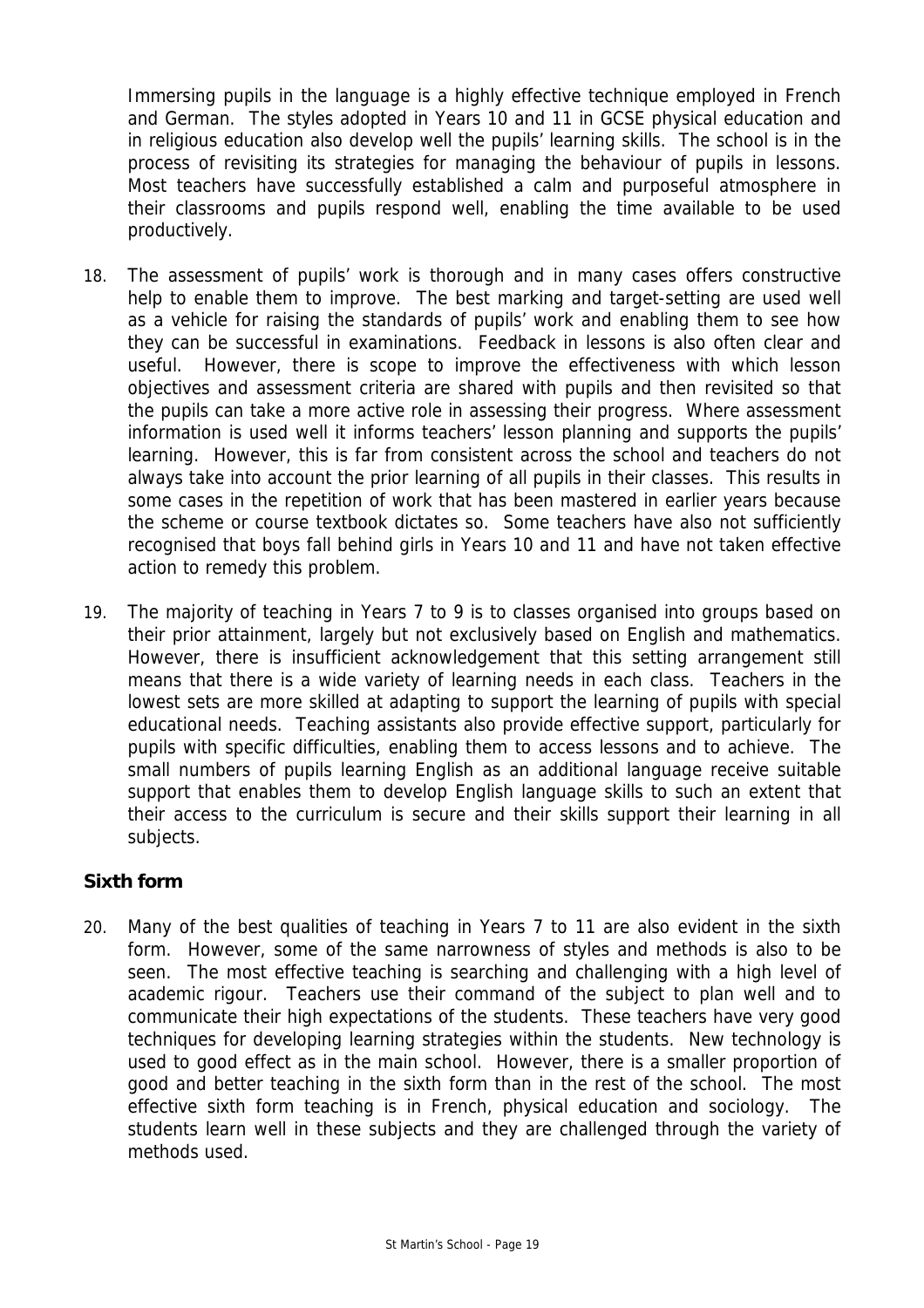- 21. There has been a drive to develop greater independence within the students, although this focus is seen by many teachers as expecting the students to prepare work outside lessons. While this has considerable value, it does not fully tackle the weakness in the students' learning. It is a general feature that lessons are competently taught but in a rather mundane manner. They are dominated too much by the teacher, who imparts knowledge and then requires the students to practise skills. This consolidates learning but does not consistently deepen understanding. In particular, it does not develop sufficiently the skills that support achievement and learning such as those of enquiry, discussion, initiative and taking responsibility for their learning.
- 22. Departments have clear guidelines for assessing students' progress. Marking is thorough in most subjects and helps the students to see how they can improve their work. However, the information and the minimum target grades for students are not used effectively to ensure that there is high challenge and motivation for the students. There is also not a consistent requirement to involve students in evaluating their own progress. This accounts in part for the comparatively low proportion of A and B grades at A Level in many subjects.

# **The curriculum**

The curriculum is satisfactory, enabling good achievement in most subjects and supporting well the students' personal development. There are good opportunities for enrichment outside of lessons. Accommodation and resources are good in the main school and very good in the sixth form. Staffing is very good in both the main school and the sixth form.

# **Main strengths and weaknesses**

- The curriculum enables pupils to make good progress in most subjects but there are limitations in the development of key learning skills.
- A good range of vocational courses has been introduced for some pupils in Years 10 and 11, but partnerships have not been established to ensure continuity of learning for those who do not meet the sixth form entry requirements.
- A wide range of advanced level courses is provided in the sixth form, but there is no provision at lower levels.
- Access to a wide range of sporting activity and the high levels of participation make a major contribution to the pupils' personal development.

# **Commentary**

23. Statutory requirements are met, as are examination requirements for courses, in Years 10 and 11. There are some good examples of pupils using and developing their literacy and numeracy, as well as their information and communication technology capability through subjects. However, this is not guaranteed for all pupils, and is dependent on who teaches them. Other key learning skills, especially those associated with developing independence and enabling pupils to take responsibility for their own learning are not systematically and coherently developed throughout the curriculum. This is limiting the proportion of the highest grades awarded at GCSE and is not preparing pupils well for study in the sixth form.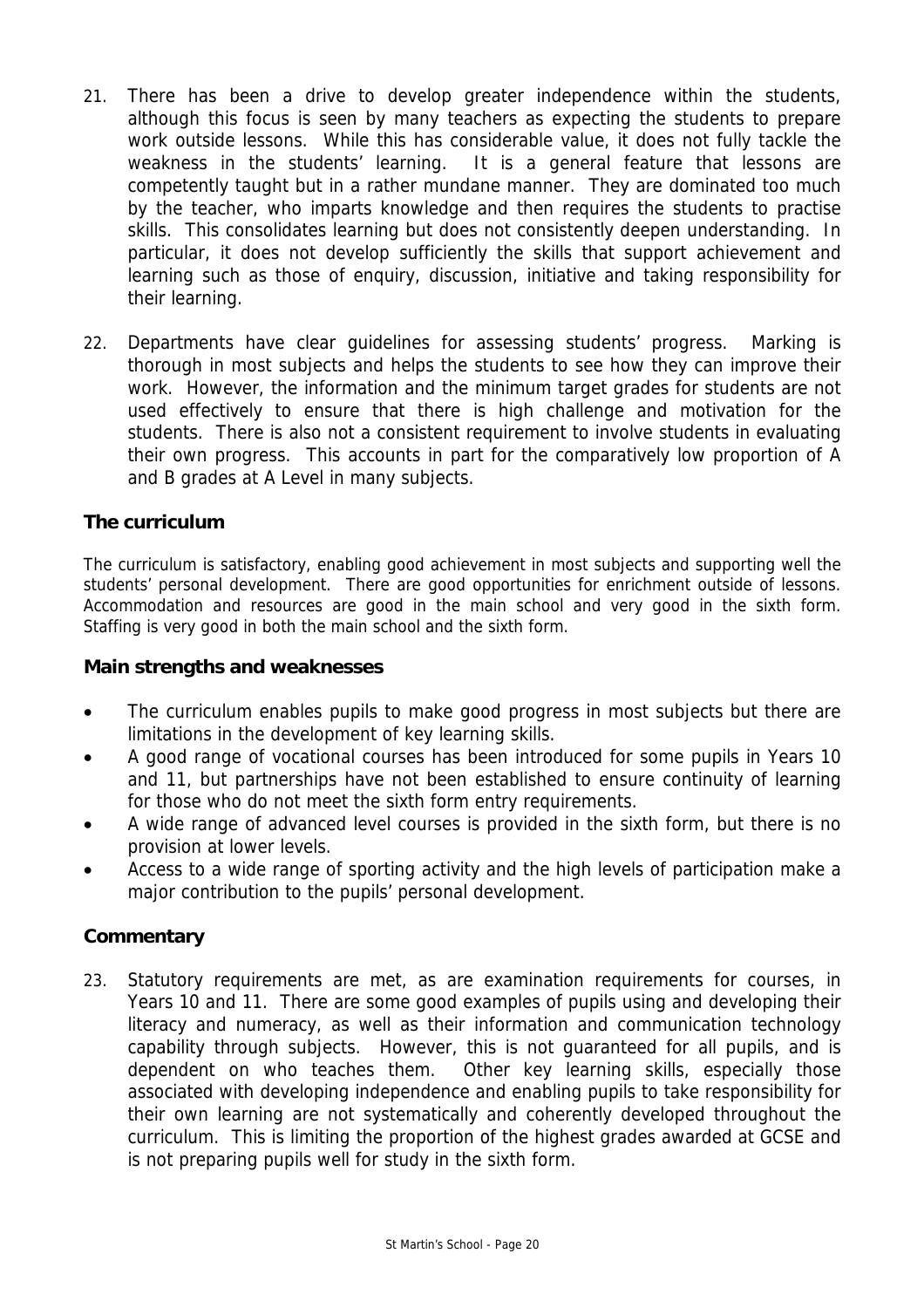- 24. Some innovative use of new technology is being developed, with nominated teachers taking a lead in curriculum areas. Early success demonstrates clearly the positive impact that this can have in raising achievement and the major contribution that can be made to developing the learning skills highlighted above.
- 25. Pupils study personal and social education in rotation with citizenship and careers under the title of 'civics'. This programme is helping to ensure that the pupils' personal development is good. A good range of enrichment activities also supports this development, with a very strong contribution from sport. However, opportunities are sometimes missed to develop this further into a real interest and excitement about a subject or to transform the learning experiences of a wide range of pupils. The school has identified gifted pupils, but not yet developed a coherent programme for their development; talented pupils are recognised in some subjects such as physical education and art and design, but not coherently across the school.
- 26. There has been much modification and development of the curriculum, including the introduction of vocational courses in Years 10 and 11. However, access to some of these courses is limited to particular cohorts of pupils. The school also makes quite extensive use of work-place learning, with many Year 11 pupils having an extended work experience. There are effective working relationships with other local providers, so that some pupils benefit from an increased flexibility programme. Partnerships with other institutions are not sufficiently developed to ensure that there is continuity of courses and learning for those students who do not achieve the high entry requirements for the sixth form.
- 27. Pupils with special educational needs have full access to the curriculum. Pupils are well provided for and the school's procedures comply with the national Code of Practice. A small number of pupils in Year 7 are withdrawn from lessons in order to enable them to participate in 'catch-up' classes. This takes place at appropriate times and does not hinder their access to the full range of curriculum opportunities. Individual education plans are reviewed each term, with one formal review each year, to ensure that these targets reflect the progress that pupils have made. Pupils are mostly taught in groups based on their attainment in previous assessments. This is enabling a broad matching of work to the pupils' needs, but in some lessons the work then provided is not planned well enough to meet the full range of needs within the group.
- 28. The school has undertaken a large-scale building programme over the past few years that has created some excellent facilities, including a well used learning resource centre. Some of the older areas of the school suffer from general wear and tear and await decoration and refurbishment on the school's five-year rolling programme. Overall, accommodation is good and the school is forward looking and creative with its plans to enhance facilities. Resources for supporting teaching and learning are also good, with no significant shortages. New technology resources are excellent, although use is limited in some subject areas such as science.
- 29. There has been a high turnover of teachers over the past two years, as posts of greater responsibility have been sought elsewhere. Good personnel management has ensured that the school has its full complement of qualified teachers, who very largely teach their specialist subject. Teachers are well aided by support staff and the school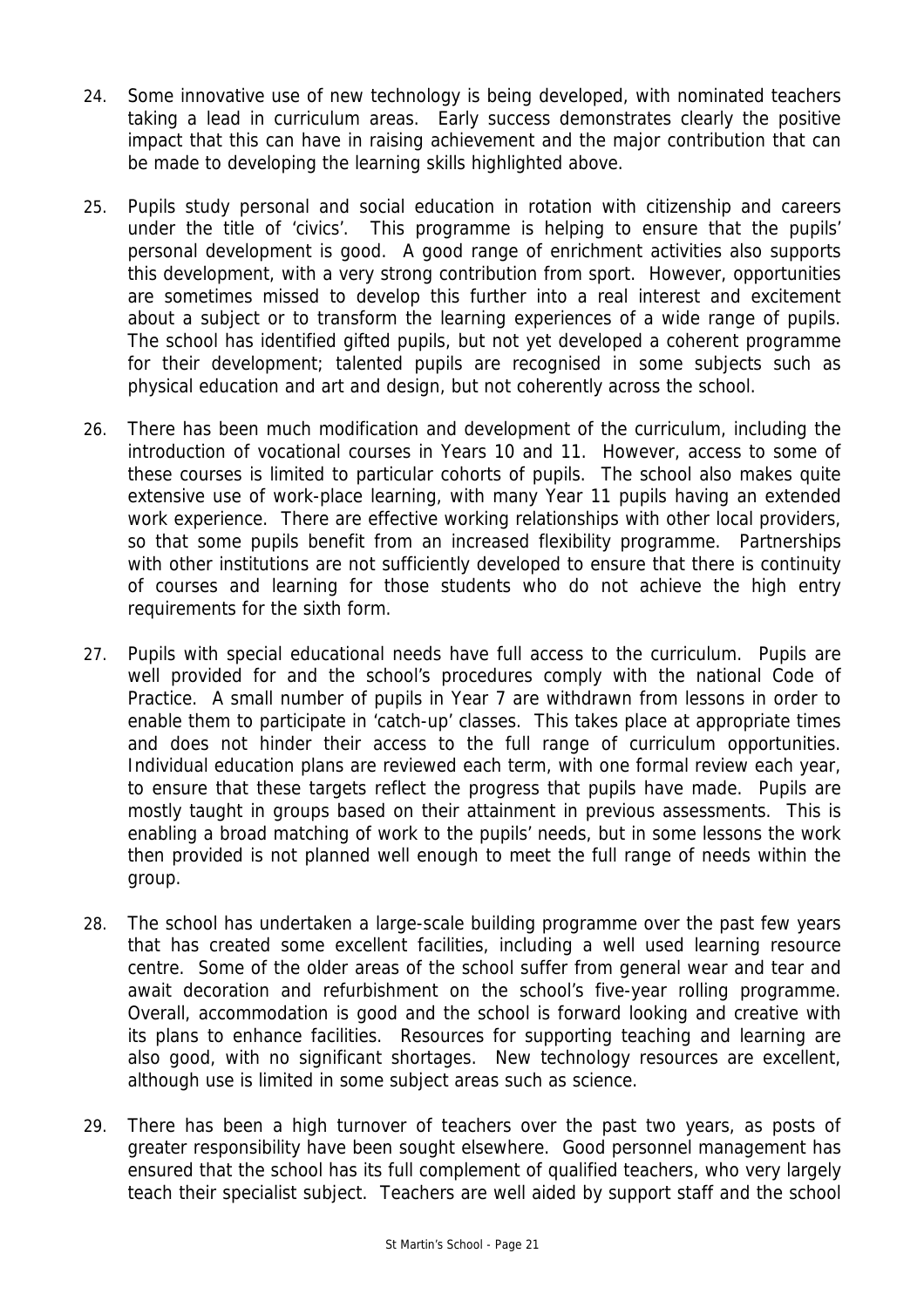has made good progress in remodelling of the workforce by extending the role of teaching and administrative assistants.

# **Sixth form**

- 30. The large number of students in the sixth form enables the school to offer a wide range of AS and A Level courses. These courses meet well the needs and aspirations of those students who attain the entry requirements. The majority of students continue their studies into higher education. The range of options for students who may prefer or be better suited to vocational courses is limited, but the sixth form improvement plan outlines intentions to strengthen provision and to enhance progression from vocational courses in Year 11.
- 31. Careers guidance is effective, with continued access to impartial advice. Preparation for university entrance is especially strong. Students follow a general studies programme, which leads to an A Level qualification. Many of these lessons make students think about a wide range of issues and require them to reflect on their own attitudes and beliefs. Students generally respond well in the lessons, but many place little value on them and consequently the impact is limited to the outcomes of the individual lessons.
- 32. The teaching staff are appropriately qualified and experienced to teach the curriculum offered, although the learning strategies employed by them do not always result in the highest possible outcomes. The sixth form accommodation is very good. Students have access to a good number of dedicated teaching rooms, as well as a library and computer suite, although the lack of an art studio specifically for sixth form students limits the time they can devote to their work.

# **Care, guidance and support**

Welfare, care and health and safety arrangements are good. The school provides good support, advice and guidance and involves pupils and students well in its work and development.

#### **Main strengths and weaknesses**

- Pupils and students are well looked after during the school day.
- Teachers provide good academic and personal support and guidance.
- Pupils make informed choices when selecting their options for Years 10 and 11 and the sixth form, but partnership links with further education providers are limited.
- Induction procedures are thorough and sensitive to pupils' needs.
- The school encourages pupils and students to voice their views and acts upon them whenever it can.

# **Commentary**

33. Members of staff work closely to ensure that pupils receive good personal care and support. The school is responsive to pupils' needs and individuals who are experiencing particular difficulties may be referred to external specialist agencies or the school counsellor. Child protection, medical and health and safety procedures are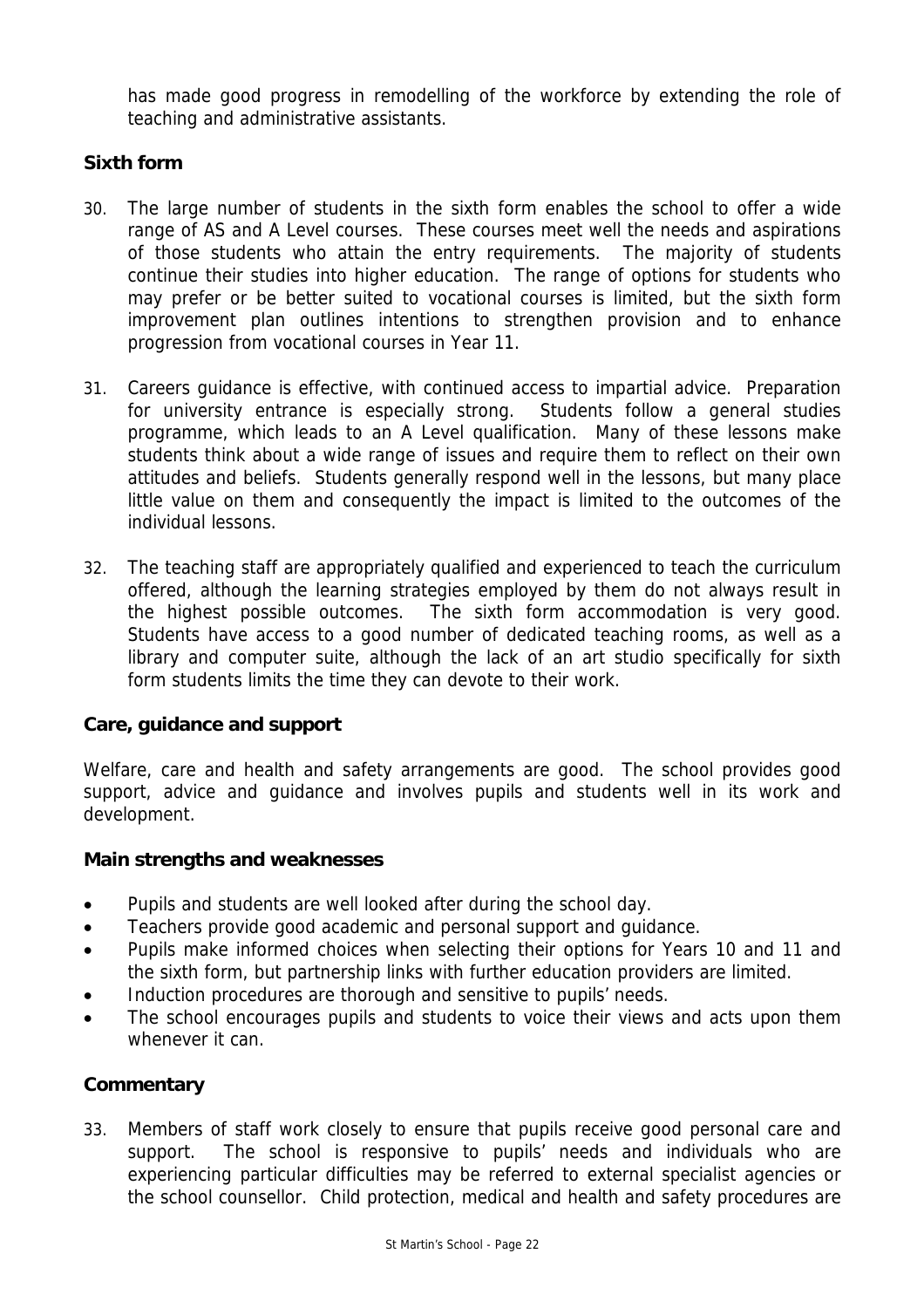thorough; members of staff are appropriately trained and they fully understand their responsibilities.

- 34. During discussions, pupils say they know how well they are doing in their work and know what they have to do in order to improve. Pupils also say that their teachers are approachable and that they would feel able to ask for extra help, should the need arise. The school is in the early stages of altering the way in which it monitors and reports pupils' progress. Twice a year, pupils are to be invited to a progress review meeting with their form tutor. Parents are also able to come along and, using information provided by the individual subject teachers, each pupil's progress is reviewed. This process allows pupils to reflect upon how well they are doing and helps them to plan for the future.
- 35. There is a very good range of revision classes and underachieving pupils in Year 11 may receive individual support from their assigned learning mentor. This ensures that these pupils are helped to achieve as well as they possibly can. The learning support team also involves pupils in monitoring their progress, through the reviews of their individual education plans and attendance at the annual reviews of their statements. All members of staff are familiar with the pupils' needs and competent learning support assistants support them well during lessons.
- 36. Pupils receive detailed information about the courses they can follow in Years 10 and 11. Links with the world of industry and commerce are good and they help to enrich pupils' breadth of experience. Year 10 pupils undertake work experience placements and these provide a valuable insight into the world of work. However, around half the pupils in Year 11 do not achieve the results that they need for admission to sixth form and they have to leave at the end of Year 11. These pupils are each offered an interview with a careers adviser and this helps to ensure that they are in a position to make informed choices about their future. However, the school has yet to develop full partnership links with further education colleges in order to ensure full continuity of educational provision between the ages of 14 and 19 years for these pupils.
- 37. Transfer arrangements are well-planned and sensitive to pupils' individual needs. Members of staff visit around half the contributing primary schools and there is also an 'Ice Breaker' disco for Year 6 pupils. Pupils also attend two summer term transfer days, during which they undertake tests and 'taster' lessons with their new teachers. These opportunities help pupils to get to know each other at an early stage. On the first day of the autumn term, incoming Year 7 pupils have the school to themselves for the first few hours and this helps them to feel more confident before the rest of the school arrives.
- 38. Pupils are pleased with the way in which the school seeks and responds to their opinions and suggestions. Every year, pupils in Years 7 and 9 complete a questionnaire about various aspects of school life. In addition, pupils can express their views through the school council and raise money by organising non-uniform days. Pupils have recently been able to amend the school uniform and have funded the installation of radio-controlled clocks in order to standardise timekeeping across the school.

#### **Sixth form**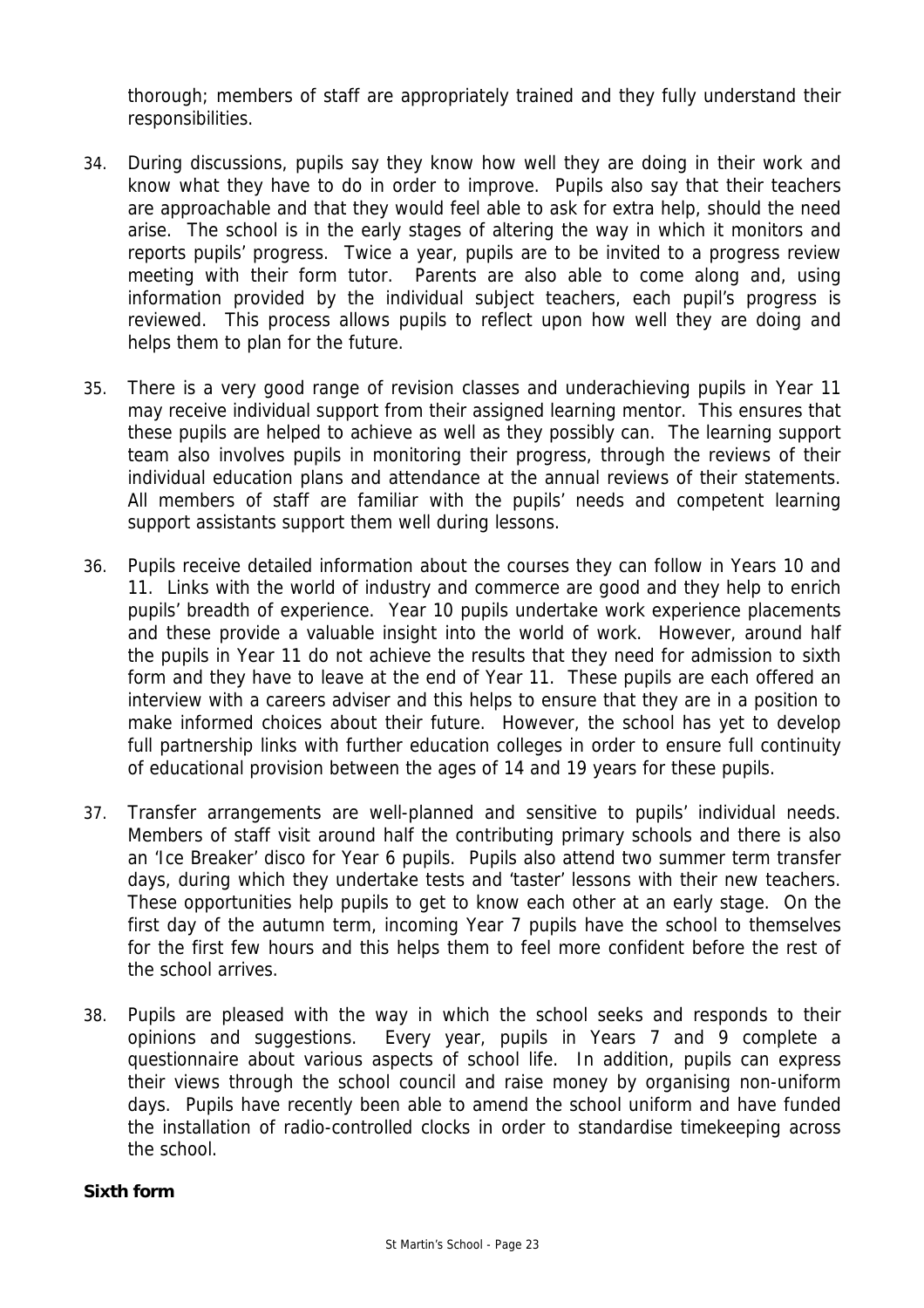- 39. During discussions, students say they are pleased with the educational and personal guidance they receive within the sixth form. As in the main school, procedures for reviewing students' progress have recently been reviewed. Each half term, tutors will hold individual discussions with each student in their tutor group, during which they will review the progress that is being made in the subjects studied. If necessary, students may be offered additional teaching or referred to careers advisers.
- 40. A high proportion of those who returned the pre-inspection questionnaire criticised the advice they received about sixth form courses and the advice on what they should do when they leave school. Inspectors disagree with these concerns. During the summer term of Year 11, pupils can attend 'taster' lessons in various sixth form subjects and a good range of external speakers come in to school to talk about future options. Students agree that careers information and advice are available for those who seek it. They also praise the head of sixth form's knowledge about higher education institutions and courses, and the quality of the advice he gives.

# **Partnership with parents, other schools and the community**

The school's links with parents are very good. Links with the community are good and links with other schools and colleges are satisfactory.

# **Main strengths and weaknesses**

- The school actively seeks and responds very well to parents' suggestions and concerns.
- Parents are very well informed about school life and their children's progress.
- Parents provide very good support for their children's learning.
- Strong links with the community and local businesses enhance pupils' personal development well.

# **Commentary**

41. The school is very interested in parents' views and encourages them to be open and frank if they have any requests or suggestions. Each year, the parents of pupils in Years 7 and 9 are asked to complete a questionnaire that asks for their views on various aspects of school life. Almost all of the parents return their form and the school responds individually to everyone who took part. In response to parents' concerns, a parent link manager has been appointed who represents the first point of contact for all parents. Parents are very pleased with this system and any points they raise are addressed, if not resolved, within 24 hours. The school recently changed its systems and is now inviting all parents to attend their child's twice-annual progress review meetings. They are now able to speak directly with their child's form tutor and individual subject teachers will always meet a parent if they need more specific information. There is also an autumn term meeting with the form tutor for the parents of pupils in Year 7 and the traditional annual consultation evening continues for parents of Year 11 pupils. The parents of pupils with special educational needs are also kept very well informed of their children's progress and personal development. Parents can access information about their children through the school website and regular newsletters and leaflets keep them up-to-date with school developments.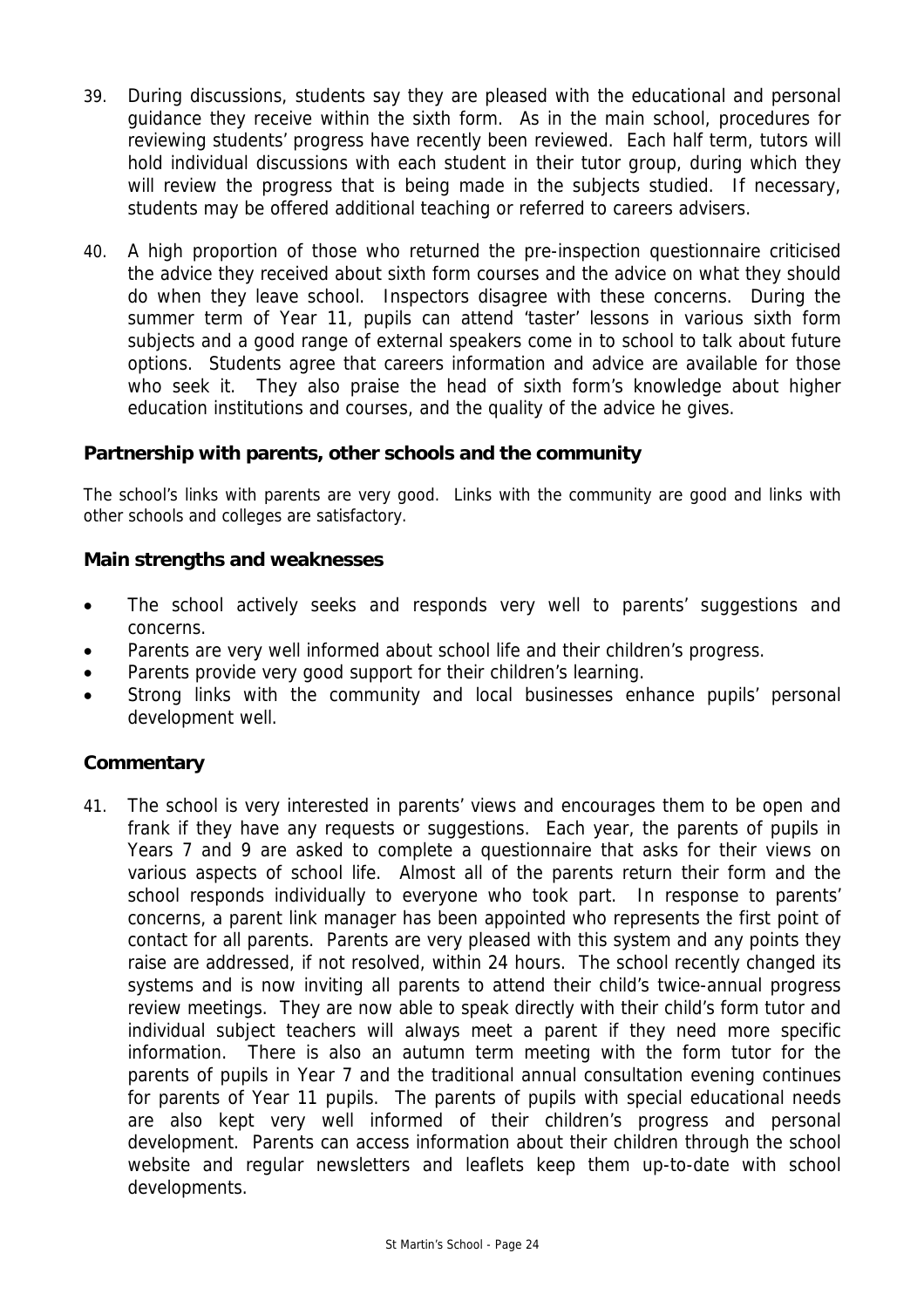- 42. The school is regularly over-subscribed and parents provide very good support for its work. Views expressed through the pre-inspection meeting and questionnaires were very positive; indeed, there is little about the school that parents would like to change. Parents provide very generous financial support and the school association raises very significant sums of money. These funds are used to improve the school environment and provide additional learning resources. Parents also do everything they can to ensure that their children attend regularly and that they arrive on time. Their support is reflected in pupils' high attendance and very good punctuality at the start of the school day.
- 43. This school's status as a specialist technology college creates many opportunities to engage and interest pupils, parents and the wider community. For example, partner primary schools receive specialist equipment and teachers are pleased to share their expertise. Selected pupils in Year 6 may also attend literacy or numeracy summer schools and there are numerous sporting events that help pupils to get to know each other at an early stage. These activities help incoming pupils to become more familiar with the school and help to raise standards at the start of Year 7. Community links are especially strong in subjects such as business studies. Pupils of all ages take part in community projects and competitions. For example, Year 10 pupils have been involved in Young Enterprise business day that was organised by the Ford motor company. Several pupils in Years 10 and 11 undertake work-based training at a local college. However, the school has yet to establish close partnership links with the further education colleges it serves.

# **Sixth form**

- 44. There are extensive links with higher education that inform and support students when making decisions about their next steps. The school is particularly keen to support those students and their parents whose families do not have a history of accessing higher education. Links with businesses, such as in supporting the Insight into Management course towards the end of Year 12, continue to inform career choice and develop important skills.
- 45. Attempts have been made to extend further the range of courses offered through collaboration with other schools, but with small numbers of students taking advantage of this collaboration. Nevertheless, the sixth form improvement plan demonstrates the school's intentions to continue to seek partners in strengthening its advanced vocational provision.

# **LEADERSHIP AND MANAGEMENT**

Leadership and management are good overall. Governance is satisfactory and improving. The headteacher and other key staff provide good leadership. Management systems are effective.

#### **Main strengths and weaknesses**

The effective leadership of the headteacher has been instrumental in raising the profile and expectations of the school.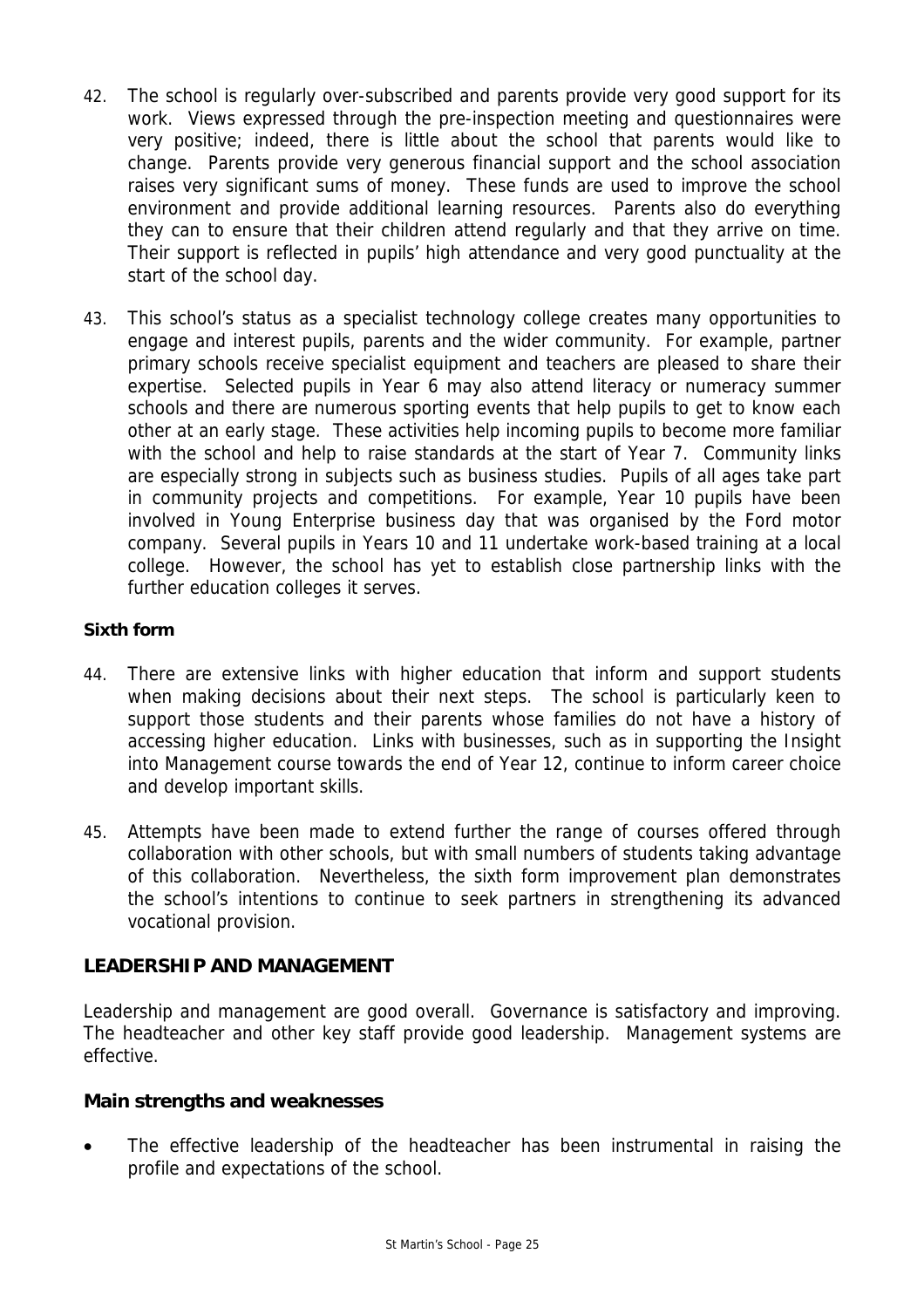- The role of the governing body is developing but governors do not have robust procedures for gaining an independent view of the school's strengths and weaknesses.
- Leadership is committed and strong but has not effectively tackled shortcomings in aspects of teaching and learning that limit achievement particularly of sixth form students.
- The role of middle leadership is developing but has scope for greater consistency of approach.
- The induction of new teachers is highly effective and is a significant feature of the school's strategy for ensuring it retains and develops teachers of the best quality.

- 46. The headteacher has been instrumental in driving forward the expansion of the school in recent years and in securing its high profile in the area. He has ensured that the public image of the school is extremely favourable and has secured considerable funding to support the school's expansion. He is supported well in this by an effective team of senior leaders who are becoming more focused on the impact of pupils' learning on their subsequent achievement. Procedures to monitor the work of teachers and to hold departments to account for their provision and standards are becoming increasingly rigorous. However, there is not consistently a realistic evaluation of the quality of provision throughout the school. This has led to some important shortcomings neither being analysed sufficiently nor their remedy given full attention. This is particularly the case over the inconsistent approach to tackling the widening gender gap at GCSE and the impact on achievement of the narrow range of teaching styles utilised by many teachers. The focus on improving teaching and learning is now built around a strong team of skilled practitioners, although there is scope to ensure that the focus is firmly on improving learning.
- 47. The process of devolving leadership to faculty and department heads is underway. This is already unlocking the potential of many staff who give a clear direction to their subjects based on an evaluation of strengths and weaknesses. However, there is considerable variation in the ability and skills of staff to fulfil this role to the best effect. The ability to interpret data accurately is not shared by all at this level, although there is a strong willingness to develop these skills and a commitment to raising standards. Currently, not all subject leaders are clear where the weaknesses lie in their areas and hence the steps needed to secure rising achievement. Management systems generally work well, and the school has invested considerable funds in extending the support staff framework to remove routine administrative tasks from the workload of teachers. Systems for managing the performance of teachers and other staff are securely in place.
- 48. The governing body acknowledges that it has been through an unsettling period that limited the effectiveness of its function. It has come through this strengthened but still has some way to go before it can be fully effective. Statutory responsibilities are largely met. However, the delay in introducing a policy on race equality and further inadequacies in ethnic background data held by the school mean that it is not possible to monitor accurately the implementation of the policy. Furthermore, although governors require teachers to undertake a daily act of worship through a thought for the day, this is poorly done by some, with the result that statutory requirements are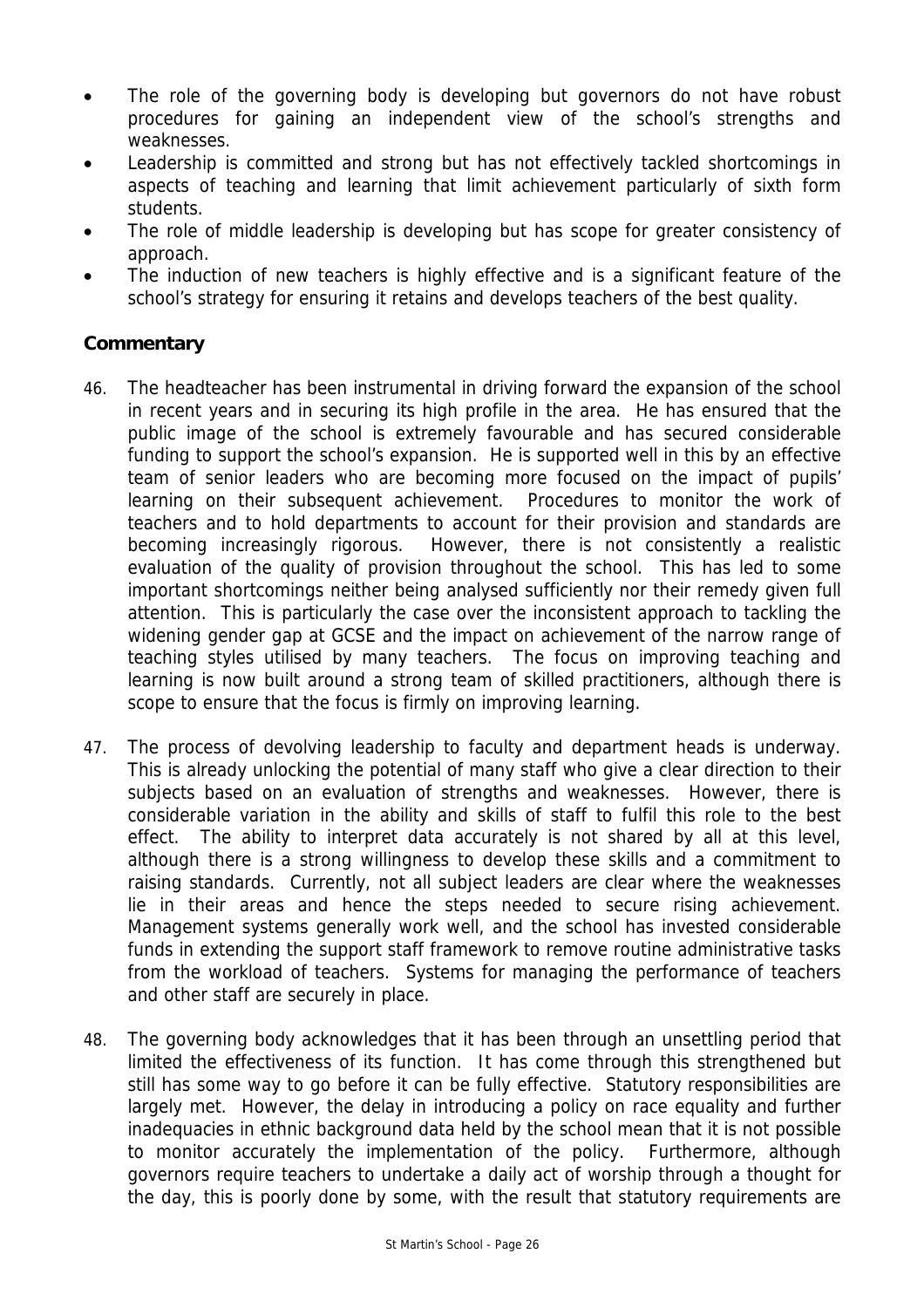only just met overall. Governors share in preparing plans for the school in a consultative capacity but do not take a longer-term strategic overview of its future direction. The school improvement plan is a thorough document. However, it does not clearly identify the key priorities for raising achievement and resource implications are not accurately quantified. There is limited governor involvement in monitoring its implementation, other than by information provided by the senior leadership team. While governors are very supportive and more effective challenge the headteacher and senior management, they do not have sufficient independence to be able to call the school fully to account for its work.

- 49. Members of staff influence the work of other schools in many ways. For example, they give direct support through both the technology college and its Beacon school status. However, the quality of provision in technology has been of some concern because of staffing difficulties which now seem to have been resolved.
- 50. The school has a deserved reputation for its induction arrangements for new teachers, particularly those new to the profession. The one-year induction requirement is automatically extended to two so that the early professional development of these teachers can be carefully monitored. The quality of the support is such that many rapidly become amongst the most effective teachers in the school and are ready for promotion earlier than might otherwise be expected. The further development of all staff is given careful consideration and new methods such as coaching individuals and departments have been introduced to improve teaching and learning where shortcomings have been identified.

| Income and expenditure (£) |           | Balances (£)                                   |  |  |  |
|----------------------------|-----------|------------------------------------------------|--|--|--|
| Total income               | 6,021,042 | Balance from previous year<br>134,375          |  |  |  |
| Total expenditure          | 5,855,932 | Balance carried forward to the next<br>299,485 |  |  |  |
| Expenditure per pupil      | 3,434     |                                                |  |  |  |

#### **Financial information for the year April 2003 to March 2004**

# **Sixth form**

- 51. The sixth form team of heads of year and tutors are well led and they provide an effective framework for managing provision and supporting students. A comprehensive improvement plan is in place, which accurately reflects the developments necessary to improve provision further. Some of these are already having a positive impact. For example, a more structured tutorial programme is supporting the students' personal development more strongly and the sixth form council is taking a more active role in developments.
- 52. Critically, the head of sixth form has also identified, as a result of monitoring lessons, the need to improve the effectiveness of teaching and learning in this area of the school. Too few subject leaders have identified what constitutes an appropriate challenge for individual or groups of students and the teaching and learning strategies that are required to achieve these. Consequently, while the head of sixth form provides good leadership and management, limitations in the impact of subject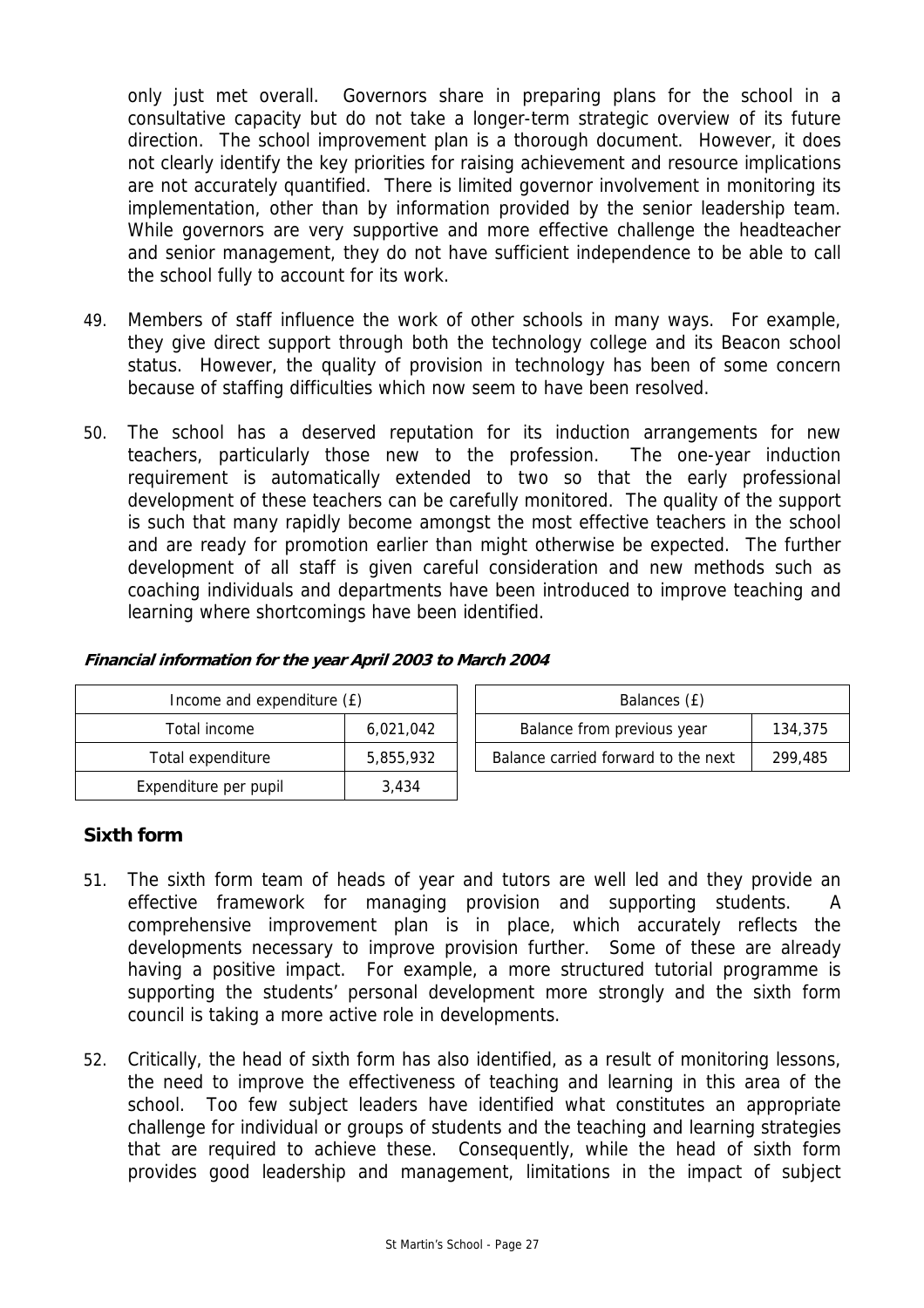leaders on the progress made by students and their resulting achievement limits the overall quality to satisfactory.

# **WORK-RELATED LEARNING (WRL)**

Provision for work-related learning is satisfactory.

#### **Main strengths and weaknesses**

- Careers guidance and work experience are well organised and have a significant impact on pupils' knowledge and understanding.
- Extensive links with individuals and organisations make a strong contribution to pupils' learning, although they are not always exploited fully.
- Vocational courses are a very strong element for pupils following one of the curriculum pathways in Years 10 and 11.

- 53. There is an effective careers programme that coherently develops the pupils' experiences and skills as they progress through the school. This, coupled with effective independent support and guidance which is carefully targeted at those most in need, enables pupils to make informed choices. Current sixth form students were particularly complimentary about the range of individuals who came into school to talk to them about their occupations when they were in Year 11. The work experience programme is well managed. Effective preparation for and debriefing from the placement ensures that pupils are able to think about and reflect on the experience, maximising the learning opportunity. This is also picked up in subjects such as English, where the placement is used as the basis of an activity. Extended periods of work experience form an important part of the learning programme for many pupils in Year 11, with over fifty pupils benefiting this year.
- 54. The school has many and varied links with individuals and organisations that are used to enrich the curriculum and provide a vehicle for developing the pupils' experience and understanding of broader aspects of the world of work. Many of these are connected with the school's role as a specialist technology college. However, these links are not always fully exploited or extended so that they are not having a coherent and consistent influence on the provision for all pupils.
- 55. Work related learning is a very strong focus for pupils following one of the curriculum pathways in Years 10 and 11. This is through the vocational courses followed and especially the ASDAN course which focuses well on developing the skills and experiences that will enable the pupils to be successful after they leave school. Visits to local businesses are an integral part of provision. A small group of students also benefit from vocationally orientated courses at the local college. More generally, some subjects such as business studies and modern foreign languages provide students with contexts for their learning which are related to various aspects of work. However, this is not especially widespread and subjects are not fully aware of the contributions that they should be making towards developing underpinning skills such as team work and in encouraging students to become independent and take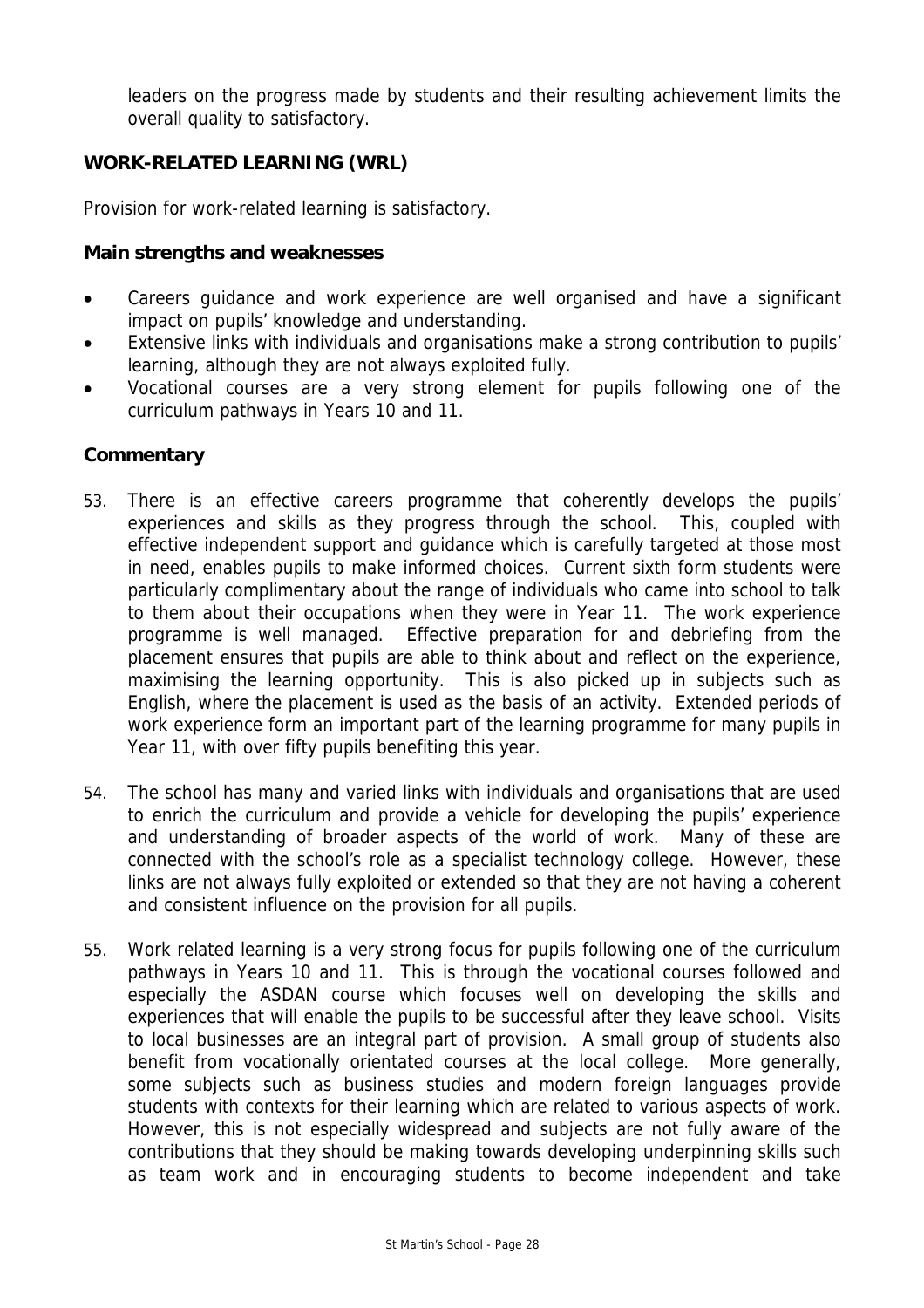responsibility for their learning. No formal audit of provision has taken place to provide departments with a very clear outline of what is expected from them.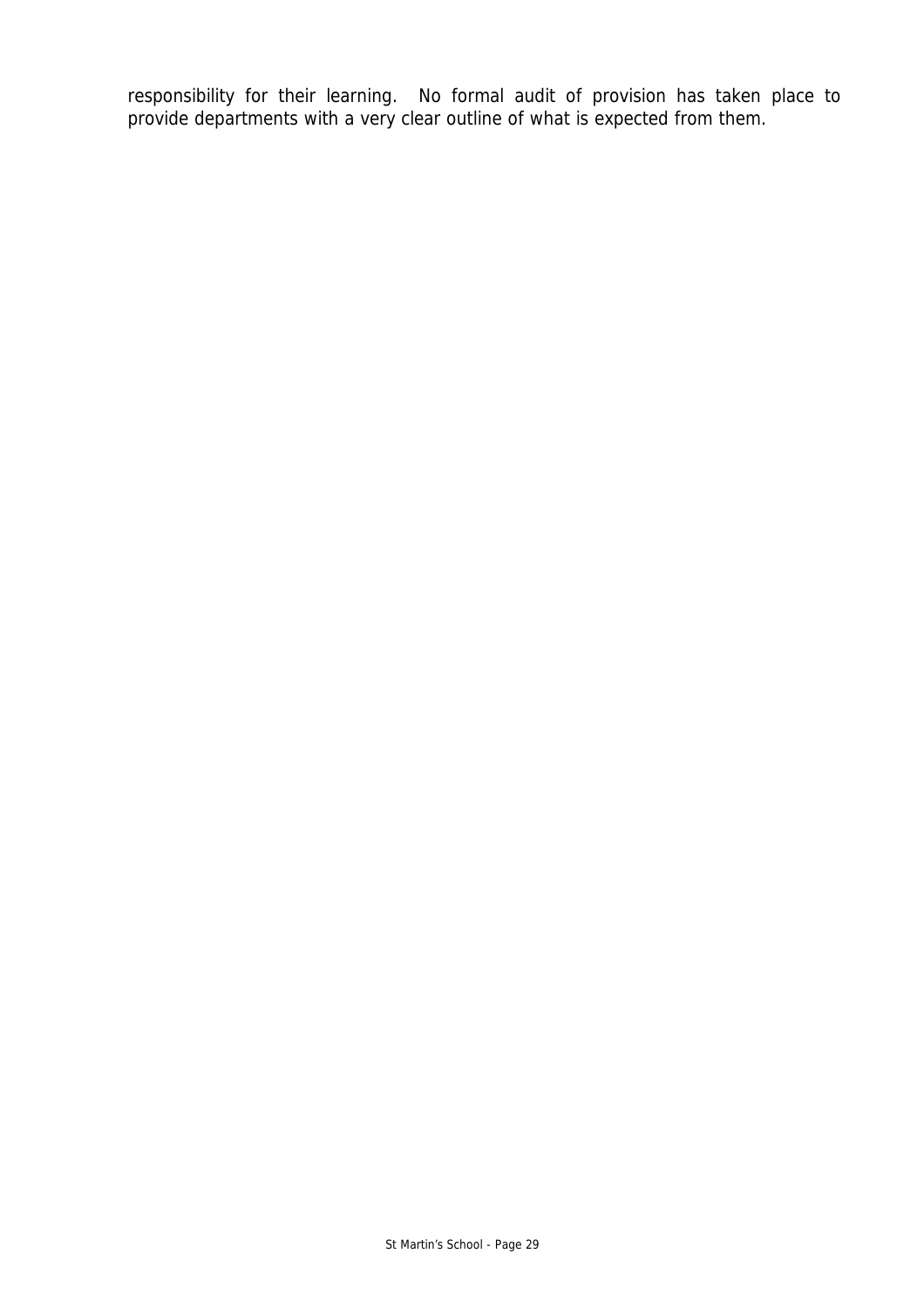# **PART C: THE QUALITY OF EDUCATION IN SUBJECTS AND COURSES**

# **SUBJECTS AND COURSES IN KEY STAGES 3 and 4**

# **ENGLISH AND MODERN FOREIGN LANGUAGES**

# **English**

Provision in English is **good.**

#### **Main strengths and weaknesses**

- Pupils enter Year 7 with attainment well above average and they maintain this standard as they move up through the school to take the Year 9 tests and the GCSE examinations.
- A good range of reading and writing opportunities in Years 7 to 9 has some excellent outcomes in lively, imaginative writing.
- The marking of pupils' work is not always sufficiently frequent or informative.
- Pupils do not take part in a wide enough range of speaking activities, including discussion, presentation and drama.
- The English team is well led and ready to share ideas and good practice.

- 56. In 2004, results in the national tests taken in Year 9 were well above the national average for 2003, as is expected when a high percentage of entrants to the school had already attained the expected Year 9 level. There was particularly good attainment at the higher levels. This good achievement is reflected in much of the work seen during the inspection.
- 57. Pupils achieve well in response to interesting material and challenging tasks. In lessons observed in Years 7 to 9, keen learners were enjoying good teaching which extended their reading and stimulated some excellent writing. The lively poems written by Year 7 pupils about their first day at school demonstrated the good writing skills which many new pupils bring with them. Skilful development of these was shown in the powerful verses on tornadoes written in a Year 8 lesson, and in the sensitive work on the poetry of the First World War produced by pupils in Year 9. Imaginative use of new technology was noted in some of this work. However, not enough is being done to help pupils develop a range of oral skills. Teachers' expositions and introductions are well-prepared and thought-provoking; useful pair work often follows, leading to questions from teachers and answers from pupils. However, opportunities are missed for sustained whole-class discussion, pupil presentations, improvisations or preparation of poems or scripts for performance.
- 58. There is scope to improve the marking of pupils' work in Years 7 to 9, particularly now that the department has identified writing in these years as an area for further improvement. Major assignments are well assessed and pupils have good understanding of their levels. What is missing in many exercise books is the more regular commenting on pupils' work which establishes an ongoing dialogue between teacher and writer and helps pupils to identify strengths, weaknesses and targets.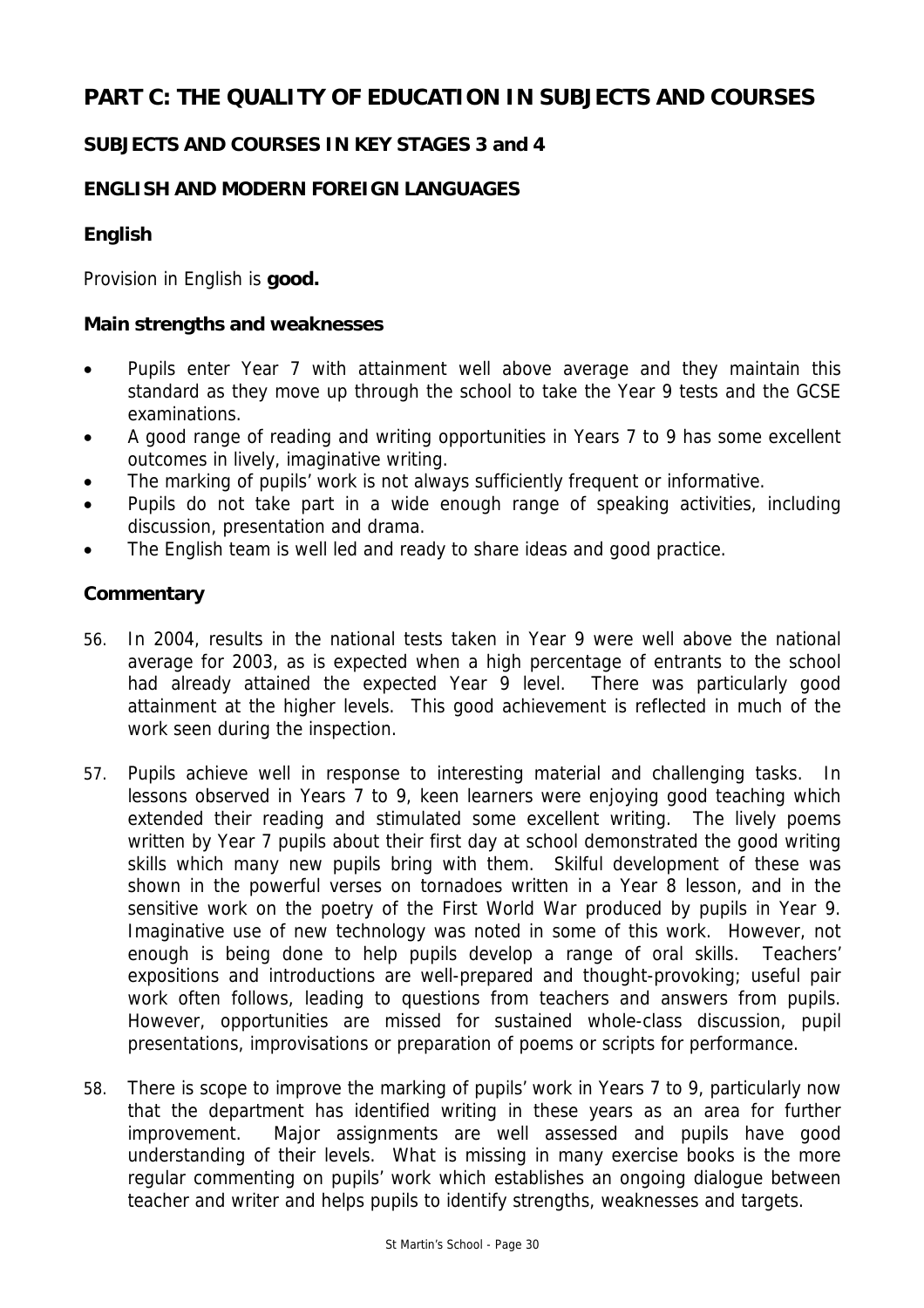- 59. In Years 10 and 11, teachers and pupils work hard to understand and meet the criteria for success in the English and English literature examinations and there is good achievement at this stage. The entry rate for both examinations is well above the national, and pupils at all levels are expected to take the literature paper. In 2004, although the percentage of pupils attaining A\*-C grades in English was above the national average, attainment at the higher levels was below average and had dropped from the previous year, with no value added. However, in literature results were well above average, with the percentage of A\* and A grades double the national figure and boys doing as well as girls; this represented good progress for both.
- 60. Here, as in Years 7 to 9, the system of setting allows pupils to work at varying paces and with appropriate support. The system has strengths, and most pupils in the lower sets appreciate the security and thoughtful individual help the smaller classes provide. The quality of teaching and learning is good. Pupils with special educational needs achieve well. They are, nevertheless, missing exposure to the range of ideas which characterise the best work in higher groups and their enjoyment of the subject is to some extent limited by this. In response to examination pressures, teaching in Years 10 and 11 becomes more teacher-directed, closely focused on the set texts and tasks, with less emphasis on more general reading and awareness. Work folders and notebooks contain writing which indicates very good understanding of the literature texts and skills in analysis and commentary. However, library records show that general book borrowing declines sharply in Years 10 and 11, especially for boys. Although the study of media texts is part of English work at this stage, no daily newspapers are available in the main school library nor has any teacher or pupil of English suggested that these should be there. The absence of regular extra-curricular activities for pupils at this stage also indicates that not enough attention is being given to extending pupils' range of ideas and interests.
- 61. Leadership and management of the subject are good, and ensure a sense of common purpose in the department. Newcomers feel well supported. Good schemes of work, departmental records and minutes show that teachers are encouraged to share ideas, evaluate practice and analyse outcomes. Improvement since the last inspection has been satisfactory. There is now scope for a comparative review of teaching and learning styles and the development of a wider range of English activities both within and outside the classroom.

# **Language and literacy across the curriculum**

- 62. Pupils enter the school with well above average levels of literacy. However, little emphasis has been given to the implementation of the National Literacy Strategy across the school. Departments have not been required to produce policies for literacy development nor is there evidence of liaison with primary schools for the evaluation and improvement of literacy.
- 63. Standards of literacy are good or better in all subject areas. Attainment and achievement in subjects across the curriculum are not impaired by inadequate levels of literacy and pupils' skills in reading and writing contribute to the good work they do in many subjects. In physical education, reading, writing and speech skills are outstanding. However, failure to correct spelling mistakes was noted in music; in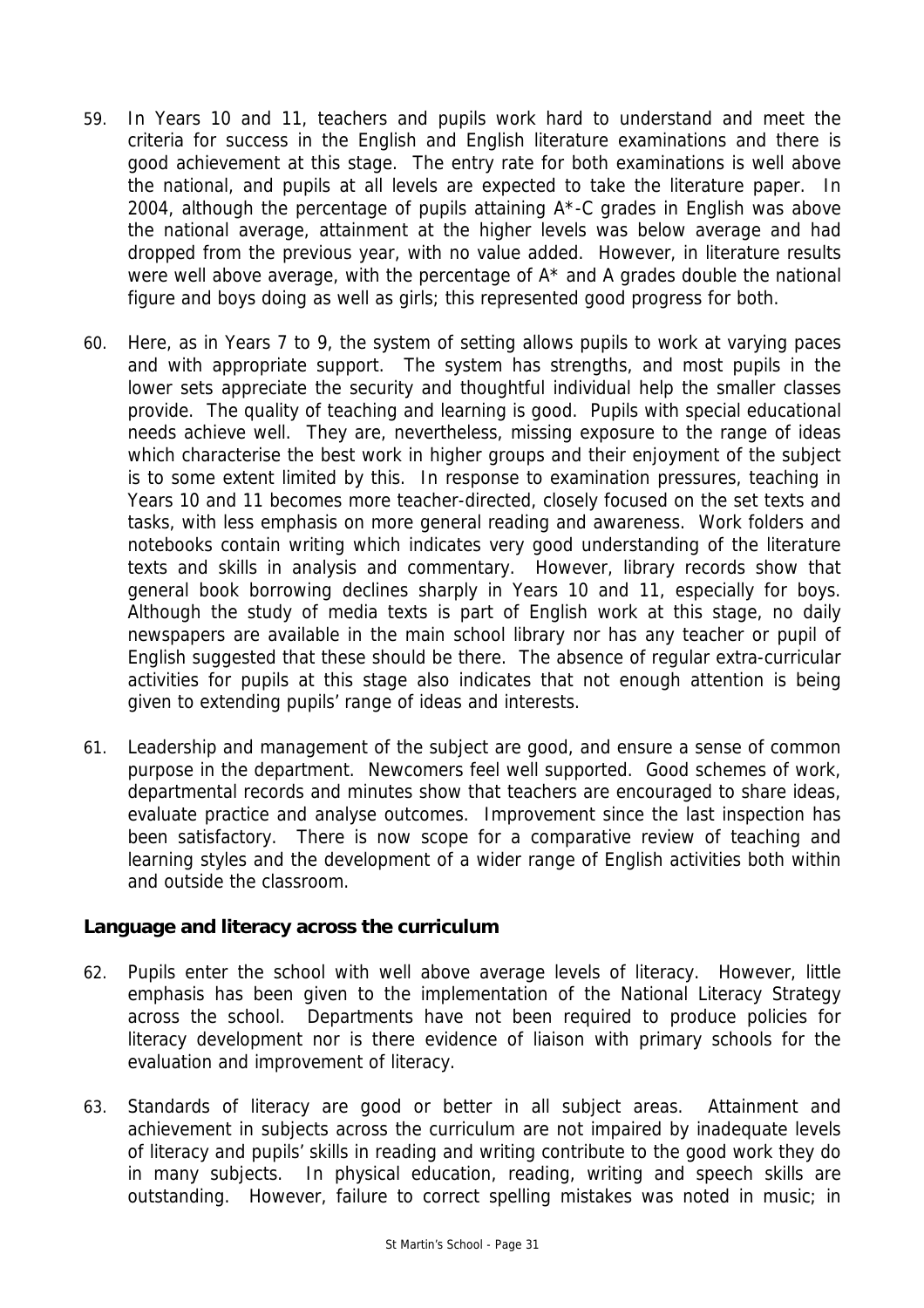science and geography there is not a great deal of encouragement to read or extend vocabulary. There are not enough opportunities for extended writing in religious education in Years 7 to 9. In design and technology, where any technical errors are consistently corrected, more challenging lessons would be appropriate to pupils' literacy abilities. Good literacy skills enable pupils in information and communication technology to have access to the on-line resources which are the basis of most courses.

# **French and German**

Provision in French and German is **very good.** 

#### **Main strengths and weaknesses**

- The very high level of achievement supports a similar very high level of standards.
- The leadership and management of the team ensure expectations are very high.
- Teachers' command of their languages provides a very good model but is underused.
- The quality of teaching enhances complex language development but pupils do not use information and communication technology sufficiently.

- 64. The very good improvement since the previous inspection is reflected across the work of the department. Standards are now above average at the end of Year 9 and well above average at Year 11 in both French and German. These standards have been maintained over recent years and GCSE results have been consistently well above average in both French and German. Achievement is good in Years 7 to 9 and very good in Years 10 and 11.
- 65. This success is directly due to the very good teaching which pupils receive, especially in preparation for their GCSE examinations. Teachers' command of their languages is extremely proficient and where they use them extensively in lessons, pupils' own pronunciation and accents reflect this. Pupils achieve less well when they do not have enough exposure to the languages to develop fully their own listening and speaking skills. Teachers also have very high expectations of their classes, especially of more able groups and plan thoroughly to lead learners through from simple beginnings to very complex language which in turn results in a very high proportion gaining a grade A<sup>\*</sup> or A in GCSE examinations. The quality of challenge is less for lower ability groups which leads to some of these pupils achieving less well in relation to their ability. Pupils know exactly how to complete tasks because teachers provide very good models for them to follow.
- 66. The very high quality of marking and targets for further improvement ensure that learners know how to reach the next level of competence although teachers' application of levels of attainment at the end of Year 9 is too inaccurate. In a very small minority of lessons, the management of pupils' behaviour allows for very little learning to take place. In some lessons, the variation in methods and tasks is aimed only at those pupils who have special educational needs and is underdeveloped for the other learners who as a consequence do not have tasks which cater for their needs.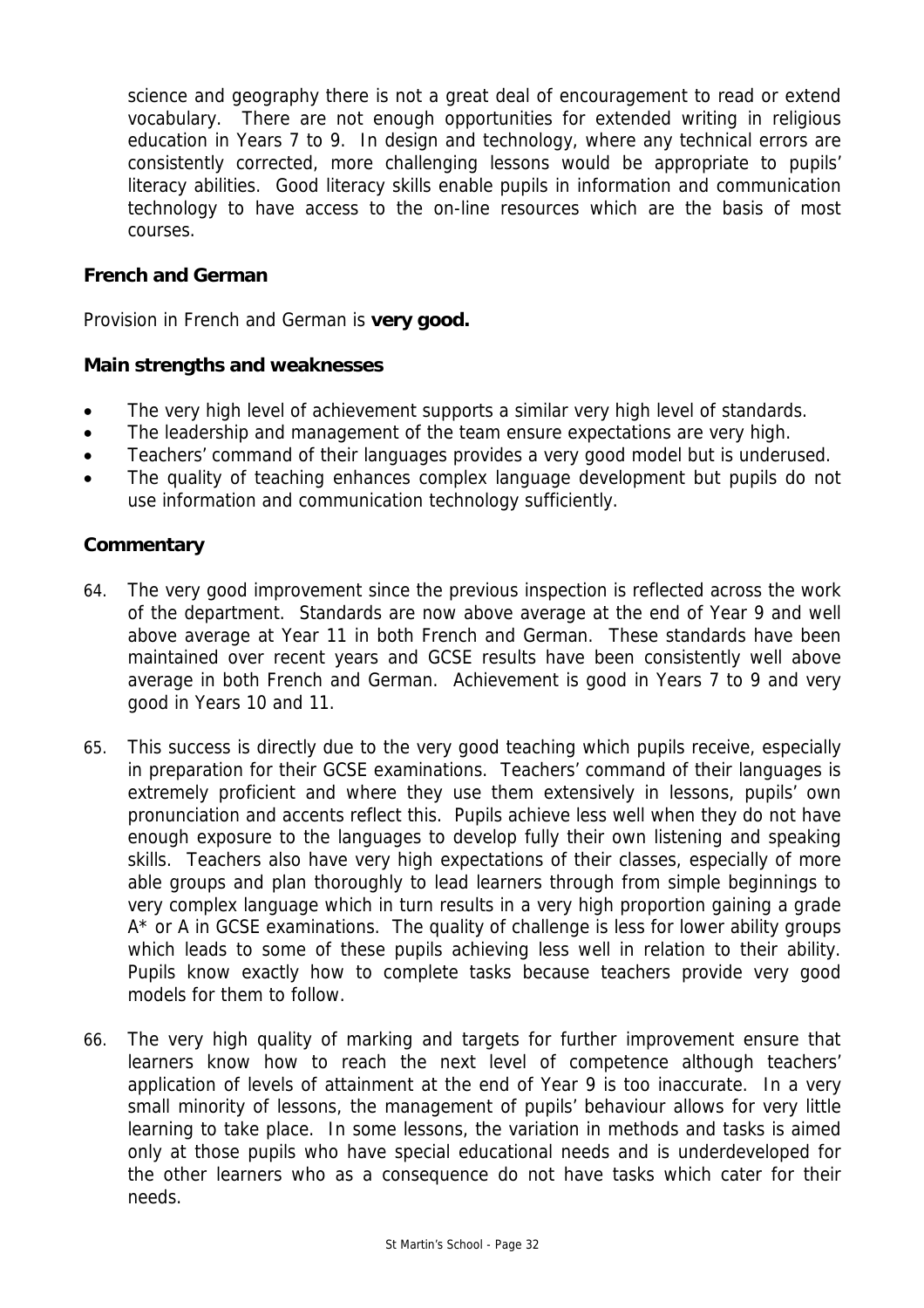67. The department is very effectively led and managed by a head of faculty who has created a cohesive team whose members are committed to raising standards further and fostering enjoyment in language learning. However, the role of the head of German is underexploited. Another factor which supports learning very well is the amount of contact pupils have with mother tongue speakers of both languages but pupils' under-use of information and communication technology does not allow for their own further independent language development.

# **MATHEMATICS**

Provision in mathematics is **good.**

# **Main strengths and weaknesses**

- New members of staff are inducted well into the work of the department.
- Teaching is well planned to produce well above average examination performance.
- Assessment is used well to identify pupils who need extra support.
- The concentration on examination performance is limiting the enrichment and broadening of the curriculum.
- Insufficient use is made of new technology to enhance teaching and learning.

- 68. Pupils' achievement is good and standards are well above average by Years 9 and 11. Test and examination results have risen faster than nationally since the last inspection. Both Year 9 test results and GCSE examination results have been consistently well above average with boys and girls gaining similar results overall at both stages. Year 9 test results rose in 2004, while GCSE results remained well above average despite a very small fall in performance. Given the well above average attainment of the pupils on entry to the school, these results still represented good progress for the majority of pupils.
- 69. Across the school good relationships in classes, good class control and well-behaved pupils create a secure ethos in which pupils' learning is good. All aspects of mathematics are covered thoroughly at levels offering appropriate challenge. For example, the lowest ability Year 7 set dealt successfully with work on averages, while the highest ability Year 11 class tackled A Level questions with confidence. Books are well marked and useful homework is a strong feature. The good teaching is based on well-planned lessons that make good use of time. Topics are covered very thoroughly. Pupils respond to their teachers' demands well. This positive attitude to work is reflected in their books which show good quantities of work. However, teaching is focused very narrowly on the requirements of the examinations. Work of earlier years is over-revised. The lack of variety in teaching styles as well as the limited use of new technology as an aid to teaching and learning means that teachers are failing to provide the enrichment of the mathematical experience which can encourage pupils to enjoy the subject. Good use of assessment identifies those pupils who would benefit from extra support, which is freely given. Support provided to pupils with special educational needs is effective in enabling them to make good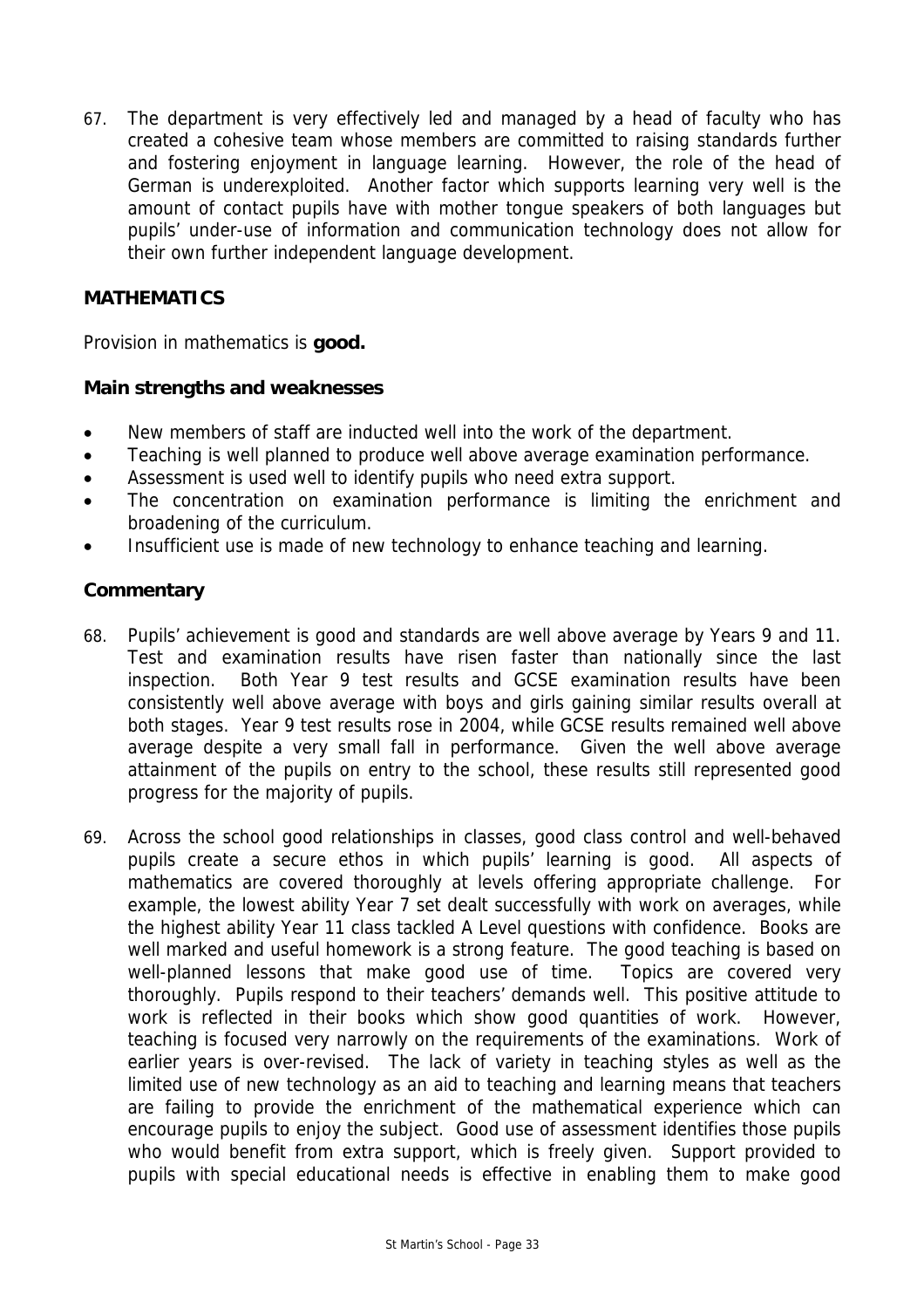progress. The members of staff concerned have a good knowledge of individual pupils' needs.

70. Staff recruitment is well managed, resulting in a large team of qualified teachers in the department. Mentoring by established colleagues is one element of an effective staff induction process. Monitoring of teaching and learning is now a regular feature of the department's work. Improvements since the previous inspection have been satisfactory. Overall leadership and management of the subject are good. The head of department is a good role model who monitors teaching regularly and gives teachers feedback on how to improve the quality of their work. A development plan has been produced that puts pupil attainment central to the department's work. However, the plan is limited to the immediate future and does not have clear resource implications detailed so its impact on the work of the department is limited. Pupils' work is monitored appropriately and their progress against targets assessed regularly. One recent consequence of this was to change the examinations used. Activities are delegated effectively with staff clear about their roles within the department. One shortcoming is that opportunities to develop teaching styles through good curriculum links with primary schools are not being realised.

# **Mathematics across the curriculum**

71. The recent staffing appointments that have been made to tackle the development of mathematics and numeracy across the curriculum have yet to make a significant impact. At present there are suitable opportunities to develop mathematical skills through practice offered by the various curriculum areas, but there is some inconsistency within subjects. The pupils' ability to deal with the mathematical content of subjects is well above average and contributes to their progress in other subjects. For example, pupils deal well with the mathematical and graphical requirements of the design process in design and technology. Their number skills enhance spreadsheet work in information and communication technology and handling formulae in science. Their skills enable the pupils to access all areas of the curriculum confidently.

# **SCIENCE**

Provision in science is **satisfactory.**

# **Main strengths and weaknesses**

- Pupils are not achieving as well as they should partly because the needs of the most able, in particular girls, and also the least able pupils are not catered for sufficiently.
- The very good relationships between teachers and their pupils provide a secure environment in which learning can take place.
- There is insufficient use of new technology within lessons to support pupils' achievement and learning.

# **Commentary**

72. Overall improvement since the last inspection is satisfactory. Pupils' attainment has improved in line with national trends but the achievement of some groups is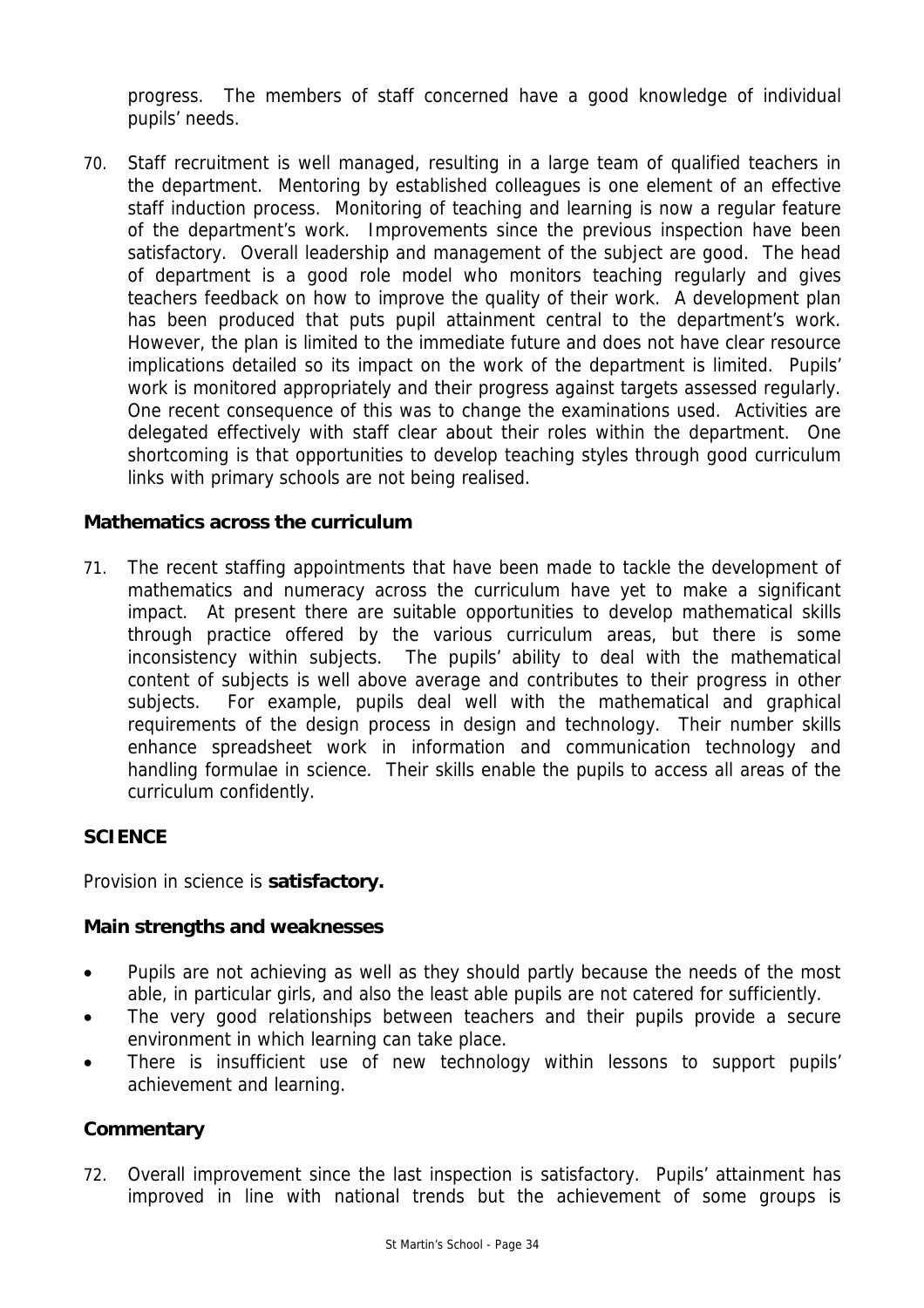insufficient given their standards on entry to the school. Overall achievement is satisfactory and pupils make satisfactory progress during their time in school. The trend in performance is generally upwards and standards are in line with national averages throughout the school. In Year 9 and Year 11, test and examination results as well as current standards are well above the national average but are barely average when compared to similar schools. However, within this overall judgement there are variations. The most able pupils achieve less well as shown by the low number of A\* and A grades at GCSE. Similarly significantly fewer pupils attained the highest level in Year 9 tests in science than in mathematics; this was particularly marked in the case of girls. The least able make less progress than expected and receive insufficient in-class support to enable them to maximise their learning.

- 73. Teaching and learning are satisfactory overall. The best achievement is in lessons where teaching and learning are good. In these lessons the teacher takes account of the pupils' ability and learning styles and provides opportunities for pupils to develop independently. These lessons are characterised by faster pace and effective interventions by the teacher. However, where teaching and learning are at best satisfactory the lessons are predominantly teacher led with whole class questioning. There is little variety in teaching strategies and so few opportunities for pupils to develop and extend their thinking. In some groups where girls are in the minority they remain quiet and detached while boys answer most of the teacher's questions. The National Key Stage 3 strategy has not had sufficient impact on teaching styles, although some training has taken place.
- 74. In the majority of lessons teachers manage the behaviour of pupils well. Teacherpupil relationships are often very good and provide a secure environment for leaning to take place. Books are regularly marked and comments on effort and organisation are made; target sheets are now regularly completed for Years 7 and 8; however, most teachers give insufficient guidance to pupils about how to improve the content and level of their work.
- 75. Management and leadership of the department are satisfactory. Most teachers have some role in the management; they work well as a team, share their expertise and contribute to the development of teaching in the department. However, the majority of teachers are relatively inexperienced and several still need further support and guidance on how to gain the best from the pupils. There are good arrangements for monitoring and supporting the work of the department, but there is insufficient evaluation of the outcomes to bring about fundamental change in practice. There is scope for assessment data from external examinations to be used more robustly in the department to inform improvements in teaching and learning and raise achievement.
- 76. The use of new technology by pupils and teachers within lessons is underdeveloped. This is in part due to limited availability of resources and is insufficient to impact on pupils' achievement and learning. There are currently too few opportunities for pupils to experience science activities outside the classroom and the lack of science visits across the school limits access to and enrichment of the wider curriculum.

# **INFORMATION AND COMMUNICATION TECHNOLOGY**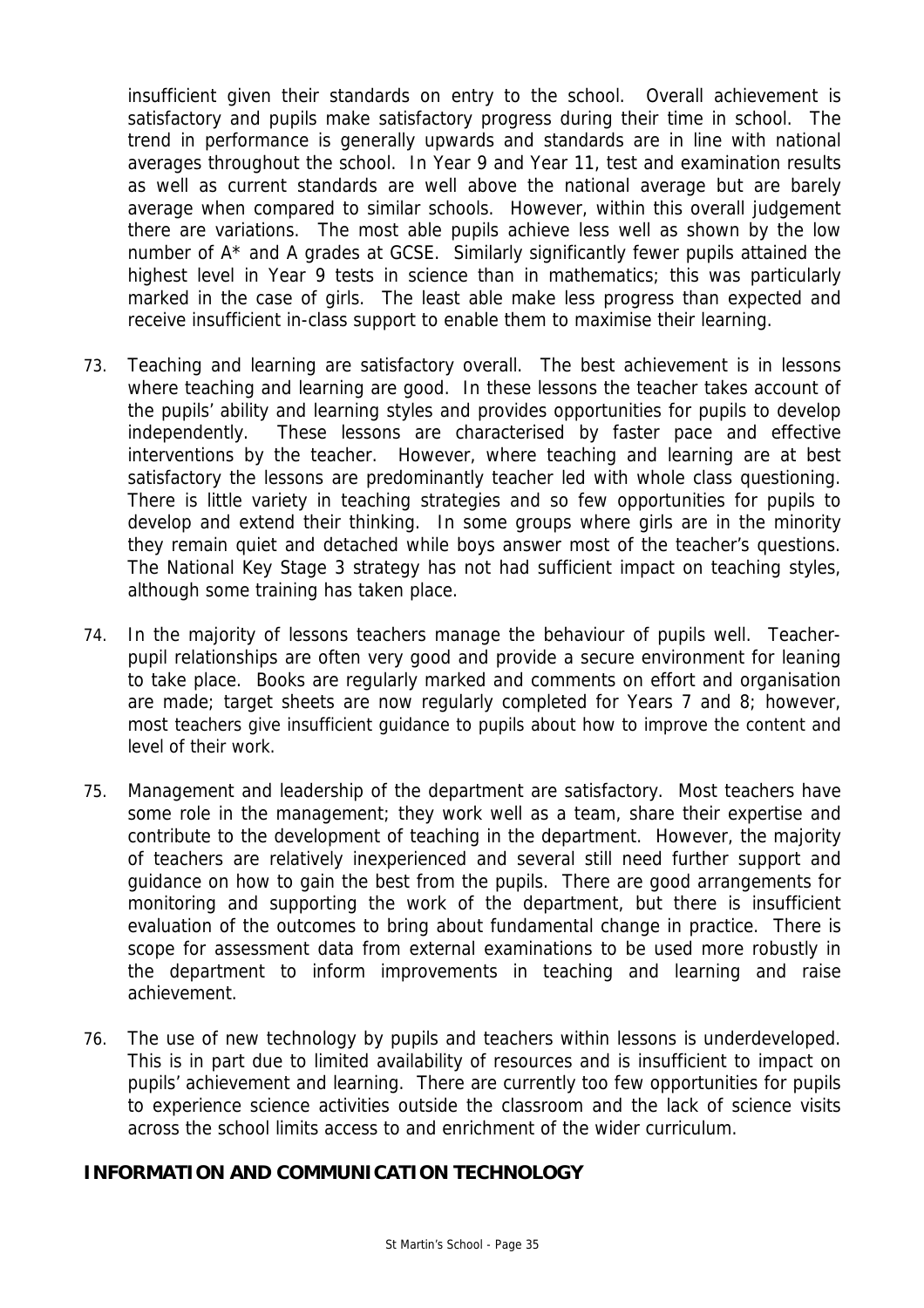Provision in information and communication technology is **good.**

# **Main strengths and weaknesses**

- Resources are very good; the number of computers in the school is above average and there is a significant and growing number of interactive whiteboards in use.
- "E-learning" resources are very good and effectively used to enhance learning and assessment.
- The GNVQ examination course is not appropriate for all of the pupils who are required to take it.

- 77. There has been good improvement since the last inspection. All pupils now follow either a short GCSE course or an intermediate GNVQ course in information and communication technology in Years 10 and 11. Results in 2004 at GCSE, which is taken by the majority of pupils were above the 2003 national average. Overall results at GNVQ intermediate level, taken by 50 pupils, were well below last year's national average. One reason for this is that the course is not appropriate for pupils who will not attain at least a C grade and a high percentage of entrants gained no grade at all.
- 78. All pupils have information and communication technology lessons in Years 7 to 9 where achievement is good, as is the quality of teaching and learning. The standard of pupils' work is above average by Year 9. Pupils cover all of the required aspects of information and communication technology in appropriate depth and are able to transfer their knowledge and skills to enhance learning in other subjects. Pupils have a positive attitude towards the subject and respond well to the good and sometimes very good teaching. Learning activities are challenging and designed to cater for all abilities. These factors help to ensure that achievement is good overall and often very good for pupils with special educational needs who are well supported by their teachers with well-prepared learning resources.
- 79. Achievement in Years 10 and 11 is satisfactory and standards are average overall by Year 11. Teaching is satisfactory overall in these years, although there is some variation in the effectiveness of classroom management in the GCSE course, which impairs learning in some lessons. The better standards attained by girls are to some extent a reflection of a more positive and consistent approach to work. The layout of some teaching rooms is a contributory factor in making classroom management more difficult. A wide range of standards was seen in GNVQ work. Over half was at least average but a significant minority was below average even though their achievement was often good. Much teaching in this course is good and less able pupils are well supported. However, the assessment requirements of this course make it inappropriate for a significant number of pupils who are directed to take it. The department is currently assessing the appropriateness of alternative assessment for the least able pupils. In all years, much of the scheme of work uses very effective Internet-based learning resources, which can also be used by pupils at home. The on-line assessment system, which is an integral element, keeps teachers and pupils up to date with progress. Parents are also able to access this work at home and keep track of progress.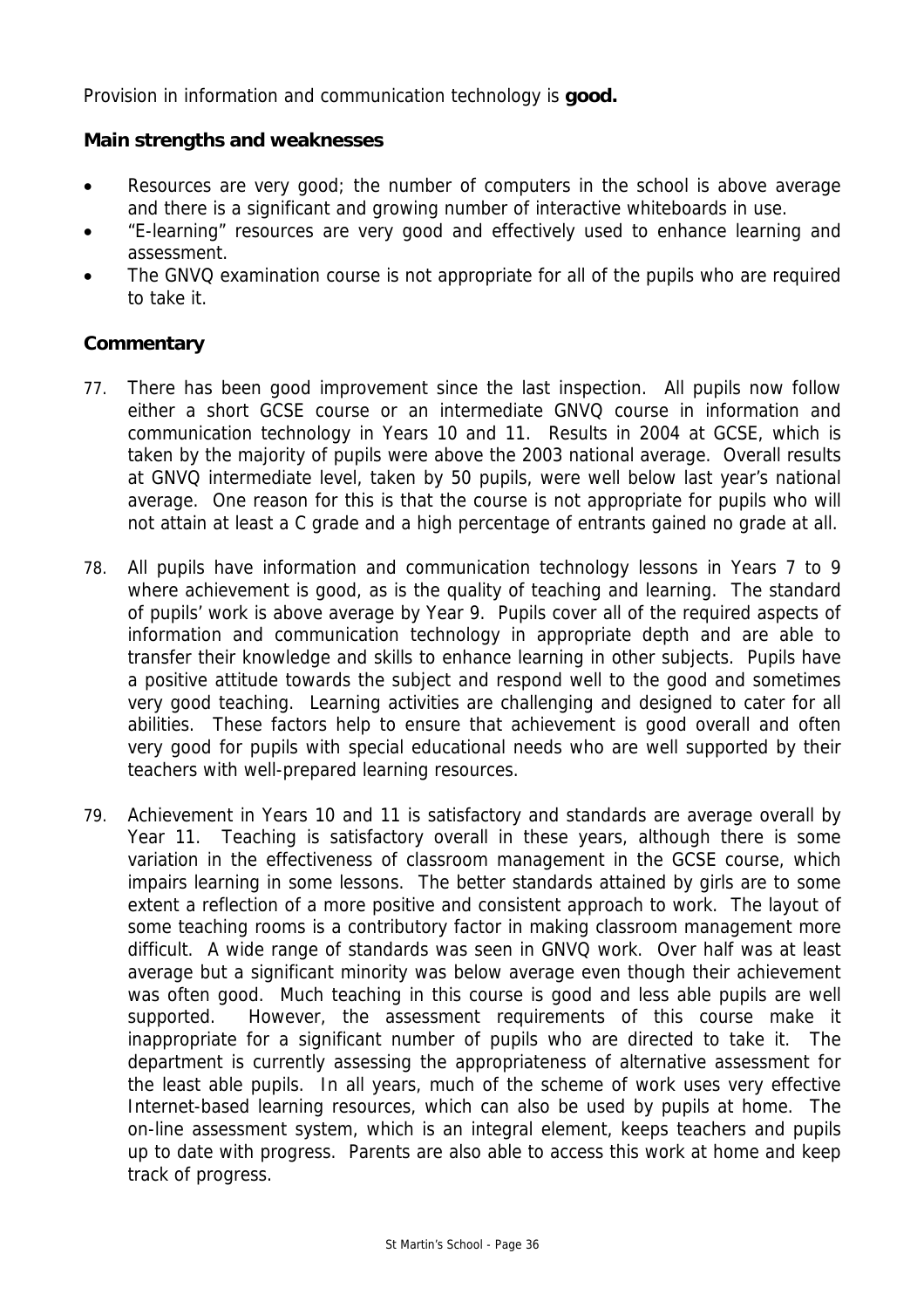80. Leadership is satisfactory. Planning for further development is diligent and thorough and there is an overall vision for the future. The large numbers of pupils having lessons in all years necessitates the use of a large teaching team. The team includes some non-specialists and new teachers. Their work is monitored. They receive satisfactory support and are able to use good on-line resources and assessment facilities. Management is good. Strategic planning has been effective in ensuring the use of new technology pervades most aspects of the curriculum. The ability to offer an examination course to all pupils is supported by a high level of resources and a reliable and well-maintained infrastructure. The learning resource centre is very well planned and equipped. The school also provides very good access to computers for pupils outside lesson times throughout the day and after school. This enables pupils to continue their examination coursework in school.

# **Information and communication technology across the curriculum**

81. The use of information and communication technology across the curriculum is good, but inconsistent between teachers in the same subject area. The exception to this is science where use is unsatisfactory. There has been good improvement in departmental resources and in the use of information and communication technology across the curriculum. The good use of new technology is supported by the higher than average number of computers for a school of this size and the good general skill capability which pupils develop in information and communication technology lessons. This enables subject teachers to plan for the use of new technology without having to teach more than the aspects, which apply to a specific subject. Computer rooms are located throughout the school and there are good facilities with specialist equipment in most departments. The increasing numbers of interactive whiteboards in the school are used effectively to enhance teaching and learning and to provide instant access to both Internet-based resources and up-to-date subject information. The planning for and co-ordination of information and communication technology across the curriculum is effective. The co-ordinator is aware of weak areas and plans are in hand to improve provision and use where necessary. Pupils have good access to school equipment outside lesson times during the day and after school in the very well equipped learning resource centre. Pupils also have access to a good range of learning resources for a range of subjects via the Internet, which they can also used at home. This enables parents to see the work in hand as well as the assessment levels which are attained for specific pieces of work.

# **HUMANITIES**

# **Geography**

Provision in geography is **good.**

# **Main strengths and weaknesses**

- Effective planning for examinations, and good responses from pupils, result in above average standards in Years 10 and 11.
- The subject is communicated to pupils effectively by experienced teachers.
- The most able pupils do not achieve as well as they might in Years 7 to 9.
- Support for lower-attaining pupils in Years 7 to 9 is not systematic.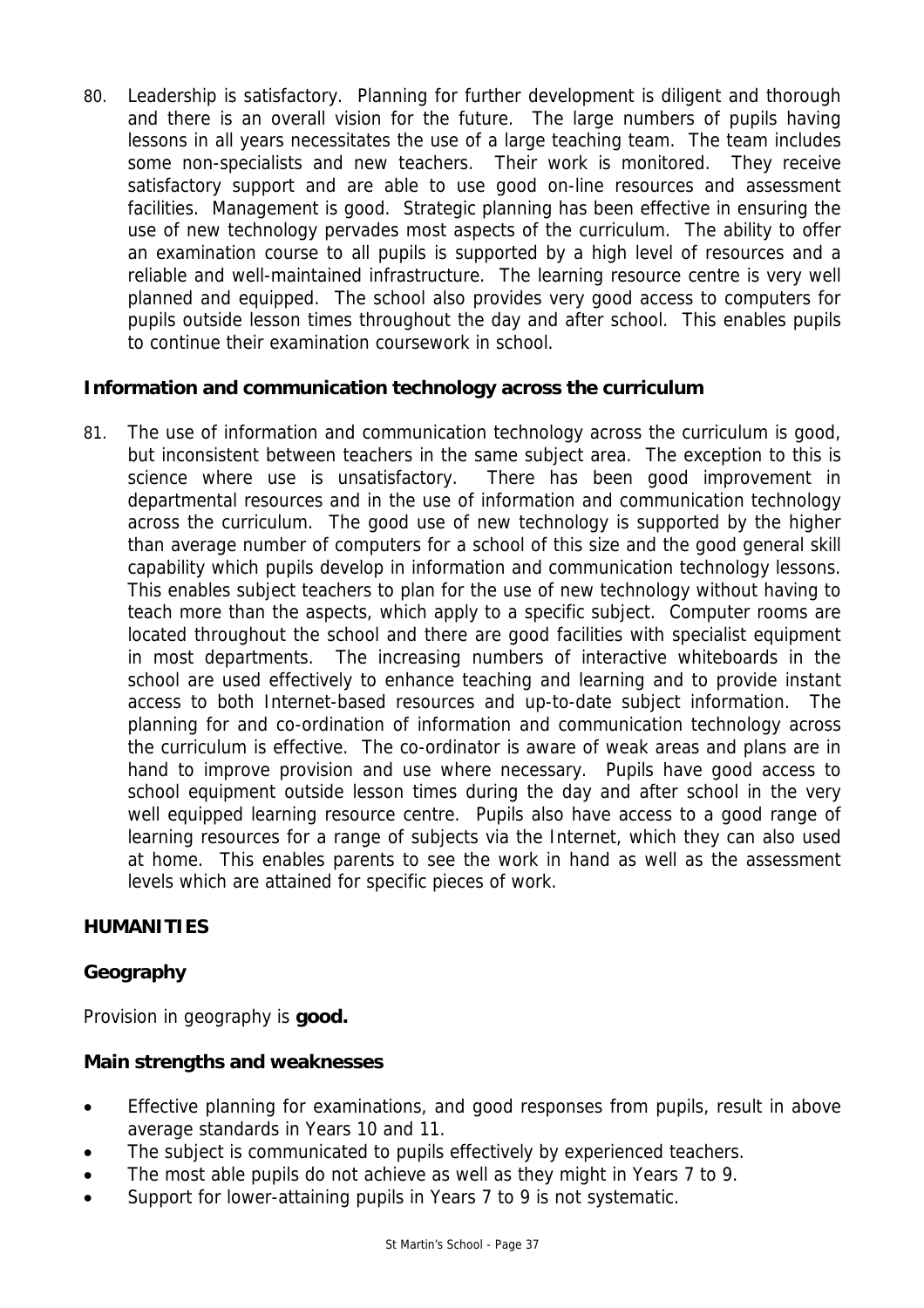• Good leadership results in good teamwork and constant striving for success.

- 82. Overall standards are above average by Years 9 and 11 and achievement is good. Teaching and learning are good overall with the best examples seen in Years 10 and 11. GCSE results in 2004 were well above national averages with boys performing better than girls, who did not achieve all that they were capable of in their coursework. Pupils achieve well in Years 10 and 11 because they have a positive attitude to their learning and enjoy the interesting teaching. Good teaching is characterised by teachers who have a very good command of their subject and plan carefully using good quality resources to enthuse their pupils. In the best lessons, individual needs are well catered for, pupils are expected to work hard and lesson summaries are effective in demonstrating good understanding. A Year 10 lesson on the Kobe earthquake worked well because of very positive pupil attitudes, with collaborative work being a particularly good feature. However, this lesson would have benefited from greater challenge because the task was too structured to allow the higher-attaining pupils to make links between the causes and effects themselves.
- 83. In Years 7 to 9, teaching and learning are often only satisfactory. This results in only satisfactory achievement. Attainment recorded by teachers at the end of Year 9 in 2003 was well above national averages. Although assessment is thorough, constructive and regular, it is not used to respond effectively to meet the needs of the higher-attaining pupils in lesson planning. The more able pupils in these years are not challenged sufficiently. Too often these pupils finish tasks first and then are occupied with low level tasks rather than being given work designed to extend their skills or understanding. Although there is some evidence of resources being adapted for lower-attaining pupils, their use is not necessarily related to pupils identified as having special educational needs. It is, therefore, not clear how individual education plans can be tackled adequately for these pupils. The use of information and communication technology develops well. Pupils make use of the Internet for research and present relevant data from it. However, where teachers use new technology presentations in class, it sometimes prevents pupils from thinking for themselves, because the presentations provide the answer, denying pupils the opportunity to think for themselves. Good numeracy skills are shown in pupils' work, such as on flood hydrographs and the analysis of beach material. There are good contributions to literacy. For example, pupils have to produce an extended piece of writing on rainforest management in Year 9 which encourages the empathetic writing style.
- 84. Leadership is good because it is willing to raise achievement by taking on new ideas, especially in adapting to a wider variety of learning styles and making greater use of new technology in the classroom. The leadership has enabled a successful team of teachers to develop who communicate their enthusiasm to the pupils. Management is good because the department is self-evaluative, monitors its performance data well and makes changes where necessary. Policies for planning and assessment are reflected consistently across the department. All members of staff are clear about their roles, responsibilities and personal objectives. Improvement since the last inspection is good mainly because of improved standards at GCSE and improvements in implementing formal assessments.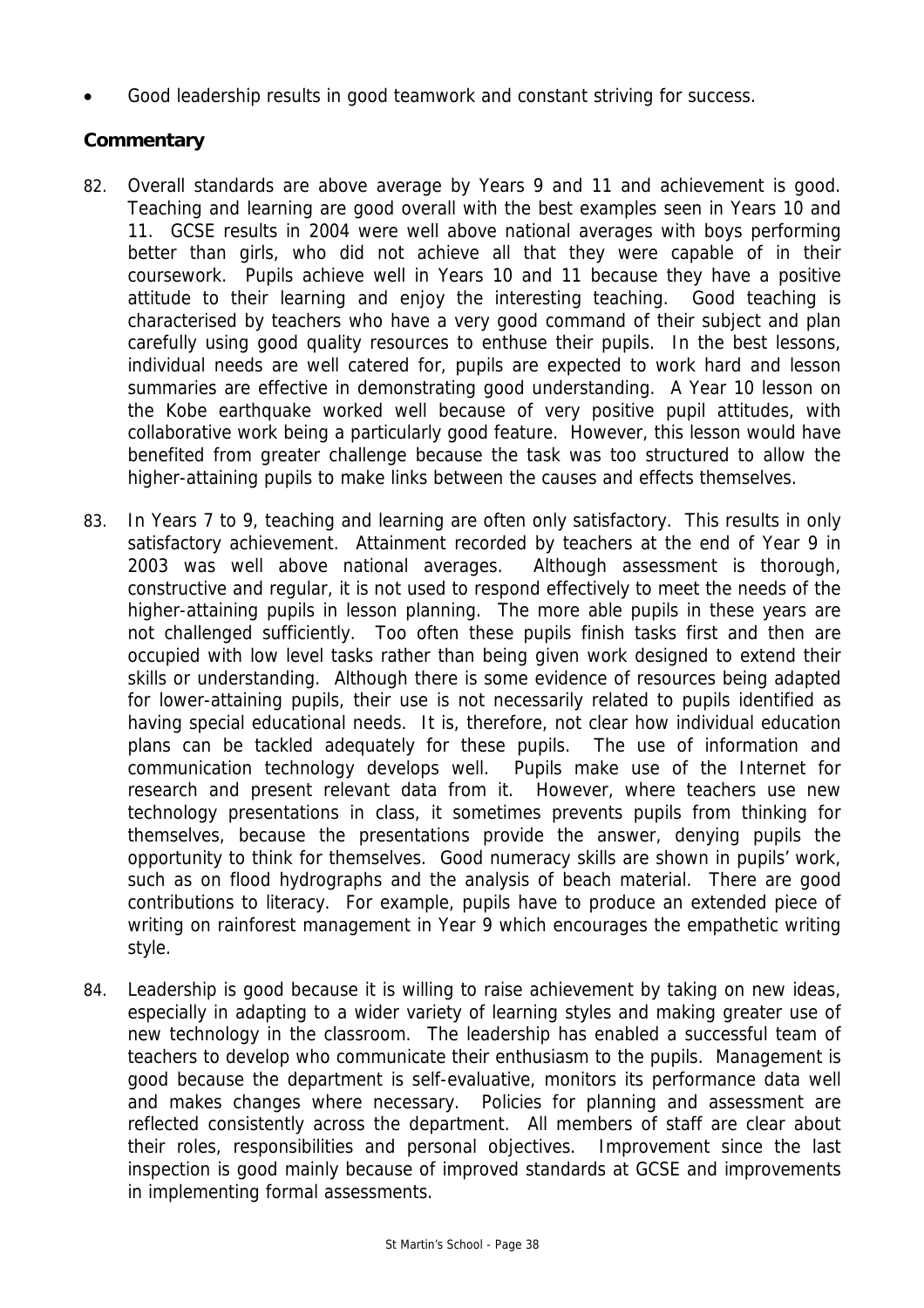# **History**

Provision in history is **very good.**

# **Main strengths and weaknesses**

- Standards in history are high, particularly for boys. Results in GCSE are particularly strong in A\* and A grades.
- Pupils achieve very well because teachers focus on key historical questions and on developing their abilities to work independently.
- Pupils enjoy their lessons and are prepared to put in a great deal of effort.
- This is a very well led department with a clear focus on what needs doing.
- Some pupils do not listen carefully enough to teachers and to each other and teachers do not always deal with this effectively

# **Commentary**

- 85. Results in GCSE examinations were significantly above average, especially for A<sup>\*</sup> and A grades, in 2003 and in 2004. Boys did particularly well, out-performing girls in the school by a small percentage and doing significantly better than boys nationally.
- 86. By Year 9, standards are well above average. Standards in Year 10 and 11 mirror the examination results and are very high. Achievement is very good overall, particularly for boys and for higher-attaining pupils. This is because of consistently high quality teaching that challenges and motivates pupils. Pupils are therefore keen to work hard and do their best.
- 87. The quality of teaching is very good overall. A particular strength is the focus on historical enquiry. Lessons begin with a key question, such as why did Boudicca fail to beat the Romans, or was Henry VIII a Catholic or a Protestant. This means that right from Year 7 pupils start to think in terms of historical explanation and analysis. Lessons also focus very effectively on supporting pupils to develop independence. Teachers are very enthusiastic about their lessons and, as a result, pupils of all abilities learn very well and show enthusiasm for the topics they study. Although higher-attaining and average pupils are challenged very effectively in all lessons, lower-attaining pupils sometimes need more support and encouragement than they receive. A small percentage of the pupils do not listen carefully enough to teachers and are not always challenged when this happens.
- 88. Leadership and management are very good and have been instrumental in securing very good improvements in the subject since the last inspection. The head of department has a very clear vision for the department and has very clear strategies to achieve his aims. Teachers work very well together, sharing both good practice and concerns. The day-to-day running of the department is very efficient with clear procedures and expectations.

# **Religious education**

Provision in religious education is **good.**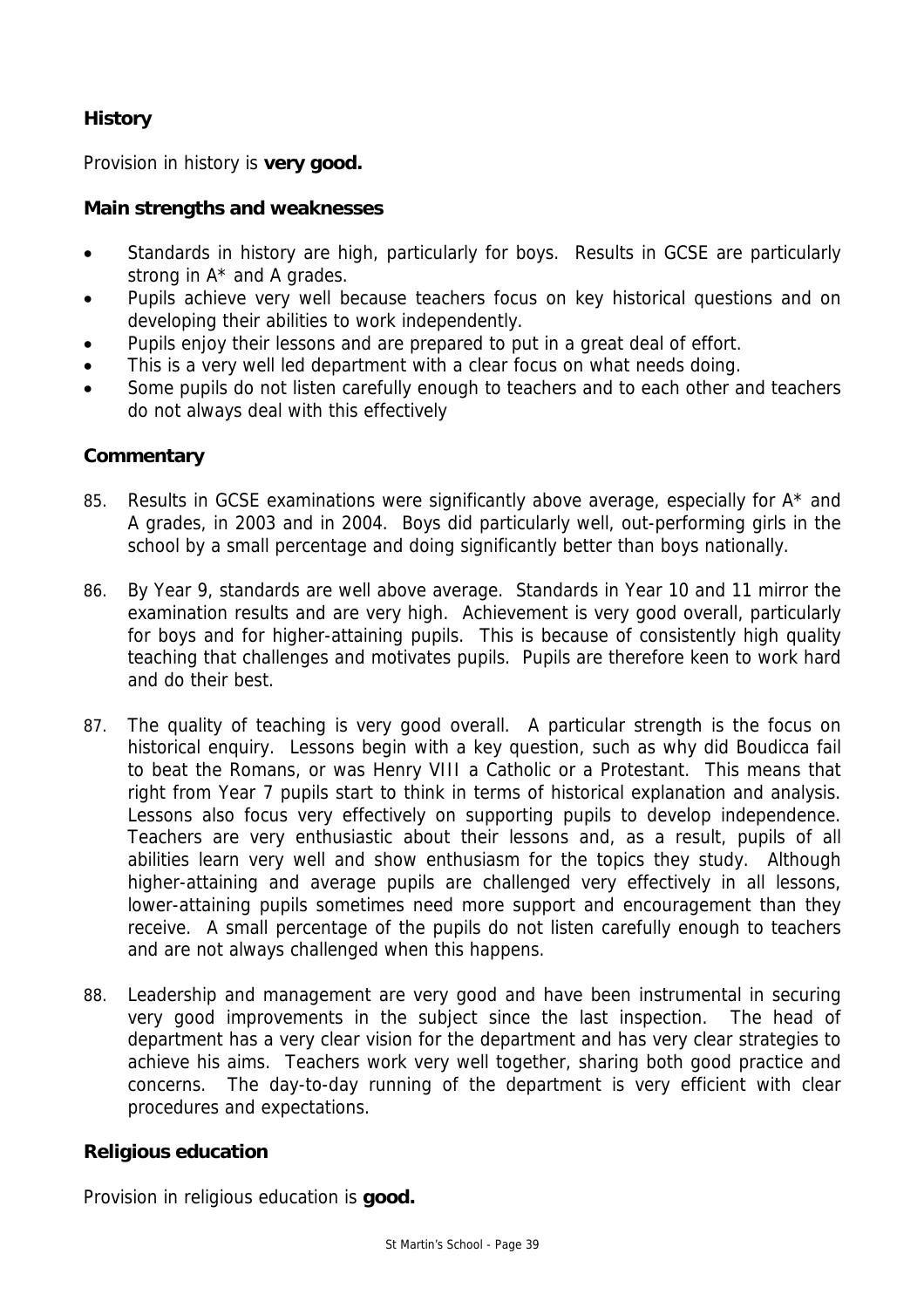# **Main strengths and weaknesses**

- Very good teaching and targeted revision on the GCSE course are producing outstanding results.
- A coherent system of assessment from Years 7 to 11, modelled on GCSE criteria, promotes high standards.
- The programme of study for Years 7 to 9 does not devote enough time to learning about Islam and Sikhism.
- Pupils are achieving well, enjoying lessons and working hard at the tasks set.
- Learning materials and tasks cater well for most pupils but higher attainers within some classes are not always stretched.
- Good leadership, management and enthusiastic teamwork have succeeded in raising the subject's popularity and academic standing.

- 89. All pupils take the GCSE short course examination in religious education and the results have been consistently well above the national average in recent years. Results in 2004 were higher than in 2003; over half the candidates gained A\* and A grades. These results were amongst the best in the school.
- 90. Standards in Year 11 are well above average. Stimulating teaching combines philosophical ideas with Christian ethics to engage pupils effectively in the study of moral and social issues. Pupils are guided to produce detailed notes that serve as a good basis for revision. Regular practice of GCSE questions and a thorough revision programme ensure that all pupils are well equipped with examination techniques.
- 91. The foundations for examination success are established in Years 7 to 9, where the system for assessing pupils' progress is based on the GCSE model of testing knowledge, understanding and evaluation. Standards are above average in terms of pupils' ability to understand and evaluate the significance of religious ideas for their own lives. Year 9 pupils studying Buddhism showed a good understanding of the relevance of its universal truths to modern society and were able to appreciate the benefits of meditation through practical experience. Pupils are well informed on Christianity and Buddhism. However, their grasp of basic beliefs and practices in Islam and Sikhism is weaker as these religions are not studied systematically in the depth expected by the local Agreed Syllabus for religious education.
- 92. Pupils' achievement is good overall and very good at GCSE. Good teaching is producing effective learning at all levels. Pupils display positive attitudes towards the subject, concentrate well in lessons and extend their learning through homework. Teachers base learning in pupils' experience and devise activities that allow them to empathise with believers. Year 7 pupils' role-play of events in the life of St. Martin of Tours was ideal preparation for the school's celebration of the saint's day. Learning materials are well suited to the needs of lower-attaining pupils, enabling them to make good progress. Extension work for higher-attaining pupils, such as further research and extended writing, is not developed to the same extent, making it sometimes difficult to distinguish their work from others.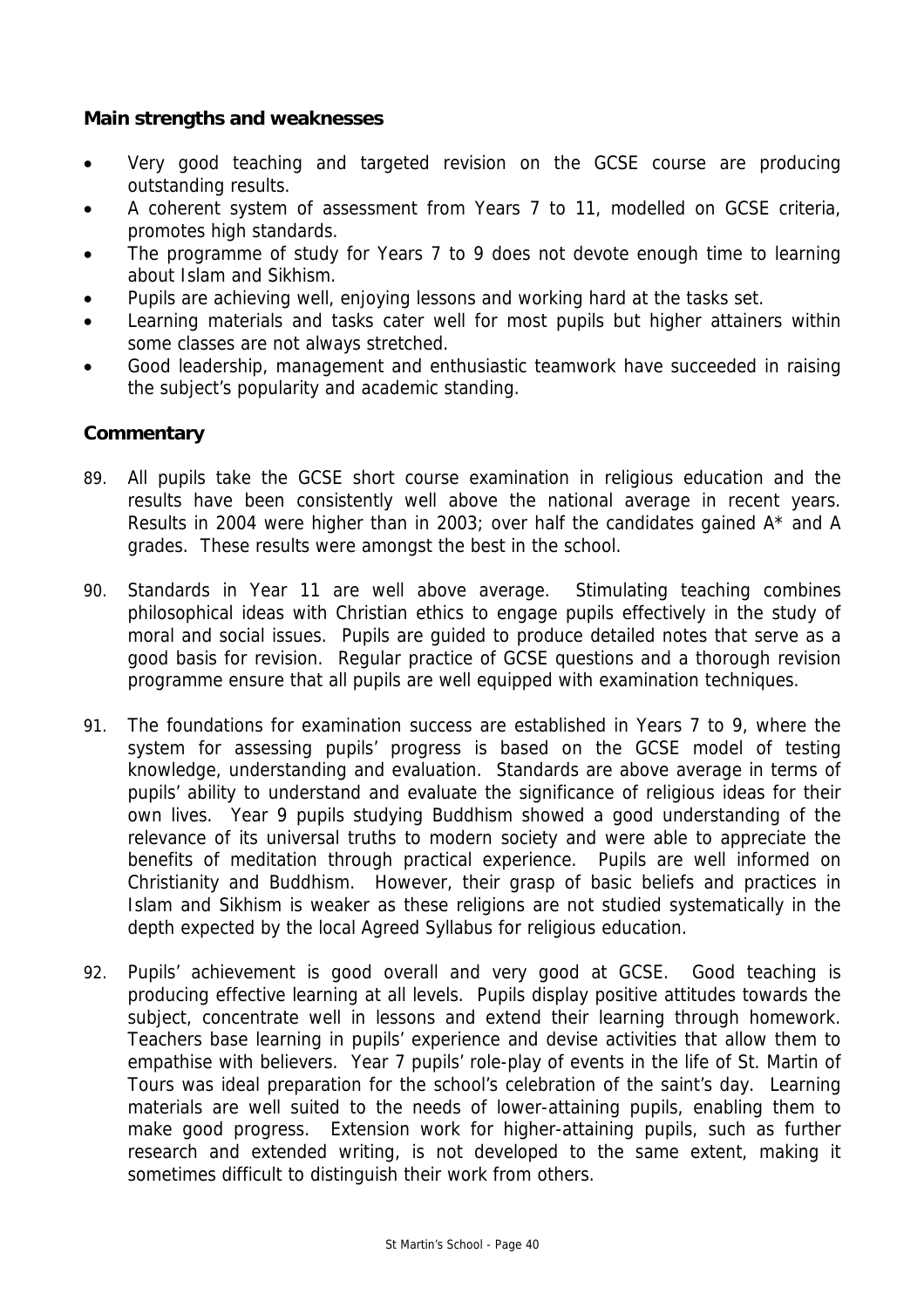93. The subject is well led and efficiently managed. There is very good support for nonspecialists in terms of well-organised resources and mentoring by specialist teachers. Performance data is monitored carefully and acted upon, turning around disappointing mock examination results last year to produce a record performance at GCSE in summer. This is a good improvement on the previous inspection, when the little time allocated to the subject did not allow pupils to reach expected standards by Year 11. The enthusiasm of the current teaching team has proved creative in developing teaching, learning and resources, with the resultant upward trend in examination results and successful recruitment onto A Level courses.

# **TECHNOLOGY**

# **Design and technology**

Provision in design and technology is **satisfactory.**

# **Main strengths and weaknesses**

- The strong emphasis on teaching the design process and focused practical tasks develops the skills, knowledge and understanding of pupils effectively.
- Pupils' behaviour and attitudes to learning are good and make a positive contribution to learning and achievement.
- Target setting and monitoring of pupils' progress is underdeveloped and does not effectively support teachers in meeting the learning needs of all pupils.
- Teachers successfully adopt a comparatively narrow range of teaching strategies; while they meet the learning needs of a majority, they do not consistently meet the learning needs of all pupils.

- 94. Achievement is satisfactory overall. Pupils enter the school with a diverse range of experience in design and technology and standards are below the national average. Standards of attainment are broadly in line with the national average by Years 9 and 11. Throughout Years 7 to 9, work seen indicates developing skills, confidence and competence. In Years 10 and 11, teaching continues to focus on the design process and work seen indicates a degree of sophistication in its use. GCSE results are lower than at the time of the last inspection but are higher than national average results overall. Girls achieve significantly higher results than boys and higher results than girls nationally. The overall gap between boys' and girls' results is wider than the national figure. Standards are above average and achievement is good in food and textiles. Individual support for pupils is good, including pupils with special educational needs and English as an additional language.
- 95. Teaching overall is satisfactory, with examples of good and very good features. Teachers' good subject knowledge, behaviour management and workshop organisation supports learning effectively. In good lessons, teachers challenge pupils intellectually and creatively. This ensures that pupils understand what they are learning and they progress well. Teachers' understanding and match of teaching styles and strategies to meet the needs of all pupils is currently underdeveloped across the faculty; this impedes the pupils' progress and achievement. The teaching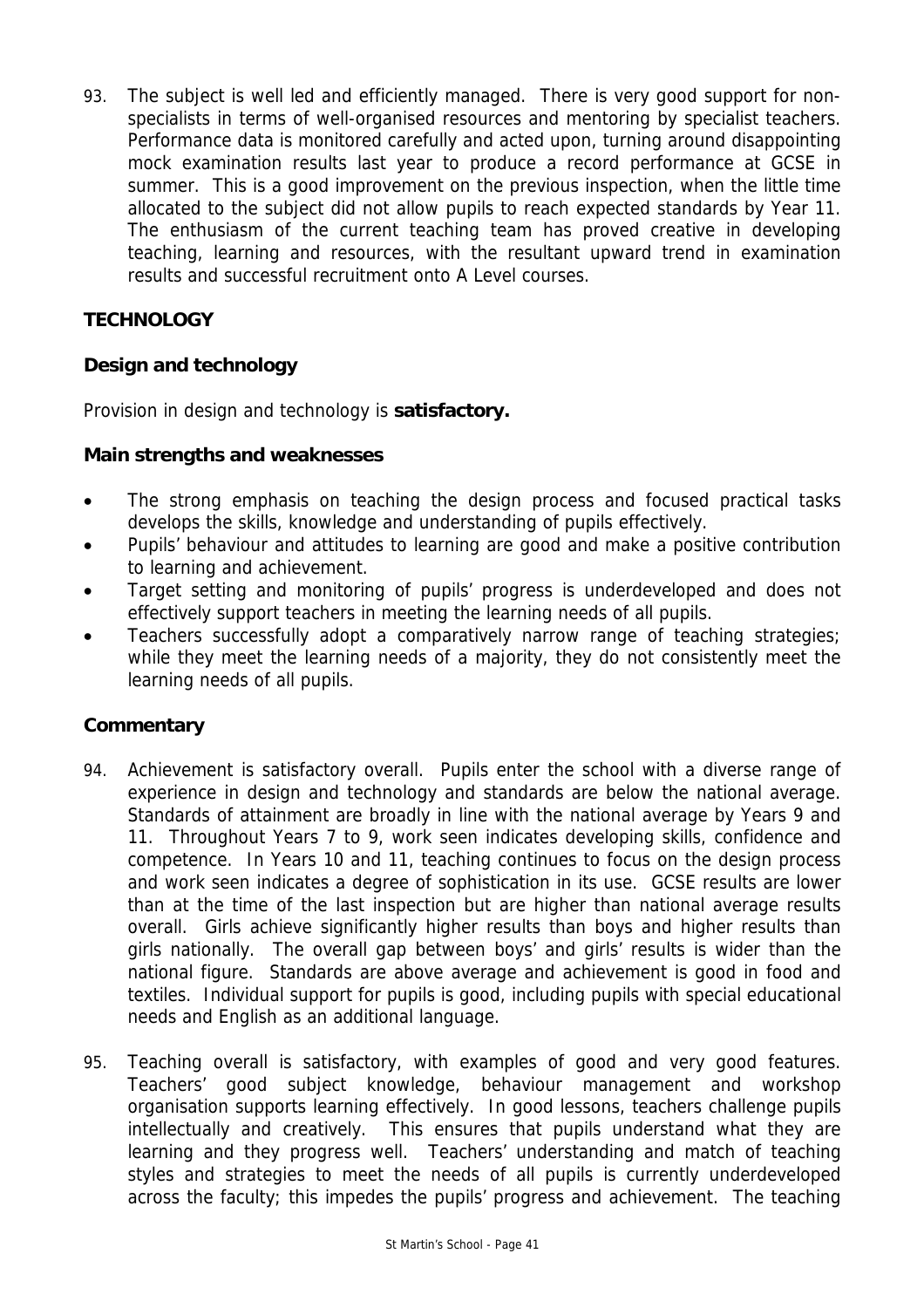of information and communication technology, literacy and numeracy is satisfactory overall, but not well focused or detailed in planning. There is much good evidence in work seen that information and communication technology skills are well developed which enables pupils to use new technology as a tool to support their learning and to enhance the presentation of their work. Pupils' learning is satisfactory overall; they enjoy lessons and take an active interest in completing their work. The highest attaining pupils in Years 10 and 11 complete additional work of their own accord, adding breadth and depth to well present design folders.

- 96. Leadership and management are both satisfactory. The head of faculty is committed to continuous improvement in design and technology; key post holders share and model the faculty goals. The food and textiles department is effectively led, which results in secure teaching and learning and good standards and achievement. Challenges posed by high staff turnover have been met and the faculty is well placed to raise standards further. Whilst much of the quality provision has been maintained, management does not focus sufficiently on improving teaching and learning. Improvement planning, monitoring and evaluation do not currently include sufficient focus on identifying and sharing most effective practice. Similarly, data analysis is not used to focus teaching methods and resources to meet the learning needs of all pupils.
- 97. Improvement since the last inspection is satisfactory. The design process is now well embedded into the curriculum and ensures an effective and unified approach to teaching and learning. There is a greater variety and appropriate range of project work across all material areas. The faculty is now well placed to improve further.

# **VISUAL AND PERFORMING ARTS**

# **Art and design**

Provision in art and design is **satisfactory.**

# **Main strengths and weaknesses**

- Progress in Years 7 to 9 is good.
- The pupils use a good range of resources in their artwork.
- The use of sketchbooks is developed well and three-dimensional work is of a good quality throughout the school.
- Information and communication technology development is weak in Years 7 to 9, although this improves in Years 10 and 11.

# **Commentary**

98. Pupils make good progress and achieve well in Years 7 to 9, although this tails off amongst boys towards the end of Year 9. However, overall standards are above average by the end of Year 9. Sketchbooks are used well in Years 7 to 9 and the work in them is varied. The department has improved and consolidated threedimensional work. Painting and drawing is satisfactory and both three-dimensional and collage work is good. The most able pupils improve by two National Curriculum levels in Years 7 to 9, although there is no identification of talented pupils or special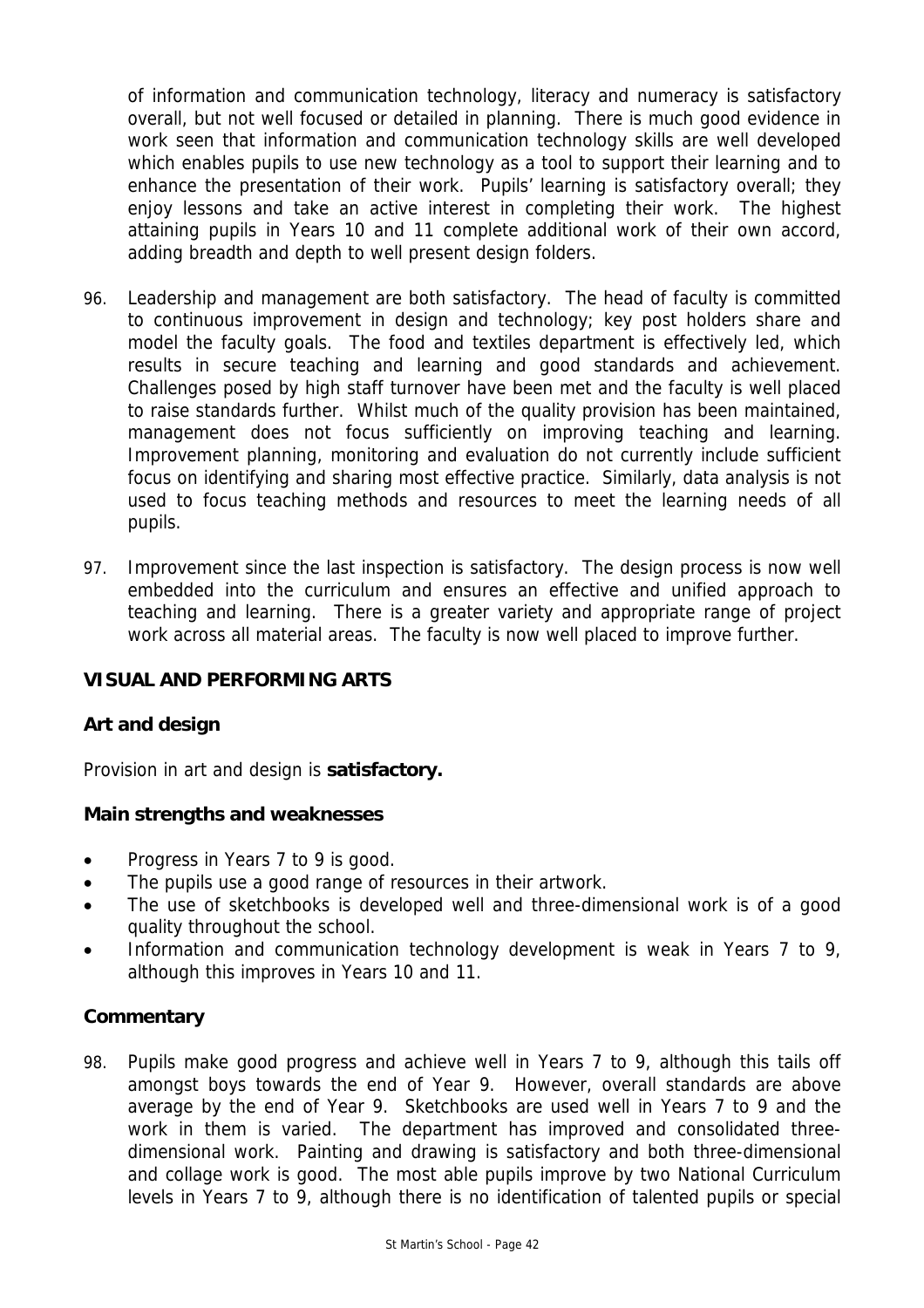work provided for them. Achievement is satisfactory in Years 10 and 11 and standards at the end of Year 11 are above average overall. GCSE results have fluctuated, but through changes to the course organisation, standards have improved over recent years and are now at national averages. However, girls outperform boys because their sketchbooks are more imaginative, more meticulous and better presented. The range of all pupils work is often good. The best pupils produce some excellent examples of painting and drawing and very good examples of mixed media and three-dimensional work. Pupils with special educational needs are given careful support by their teachers and they make satisfactory progress through the school.

- 99. Since the last inspection the department has improved the use of new technology, but does not have enough equipment to use or the right programs for all pupils. Work using new technology is limited in Years 7 to 9 to Internet research and wordprocessing as there are no drawing programs for use by pupils. By contrast, most pupils use information and communication technology well in Years 10 and 11 to create and manipulate images and also use photography well as a development and recording tool. Literacy is well developed through the pupils' writing about art and through discussion. The recent focus on writing about their work is improving standards of current Year 10 and 11 pupils. There is limited focus on mathematical development, although the pupils' skills are such that access to the curriculum is assured.
- 100. Teaching and learning are satisfactory overall and sometimes good. Teachers use their subject knowledge well to plan thoroughly. They encourage pupils very well and feedback through discussion and individual support is good. Teaching is sharply focused with little loss of time. Pupils' targets are clear and they know what to do to improve. Pupils are taught to self-assess their work and the work of others. This leads to higher standards and to good assessment. Behaviour is usually good and pupils have a very positive attitude to their learning. They seldom misbehave because of the variety of the work and the support and interest of their teachers. Homework is often done well. The assessment of pupils' work is good but the Year 9 teacher assessment judgements are not moderated and not always accurate.
- 101. The leadership and management of the department are satisfactory overall. The vision for the department is clear and is shared by everyone. There is a good sense of purpose and teachers have high expectations. The art department work as an effective team, but development plans are relatively weak with few targets and no costs. The head of department is innovative and good at motivating others. The line management of the creative arts faculty has some weaknesses. There are no timetabled meetings between the head of faculty and the head of art leading to a limited review of GCSE examination results and a limited improvement plan. The problems of the expansion of the work of the department has been discussed but not tackled in any detail.

# **Music**

Provision in music is **satisfactory.**

# **Main strengths and weaknesses**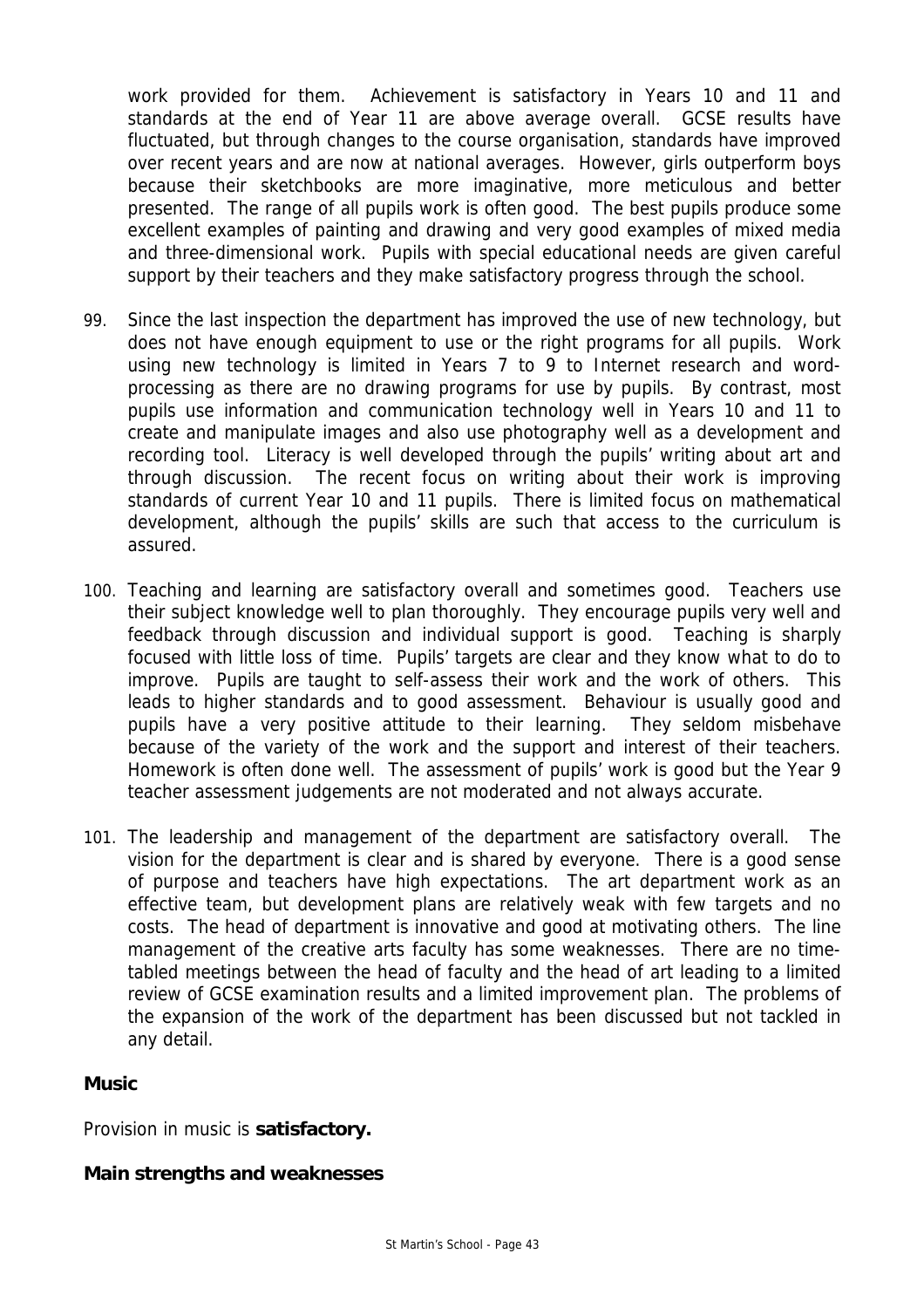- Standards are above average in Years 10 and 11 and pupils achieve well at this stage.
- There is some good teaching, although it does not always challenge pupils to achieve higher standards.
- Pupils benefit from the use of new technology.
- Pupils enjoy concerts and productions in the school.

- 102. Pupils achieve satisfactorily by the end of Year 9. Their standards are average. This judgement does not accord with the teacher's assessments for 2004 which are judged too highly. However, more pupils achieve an average level than is seen nationally. Pupils' recent performances heard on tape tend to lack fluency and polish. Compositions show that pupils understand a variety of techniques in variation form but find translating these into a sequence making musical sense more difficult. When pupils are challenged to think and perform musically this results in good fluent performances as in a Year 7 lesson on medieval music.
- 103. Standards in Year 11 are above average thanks to good progress in instrumental performance developed through good teaching. Achievement is good. Recent recorded compositions show that most pupils are grasping the essential features of this and have the benefit of using new technology to help them. The GCSE results in 2004 were well above average. All pupils passed and 10 achieved a grade A. Boys achieved higher grades than girls in this year. The results were a considerable improvement on 2003 when they were below average.
- 104. Teaching and learning are satisfactory overall. The pupils' ability to make progress is in direct relationship to the quality of teaching. Where teaching is good, pupils learn well and make good progress in the lesson. Such lessons are well planned and move at a good pace. Tasks are challenging for the majority, although some of the more able pupils easily achieve the class task and need to be challenged further. Pupils in Years 10 and 11 have a good attitude to the subject. They enjoy their work and behave well because they are interested. Behaviour is well managed. Pupils are encouraged to make decisions about how performances proceed and practise on their own without the support of the teacher. Teachers know their subject well and are well organised with a variety of good resources. In some lessons the teacher confidently used new technology to present information to the class. Most lessons are satisfactory, but have shortcomings where good relationships have not been established. The result is that the pupils' behaviour is not well managed. Furthermore, pupils are not sufficiently engaged, group work is inconsistent with many pupils coasting through unchallenging tasks.
- 105. The new system of assessment is promising, although there has been insufficient time for this to prove beneficial. Pupils know their current level but have little idea what this means and what it tells them about how to improve. Years 10 and 11 have just begun to assess themselves and each other using the examination marking scheme. It was not obvious in the lesson that pupils had understood fully how they could apply the criteria to their own performances.
- 106. The leadership and management of the department are new. There is insufficient evidence to make a secure judgement, but a satisfactory start has been made. Two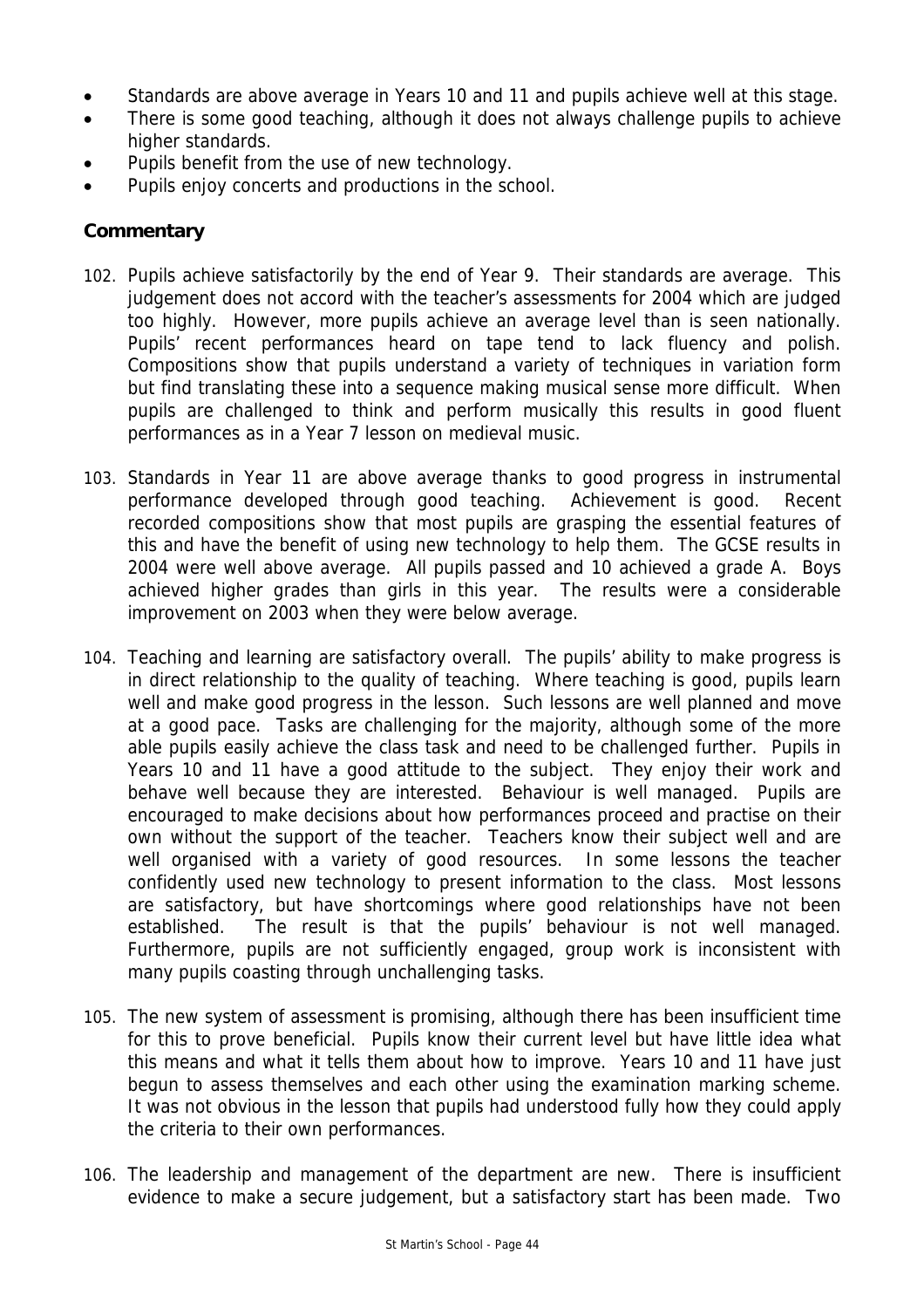new teachers have joined the team this term. Much hard work has gone into establishing the new assessment procedure. Standards have been maintained since the previous inspection and improvement is satisfactory overall. There is considerable enthusiasm for music in the school. Bands and groups enjoy performing at concerts and the department makes a considerable contribution to the school's annual musical production.

# **PHYSICAL EDUCATION**

# **Physical education**

Provision in physical education is **excellent.**

# **Main strengths and weaknesses**

- Leadership and management are very sharply focused on securing further improvements in the pupils' achievement.
- Standards at GCSE are high and pupils achieve very well.
- Pupils respond extremely positively to the high quality of much of the teaching and the very wide range of extra-curricular sporting activities.
- Insufficient time is allocated to core lessons in Years 10 and 11.
- The boys changing area and office space are small and poorly decorated.

- 107. GCSE results in 2004 were very high and continued an annual rising trend. A little over half the pupils attained A\* and A grades. Pupils performed very well and better than in other subjects. Present GCSE pupils produce very good quality written work and have high levels of practical expertise. The very good teaching in GCSE lessons combined with pupils' real enjoyment of the subject contributes significantly to the pupils' very good progress.
- 108. Pupils' attainment on entry to the school is wide ranging, but is mostly in line with national expectations. In Year 9, pupils attain above average standards in most activities and their achievement is good. The strength lies in the development of good performance skills especially in games activities. Girls and boys build a secure knowledge of health and fitness and are able to warm up effectively. Pupils gain this knowledge in their fitness lessons and through teachers' insistence on thorough warm up activities at the start of every lesson. Pupils in Years 10 and 11 attain above average standards in core lessons because they continue to improve their games and movement skills and their achievement in the one lesson allocated each week is good. As part of the excellent extra-curricular programme, many individual pupils and teams achieve very high standards in district, county and national competitions in netball, cricket, rugby, football, athletics, tennis, badminton, basketball and hockey. These talented pupils benefit greatly from the excellent opportunities their teachers provide.
- 109. The overall very good teaching reflects teachers' high expectations and their ability to give precise demonstrations which pupils can model. Members of staff teach lessons in a lively way which motivates pupils and often involves them in leading groups and working co-operatively. There is usually a good balance between practice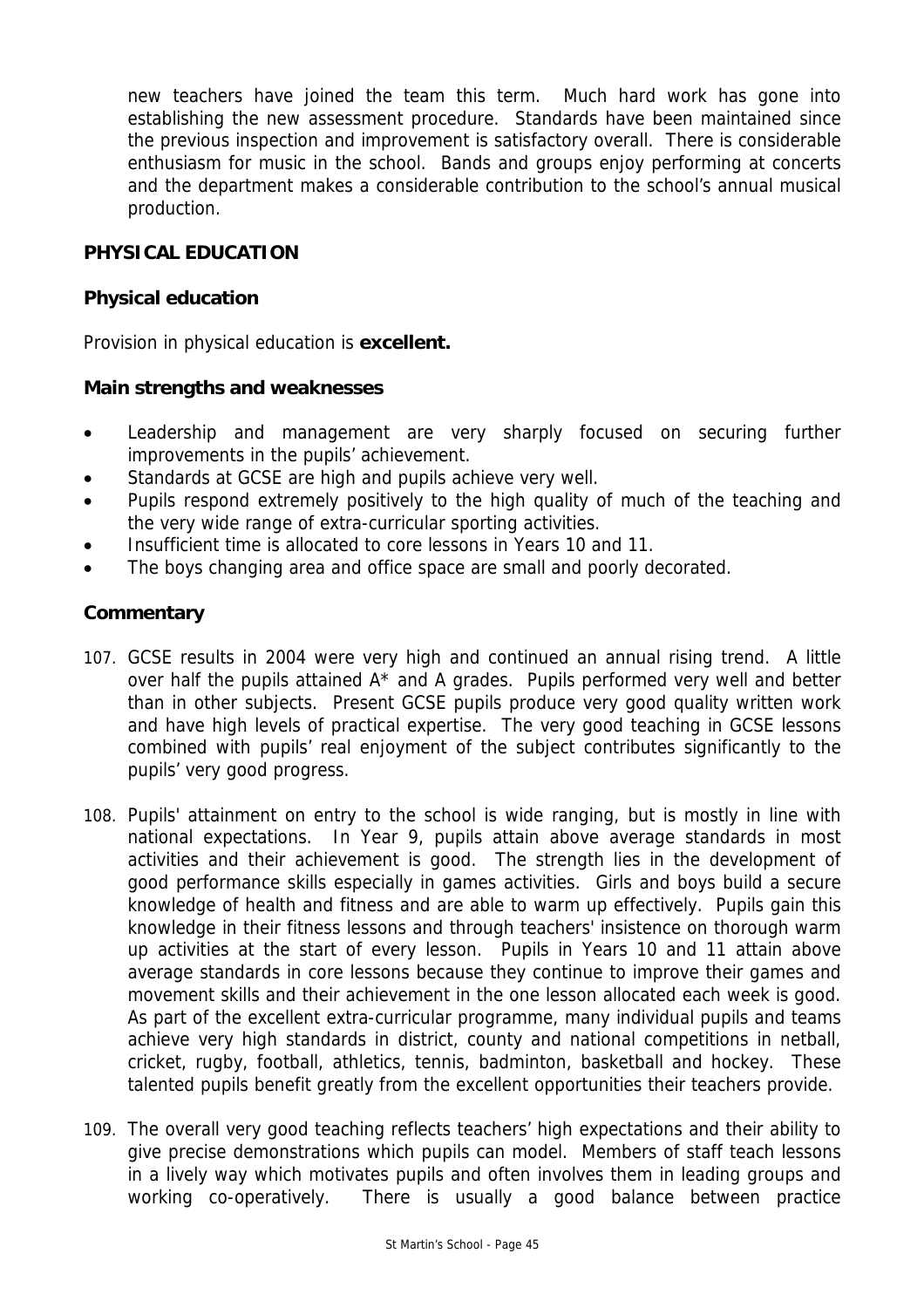opportunities and application of skills in a competitive situation. In a few lessons in Years 7 and 8, insufficient opportunities are given for pupils to develop their evaluative skills. Pupils are taught in single gender and ability groups in Years 7 to 9. This combined with the help teachers give to individuals assist pupils of different standards to make the same good progress.

110. The leadership and management of the department are excellent and have been instrumental in securing the excellent improvement in provision since the last inspection. Members of the department form a strong team with a shared desire to raise standards. Much emphasis has been placed on the successful development of resources for the GCSE course. Currently, schemes of work for pupils in Years 7 to 9 are not detailed enough and are not linked to risk assessments. Pupils are assessed accurately and informed about their performance. Pupils have very good understanding of how to improve their level of work. The new changing facilities for girls, combined with the sports hall, gymnasia, fields and court areas provide very good facilities and are a very positive factor in promoting high standards of performance. However, the boys' changing areas and office are in urgent need of refurbishment. There is only one mini bus in the school. This limits some activities as does the absence of a technician or resource manager.

# **BUSINESS AND OTHER VOCATIONAL COURSES**

- 111. No subject was inspected in depth, but business studies, and health and social care, were sampled in Years 10 and 11. GCSE results in **business studies** were below average in 2004. However, a wide range of competence was in evidence in the lesson observed and standards overall were average. Teaching was satisfactory. Pupils had the opportunity to work in groups to research and present conclusions on the business, environmental and sociological aspects of a selected business organisation. The best groups had prepared thoroughly and were able to justify their assertions using appropriate evidence and demonstrating a good understanding of the issues. Weaker groups often simply listed a number of relevant points with no justification or analysis. One enterprising group sang their response in the style of an advertisement for the chosen company. The lesson was reviewed and salient points were appropriately highlighted by the teacher, although this review lost some of its impact because of inattention towards the end of the lesson.
- 112. The two lessons of **health and social care** were both well taught, although standards were below average. Both lessons were well planned and activities divided into short and manageable parts. Achievement benefited considerably from the pupils' response to the teachers' high expectations of work and behaviour.

#### **PERSONAL, SOCIAL AND HEALTH EDUCATION AND CITIZENSHIP**

113. Pupils study personal and social education in rotation with citizenship and careers under the title of 'civics'. Citizenship was inspected as a discrete subject and some lessons observed in **personal, social and health education.** This subject is taught well by a dedicated team of teachers drawn from across the school. Teaching and learning are good overall. Teachers are well prepared, knowledgeable in their own areas and create a very good atmosphere. This is particularly so in lessons where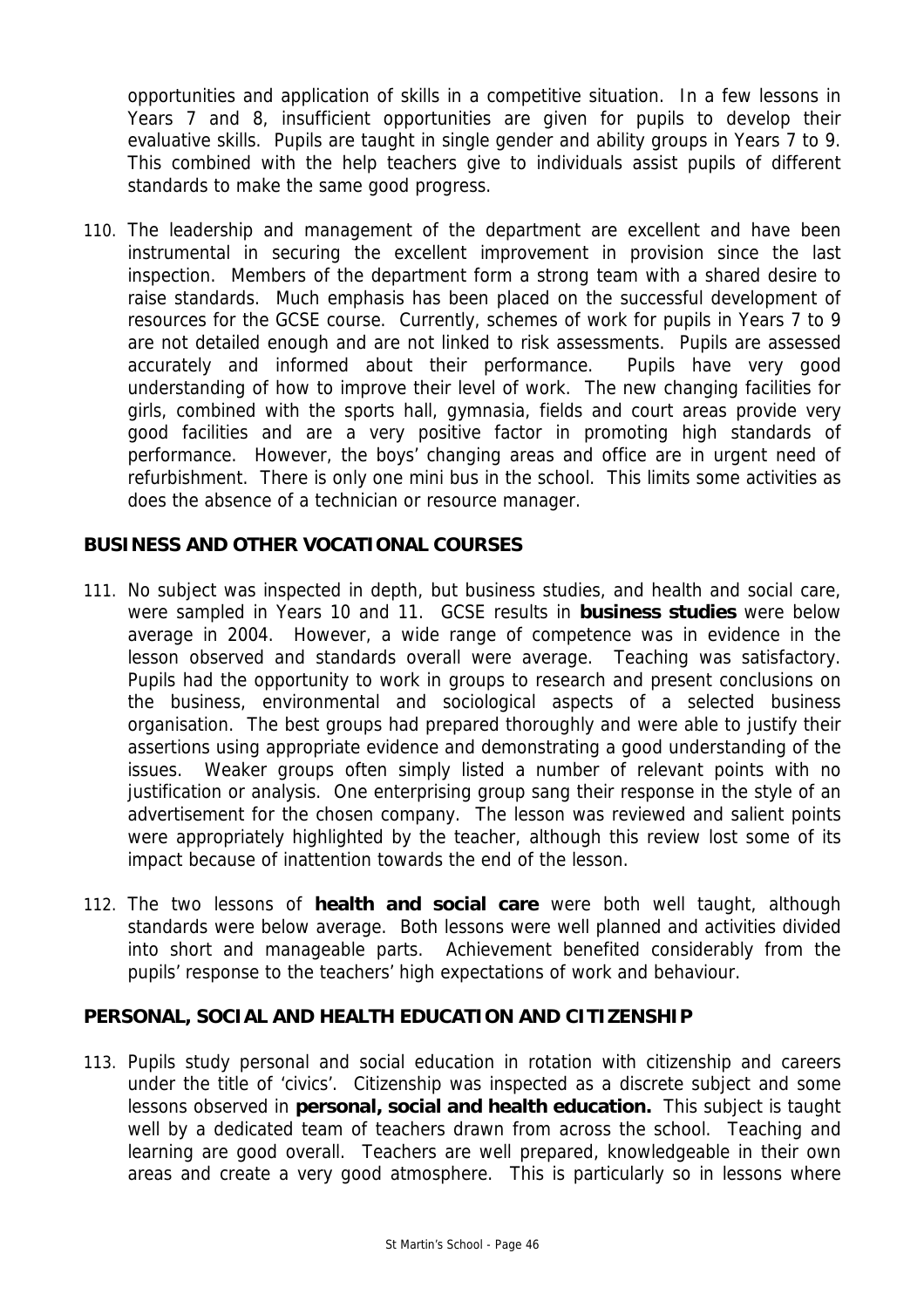there is the risk of embarrassment. Topics are dealt with sensitively and pupils respond by behaving maturely.

# **Citizenship**

Provision in citizenship is **good.**

# **Main strengths and weaknesses**

- Standards are above average in Year 11 and pupils have achieved well at all levels since the subject was introduced.
- The teaching is good overall and very good in Year 11.
- Pupils hold firm opinions and are anxious to express these in lessons.
- The assessment procedure so far does not give pupils information on how to improve.
- There are good opportunities for all pupils to take part in activities.

- 114. During the inspection it was impossible to observe Year 9 as their citizenship provision is through special days when specific topics are the centre of focus. However, standards in Year 8 are average. Pupils are achieving well. They are developing a good understanding of the family as a unit. They show a good understanding of the rights and responsibilities of being a citizen of the European Union. They have built well on their understanding of being part of a community studied in Year 7. Standards in Year 11 are above average and the pupils are achieving well in Years 10 and 11. They study crime and punishment. They show good understanding of arguments for and against capital punishment and of the implications of each point of view.
- 115. Lessons are well planned and teachers know their subject well. They question pupils skilfully to check their knowledge and understanding. The best lessons are stimulating and enjoyable. Debates and discussions are challenging. Pupils hold firm opinions which most are anxious to express articulately. Pupils are lively and interested in lessons. Relationships with each other and their teachers are good and they collaborate well when required in lessons. They listen to each other with respect. Teachers steer and guide discussions with considerable skill in order to help pupils reflect, empathise and think more clearly about the issues. Different strategies for helping pupils to learn effectively are used, such as a formal debate about capital punishment in Year 11 or a day on defence led by the army for Year 9 pupils. There are good opportunities for individual work such as research and for communicating this information to others. Year 8 pupils researched the rights and responsibilities of being a citizen of the European Union. They assembled this information and presented it to their peers. There are good opportunities for all pupils to participate in activities such as the charity days which are organised by the pupils.
- 116. Other subjects, particularly English, physical education, information and communication technology, geography, history, drama and religious education have identified aspects of their curriculum where citizenship can be taught. During the inspection there were no instances of this being acknowledged in lessons even though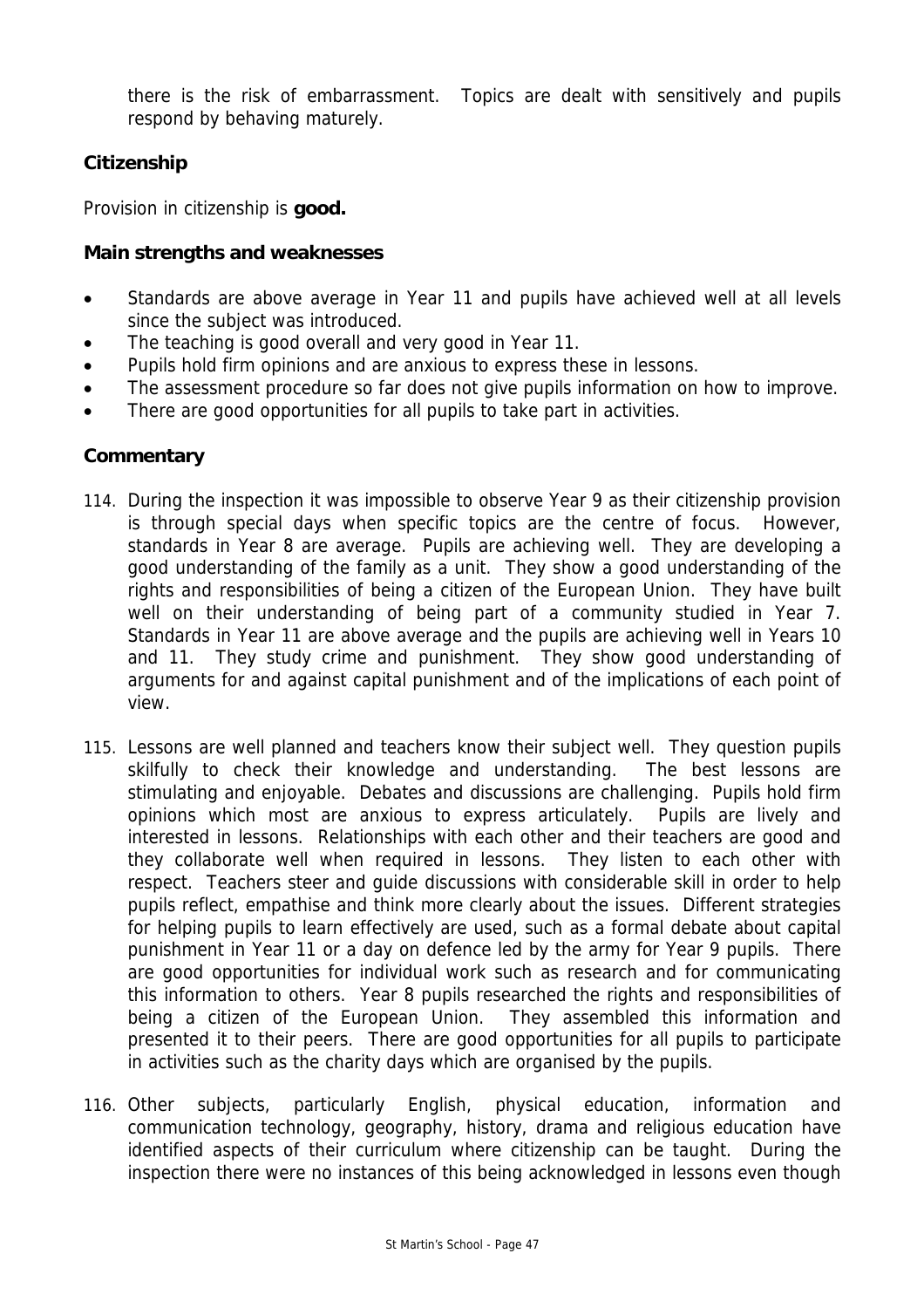subject matter was appropriate. Opportunities to maximise the breadth of this subject are therefore not being taken.

117. The subject is very well led. It is highly organised and taught by a team of skilled teachers. The management of the department is good. The strategy for assessing pupils' work is not sufficiently developed to be totally effective in telling pupils about their strengths and about how they may improve their weaknesses. However, this is part of a long term and very pertinent development plan which is monitored closely. The citizenship leader and teachers are anxious for continuous improvement.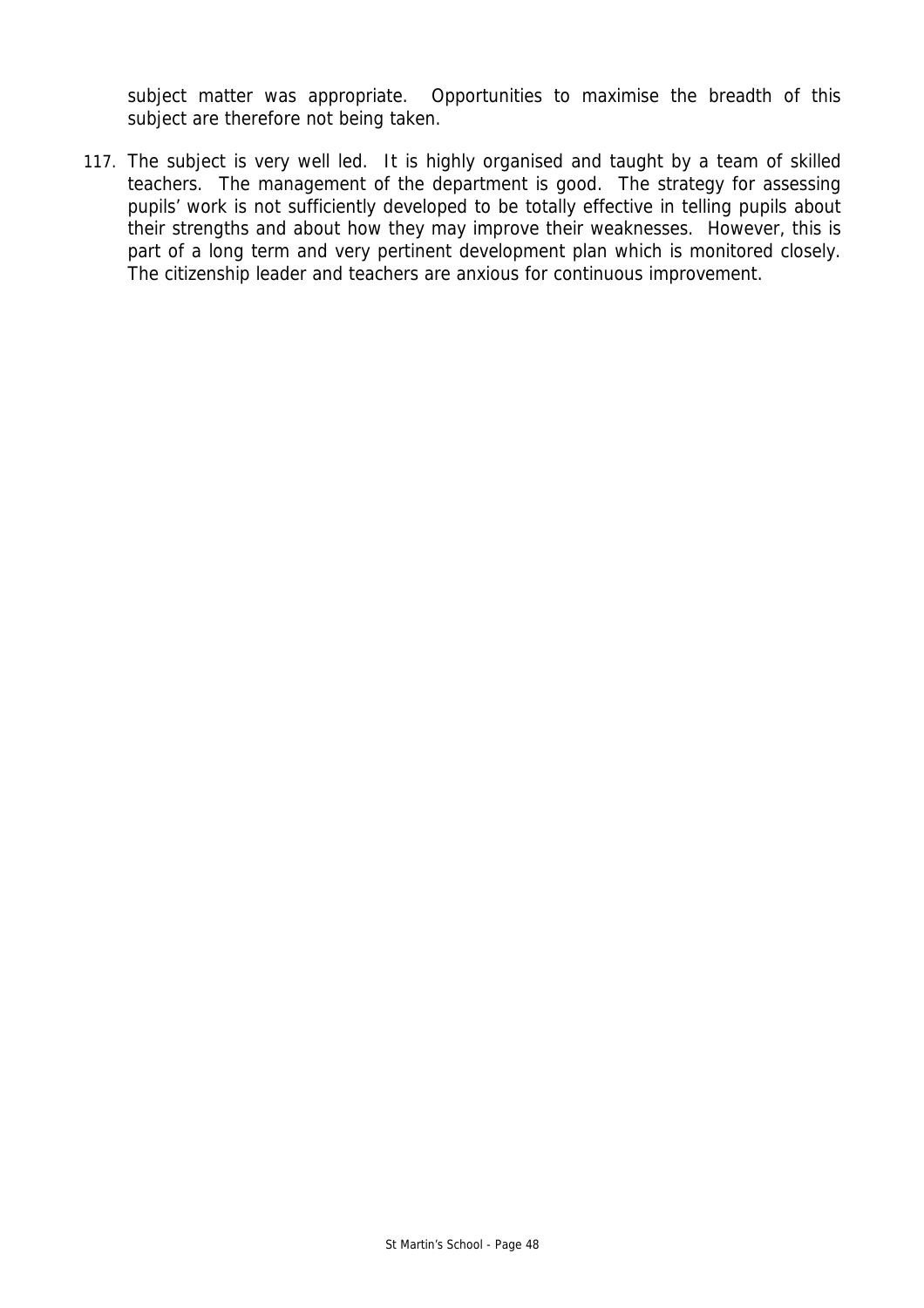# **SUBJECTS AND COURSES IN THE SIXTH FORM**

The table below shows entry and performance information for courses completed in 2003.

| Subject                 | <b>Number</b><br>entered | % gaining grades A-E |         | % gaining grades A-B |         | Average point score |         |
|-------------------------|--------------------------|----------------------|---------|----------------------|---------|---------------------|---------|
|                         |                          | School               | England | School               | England | School              | England |
| Area Studies            | 13                       | 84.6                 | n/a     | 46.2                 | n/a     | 36.2                | n/a     |
| Art and design          | 3                        | 100.00               | 80.1    | 0.0                  | 23.7    | 33.3                | 29.9    |
| Biology                 | 10                       | 70                   | 65.2    | 10.0                 | 11.1    | 20.0                | 20.6    |
| <b>Business studies</b> | $\overline{2}$           | 100.0                | 76.4    | 0.0                  | 16.3    | 25.0                | 26.2    |
| Chemistry               | $\overline{3}$           | 66.7                 | 72.7    | 0.0                  | 13.9    | 13.3                | 24.1    |
| Communication studies   | $\overline{2}$           | 100.0                | 86.4    | 0.0                  | 23.8    | 25.0                | 32.0    |
| Drama                   | $\mathbf{3}$             | 100.0                | 86.5    | 33.3                 | 19.6    | 36.7                | 30.6    |
| Economics               | 8                        | 87.5                 | 73.6    | 25.0                 | 20.1    | 32.5                | 26.4    |
| English language        | 13                       | 100.0                | 82.9    | 38.5                 | 17.5    | 40.0                | 28.7    |
| English literature      | 8                        | 100.0                | 85.9    | 12.5                 | 19.1    | 35.0                | 30.2    |
| French                  | $\overline{4}$           | 100.0                | 78.2    | 0.0                  | 18.9    | 32.5                | 27.6    |
| Design and technology   | 6                        | 33.3                 | 74.9    | 0.0                  | 15.1    | 6.7                 | 25.3    |
| GeneralsStudies         | 28                       | 96.4                 | 73.9    | 17.9                 | 17.8    | 33.9                | 25.7    |
| Geography               | 9                        | 100.0                | 74.3    | 11.1                 | 19.8    | 36.7                | 26.5    |
| History                 | $\overline{4}$           | 75.0                 | 80.7    | 25.0                 | 19.5    | 30.0                | 28.6    |
| Information technology  | 9                        | 100.0                | 67.0    | 33.3                 | 10.9    | 40.0                | 21.4    |
| <b>Mathematics</b>      | 33                       | 42.4                 | 61.9    | 0.0                  | 17.1    | 11.8                | 22.1    |
| Music                   | $\overline{2}$           | 100.0                | 86.5    | 50.0                 | 21.4    | 50.0                | 30.7    |
| Physics                 | 12                       | 75.0                 | 68.6    | 8.3                  | 14.4    | 20.8                | 22.7    |
| Religious studies       | 6                        | 66.7                 | 80.2    | 0.0                  | 22.6    | 20.0                | 29.8    |
| Sociology               | 5                        | 100.0                | 71.8    | 40.0                 | 18.4    | 38.0                | 25.4    |
| Sports studies          | $\mathbf{1}$             | 100.0                | 73.2    | 100.0                | 11.4    | 50.0                | 23.1    |

# **Level 3 GCE AS level courses**

# **Level 3 GCE A level and VCE courses**

| Subject                 | <b>Number</b><br>entered | % gaining grades A-E |         | % gaining grades A-B |         | Average point score |         |
|-------------------------|--------------------------|----------------------|---------|----------------------|---------|---------------------|---------|
|                         |                          | School               | England | School               | England | School              | England |
| Art and design          | 11                       | 100.0                | 98.6    | 54.5                 | 50.2    | 90.9                | 87.5    |
| Art and design VQ       | 3                        | 66.7                 | 69.3    | 0.0                  | 23.8    | 53.3                | 70.2    |
| Biology                 | 19                       | 94.7                 | 96.4    | 21.1                 | 39.2    | 65.3                | 78.6    |
| <b>Business studies</b> | 10                       | 100.0                | 98.7    | 40.0                 | 36.8    | 86.0                | 80.1    |
| <b>Business VCE</b>     | 14                       | 85.7                 | 65.0    | 21.4                 | 14.6    | 58.6                | 60.1    |
| Chemistry               | 8                        | 100.0                | 97.6    | 12.5                 | 49.0    | 57.5                | 84.9    |
| Drama                   | 18                       | 100.0                | 99.5    | 44.4                 | 40.1    | 85.6                | 83.6    |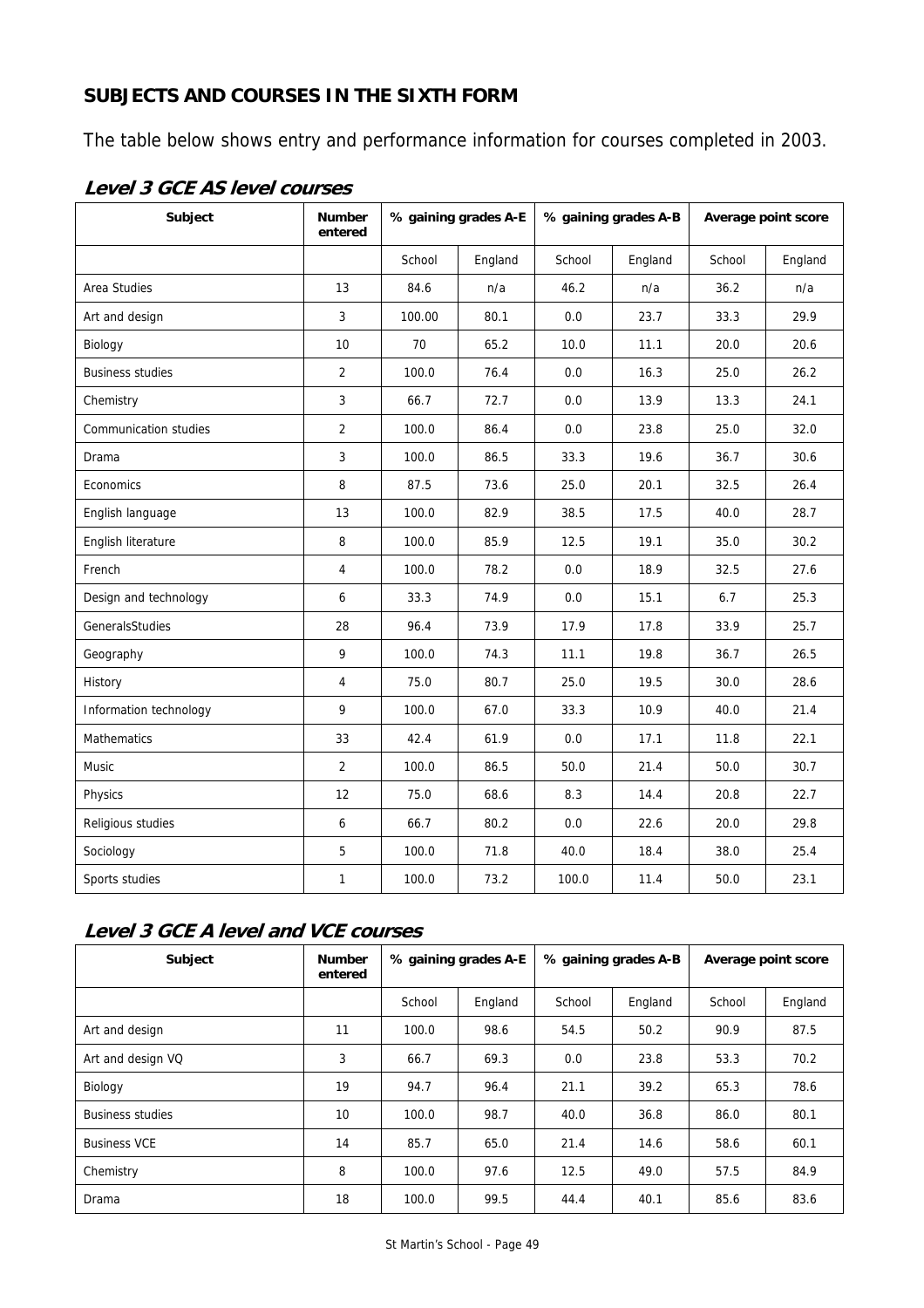| Economics                 | 10             | 100.0 | 98.9 | 40.0  | 52.0 | 92.0  | 88.3 |
|---------------------------|----------------|-------|------|-------|------|-------|------|
| English literature        | 50             | 100.0 | 99.5 | 52.0  | 46.5 | 87.6  | 86.5 |
| French                    | 3              | 100.0 | 98.8 | 100.0 | 51.5 | 120.0 | 87.6 |
| Design and technology     | 5              | 100.0 | 97.8 | 20.0  | 35.0 | 72.0  | 77.9 |
| General studies           | 111            | 97.3  | 94.7 | 30.6  | 31.0 | 77.1  | 73.1 |
| Geography                 | 20             | 100.0 | 98.7 | 65.0  | 44.5 | 91.0  | 84.0 |
| German                    | 3              | 100.0 | 98.4 | 66.7  | 47.9 | 100.0 | 84.8 |
| History                   | 29             | 100.0 | 99.0 | 48.3  | 44.6 | 85.5  | 84.6 |
| Information technology    | 21             | 100.0 | 95.6 | 23.8  | 24.6 | 70.5  | 69.5 |
| Information technology VQ | 11             | 100.0 | 77.9 | 36.4  | 23.4 | 83.6  | 64.9 |
| Mathematics               | 19             | 73.7  | 96.7 | 31.6  | 55.6 | 62.1  | 88.8 |
| Music                     | $\overline{2}$ | 100.0 | 98.8 | 0.0   | 38.9 | 80.0  | 81.1 |
| Physics                   | 14             | 100.0 | 96.7 | 42.9  | 44.6 | 85.7  | 81.7 |
| Religious studies         | 18             | 100.0 | 98.8 | 66.7  | 46.7 | 97.8  | 85.6 |
| Sociology                 | 15             | 100.0 | 98.2 | 13.3  | 44.3 | 69.3  | 83.6 |
| Sports studies            | 16             | 100.0 | 98.0 | 37.5  | 30.9 | 83.8  | 75.2 |

# **ENGLISH, LANGUAGES AND COMMUNICATION**

# **English**

Provision in English is **satisfactory.**

# **Main strengths and weaknesses**

- Results in AS and A Level examinations dropped below the national average in 2004; these students underachieved in relation to their standards in GCSE.
- Teachers have good subject knowledge and students appreciate their care and interest.
- Despite some good lessons, teaching overall is satisfactory; styles of teaching are not always adapted for sixth form work and there is too little independent learning.
- English language is now offered at A Level in addition to English literature.
- The head of faculty analyses performance data and has some practical strategies for improvement.

- 118. English literature is one of the most popular subjects at AS and A Level and until 2004 regularly attracted the largest number of candidates. More girls than boys choose the subject but there are no significant differences in their performance. English language has been previously offered only at AS Level but currently the first group of students is continuing in Year 13 and will take the examination at A Level.
- 119. A Level results in 2004 dropped below those attained in the two previous years largely because the number of students attaining either A or B grades was well below the national average. The results should have been higher given these students' previous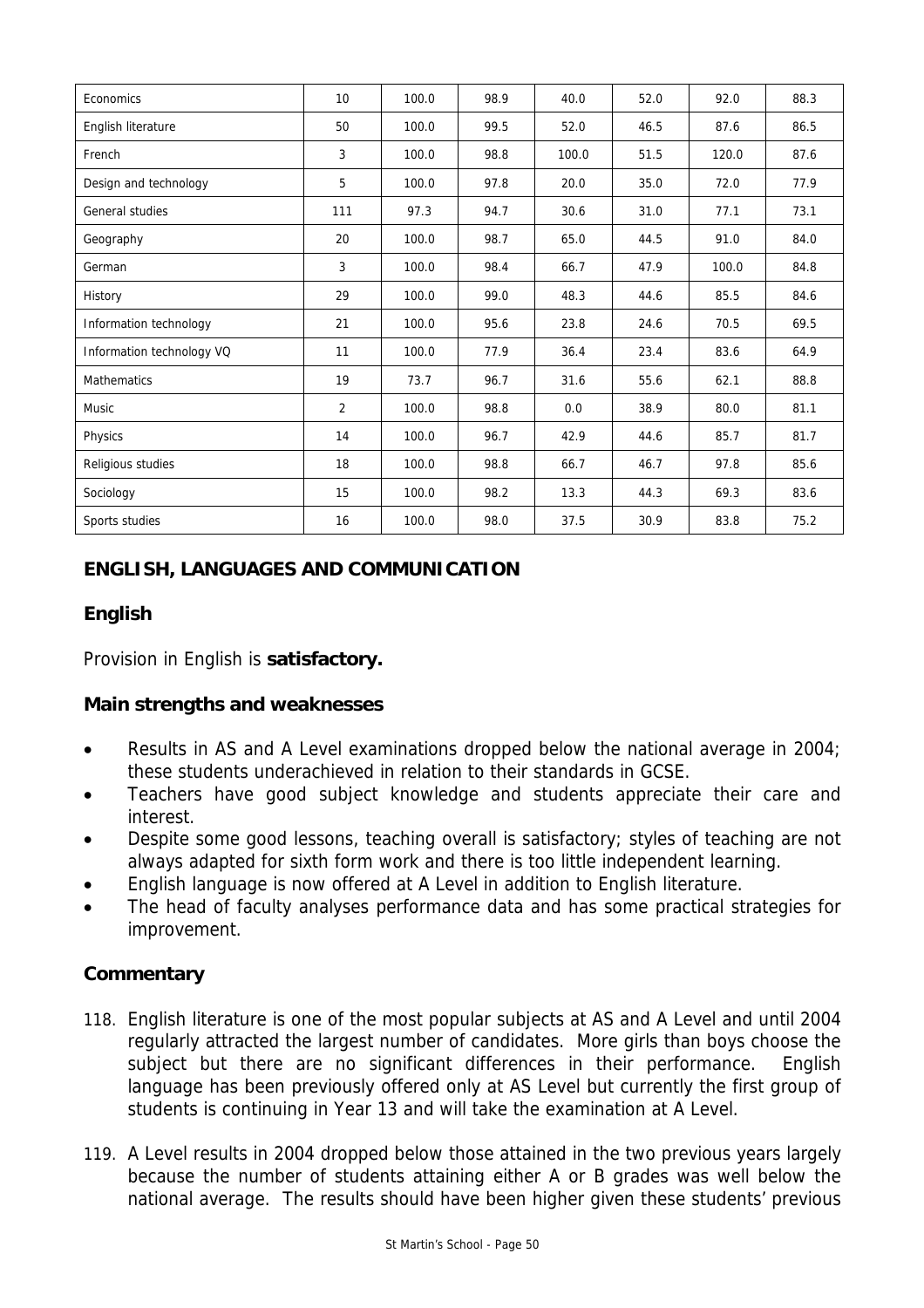attainment in English. In the AS examinations taken at the end of Year 12, results were also disappointing, showing insufficient progress from the high grades attained in GCSE English in the previous year.

- 120. Work seen during the inspection showed that most students concentrate well on close study of the texts and produce full folders of notes and essays. They come into the sixth form with good standards of writing developed in their GCSE work and they understand how to analyse and comment on a literature text. These are good starting points for A Level work, as are their interest and regular attendance, but the style of the teaching and learning in lessons is not always appropriate for work at this stage. Consequently, in their reading, talking and writing, standards are average and they do not progress to sufficiently high levels.
- 121. In all but one literature lesson the teacher led throughout, asking questions of students whose answers were always directed back to teacher. Students benefit from teachers' considerable knowledge and appreciation of the literature texts, but they are too ready to remain passive rather than independent and active learners. Apart from some paired work, students seldom talk to and learn from others in the group. They do not lead presentations or bring well-prepared material as a starting point for the shared exploration of text, character or theme in the books they are studying. Lively discussion and the cut and thrust of argument were missing from most of these lessons. In one teacher's view, they are given so much help with GCSE that they find it difficult to adjust to working more independently in the sixth form. However, there are indications that when more is demanded of them they enjoy the seminar style of teaching which requires them to be more actively involved in the lessons.
- 122. The best literature lesson seen, in Year 13, was a good example of this. Students were given a poem by Emily Bronte to consider in relation to *Wuthering Heights*, one of their texts. Work in pairs led to a discussion by the whole group in which students, seated in a circle, put points to one another in a shared and searching investigation of the poem. There was agreement and disagreement as comments were made, and some sustained contributions from students thinking things through as they spoke. The teacher guided with a firm but light touch, very much in the role of chair. The discussion developed well and led to some valuable insights and pointers to further work. Good work was also seen in a Year 12 English language class, when students were asked to speculate on the context and source of a promotional piece of writing. They talked readily, enjoying using some new linguistic terms, with a lively sense of exploration and enquiry. This lesson took place in a sixth form classroom, where setting and seating contributed to a sense of moving on from GCSE work.
- 123. Talking about their work, Year 13 students said that they enjoyed the course and appreciated their teachers. Their more critical comments should be useful to the department in evaluating and planning its work and they echo the findings of the inspection. The library does not provide good support for A Level English studies and they seldom use it for this purpose. They were disappointed that in their first year in the sixth form, no theatre trips or excursions had been arranged and here newcomers pointed out the contrast with experiences at their previous schools. The lack of general extra-curricular activities in English was also mentioned and has been noted in the main school English report.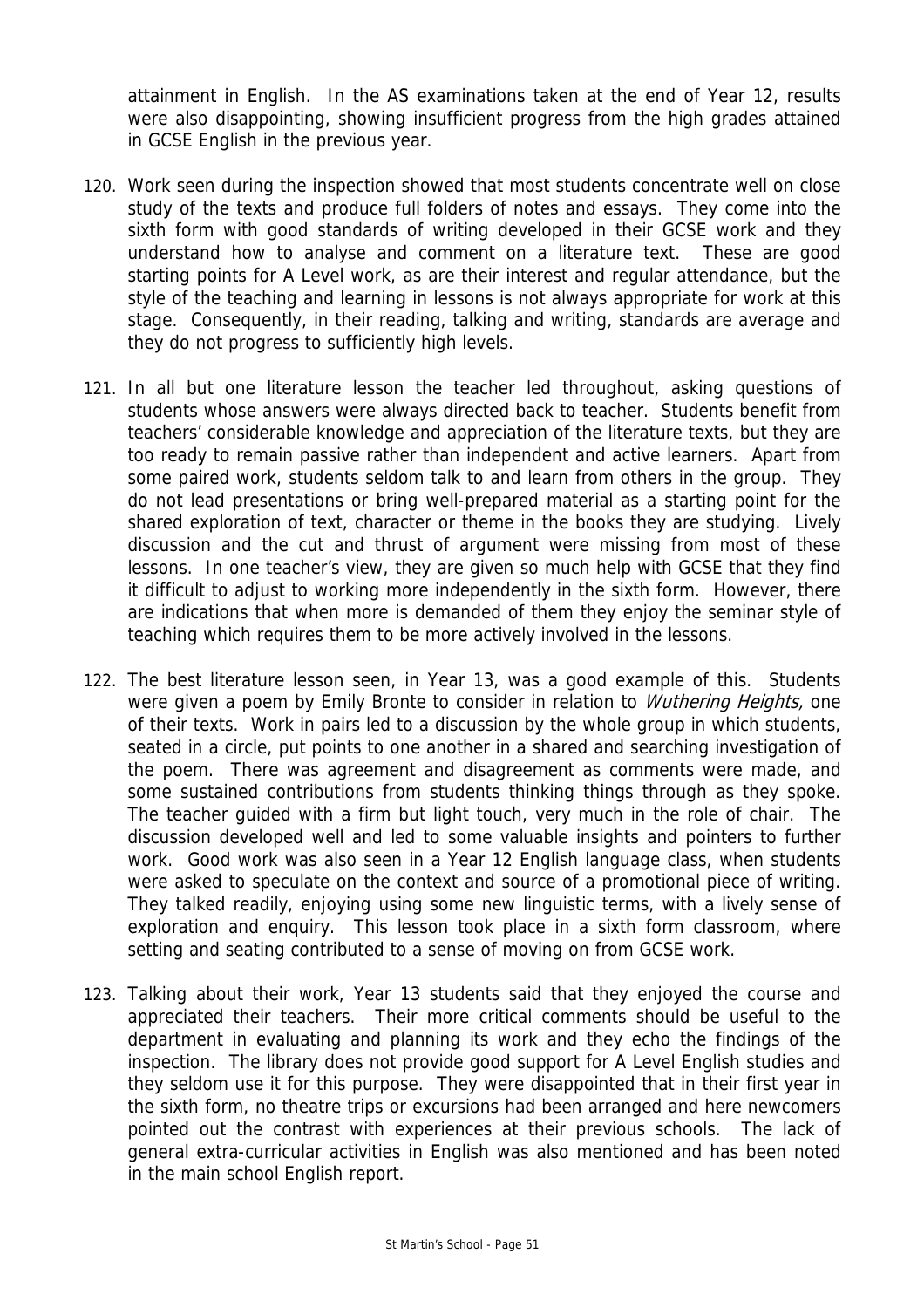124. The head of faculty provides satisfactory leadership and good management of the sixth form team. However, in the sixth form as in the main school, the department is missing opportunities to extend and enrich students' experience. It is well placed now to consider what might be done to ensure the success of any new project by good planning and good staff support.

# **Language and literacy across the curriculum**

- 125. Selective entry to AS and A Level courses ensures that students enter the sixth form with standards of literacy at least adequate for the courses they undertake. Large numbers of students study A Level English where their writing skills develop steadily with practice and evaluation. The excellent work seen earlier in physical education continues in the sixth form, where students in Year 13 grade skills and give feedback to meet A Level examination criteria. Some very good written work is produced in A Level design and technology. In history, teachers work very hard to enable students to write analytically and to develop their higher-order writing skills. In business studies, good literacy skills enable students to access a very wide range of resources and in some cases to correspond with business organisations. However, students' writing standards are no more than satisfactory in psychology, where achievement is lower than might be expected.
- 126. In some subjects students are not using their reading, writing and speaking and research skills fully in the independent learning which should be central to their sixth form studies. Confident and creative oral work is evident in theatre studies, but in some other subjects, including English, there is not enough good discussion, performance or presentation. Where this is encouraged, students show that they can enjoy it and do well.

# **French**

Provision in French is **very good.**

# **Main strengths and weaknesses**

- Teachers have excellent command of the language and insist that students speak it at every opportunity.
- Students respond very well to the high level of challenge and expectation.
- Courses are well planned and structured to maximise students' command and enjoyment of the language but they sometimes lack confidence in oral work.

# **Commentary**

127. Standards in French in both AS and A Level examinations and those seen during the inspection are very high. A very high proportion of students have gained A or B grades at both AS and A Level. This has been the general trend over several years even though the numbers opting for the higher level studies has been variable. Achievement is of an equal quality. Students are very well taught and they respond with enthusiasm and commitment, which is reflected in the high percentage of them choosing to continue to study the language in their higher education courses.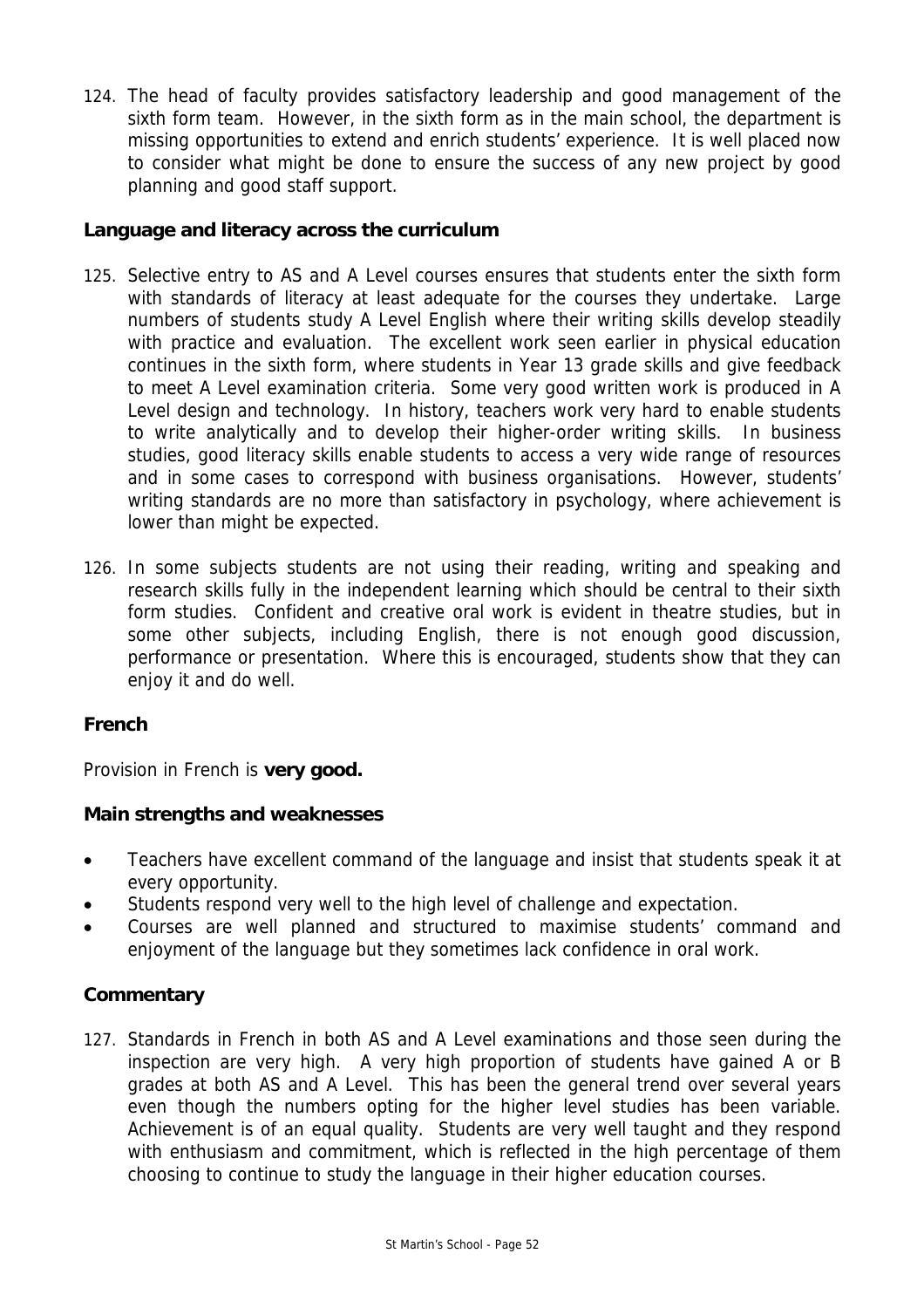- 128. This very good teaching is typified by teachers' excellent command and use of the language in class and an insistence that learners also use the language to its full extent. Expectations are very high and students are constantly and continually challenged to produce work of an extremely high quality which stimulates and develops them academically as well as linguistically. Teachers provide stimulus materials which genuinely interest learners and promote a sense of enjoyment and satisfaction at the progress made. Lessons are very well structured in order to build on prior learning and move students on to higher levels of language development. Occasionally, lessons involve too much input from the teacher and not enough from the students, particularly when students are less confident in their own language skills, but teachers employ very good strategies to develop their self expression.
- 129. Very good leadership and management of the course ensures that shared classes are well planned and that teachers' own strengths are put to their best use for the students' benefit. Courses are very well structured and move learning along to a very high level of competence. Improvement since the last inspection has been good; the proportion of very high grades has been improved and the option has remained relatively popular.

# **MATHEMATICS**

Provision in mathematics is **satisfactory.**

# **Main strengths and weaknesses**

- Examination results do not reflect or build on successfully from the high performance at GCSE.
- Teachers are confident with their subject knowledge, although teaching is very focused on the needs of the examinations.
- Good relationships create a good ethos for learning.

- 130. A Level results improved in 2004. While the percentage of students who attained A to E grades matched the national average, the overall results and the percentage attaining the higher A and B grades were well below average. This represented barely satisfactory progress for these students given their attainment at the start of the course. Improvements in the AS Level results for 2004 indicate that standards are rising. However, achievement is only satisfactory.
- 131. Standards are average in the current Years 12 and 13. Books contain good quantities of examples, well marked, with helpful comments for improvement. Assessment in class is good. Teachers make themselves aware of students' difficulties; the students and their teacher work together effectively to overcome them. Progress is monitored through regular assessments. This helps to ensure that learning is satisfactory. However, target-setting is not used effectively as a tool for challenging students as targets are not sufficiently high for students with such good GCSE results. Students' good attitudes result in them working hard to complete the tasks set. Good use is made of study outside the lessons.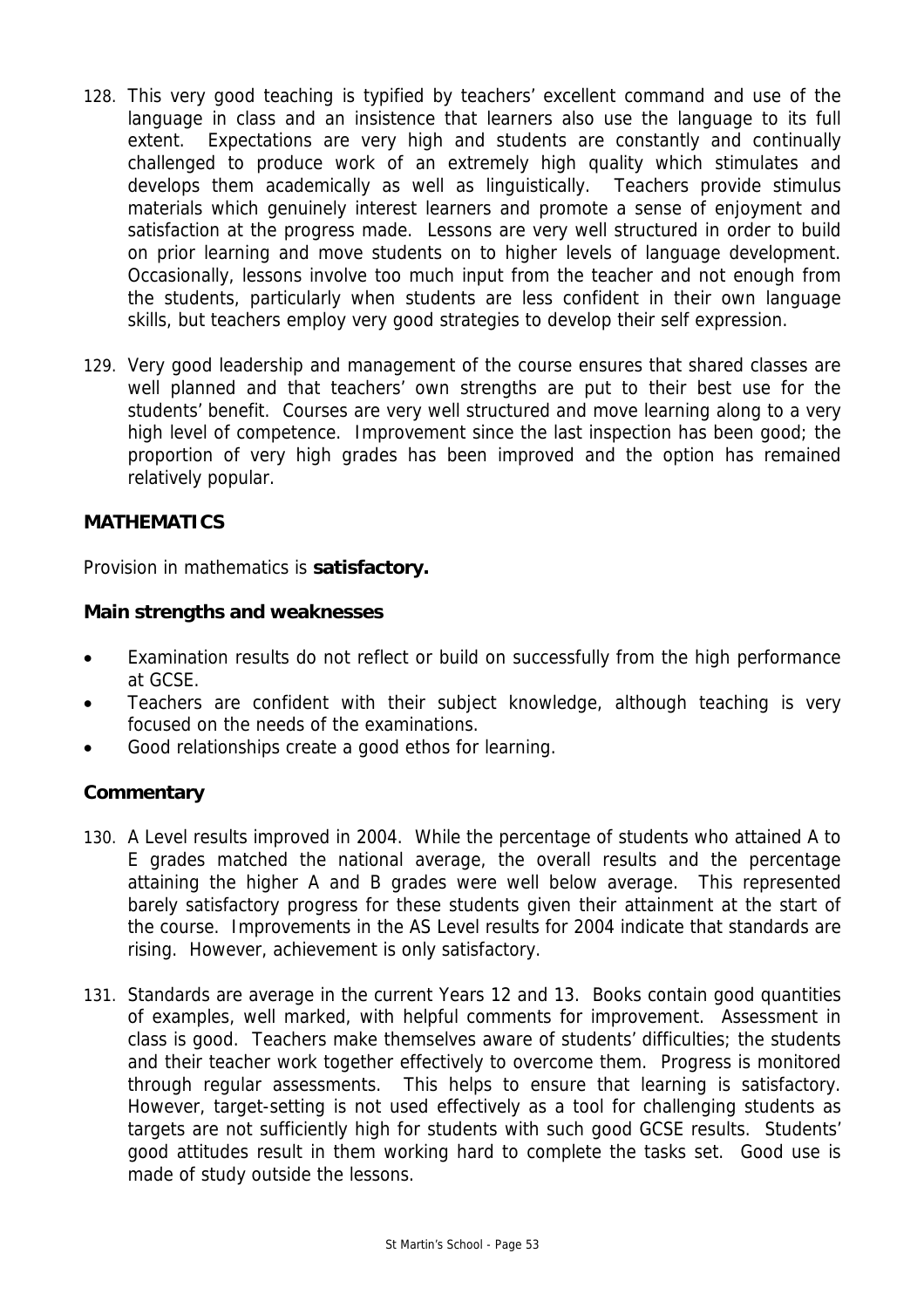- 132. Teachers have a good command of the subject, which engenders confidence in the students. Relationships in class are good and create a secure ethos for learning. Teaching is satisfactory.Lessons are well planned to provide appropriate challenge and satisfactory pace. However, teaching styles are narrowly focused on the requirements of the examinations. In the teaching seen and from evidence in students' books, there is a reliance placed on the use of standard formulae and approaches which, while being satisfactory to pass the examination do not generate the thorough understanding of the underlying principles necessary to attain the highest grades. The use of new technology as an aid to teaching and learning is also limited.
- 133. Leadership and management are satisfactory, as is the improvement since the last inspection. Leadership of the subject is focused on raising standards. There is recognition that students should be obtaining higher examination grades and teachers share a common aim of raising the attainment of their students. Teaching is monitored regularly as is the work of the students. Student numbers are increasing and good numbers take further mathematics. However, there is a reluctance to raise the profile of mathematics as a subject for study in the sixth form. One result of this is the small number of high attaining girls opting for the subject for sixth form study.

# **Mathematics across the curriculum**

134. The mathematical competence of the students is above average for sixth forms. They cope well with the statistical element of subjects, modern foreign languages and geography for example and their ability to analyse data for business studies is good. Science subjects find their above average ability aids progress. Although no work is done to develop mathematical skills across the sixth form, problems with those skills impacting negatively on student progress are not an issue.

# **SCIENCE**

# **Biology**

Provision in biology is **satisfactory.**

# **Main strengths and weaknesses**

- The proportion of higher grades gained in A Level examinations is below average due in part to teaching methods that do not sufficiently stretch high attaining students.
- Achievement is satisfactory because the students have positive attitudes to their work and respond well to satisfactory teaching.
- Teachers have good relationships with students; they manage their classes well and they are focused on raising standards. As a result, the subject is popular and students enjoy it.
- Teachers have insufficient access to good quality computer equipment that would enhance the presentation of their lessons.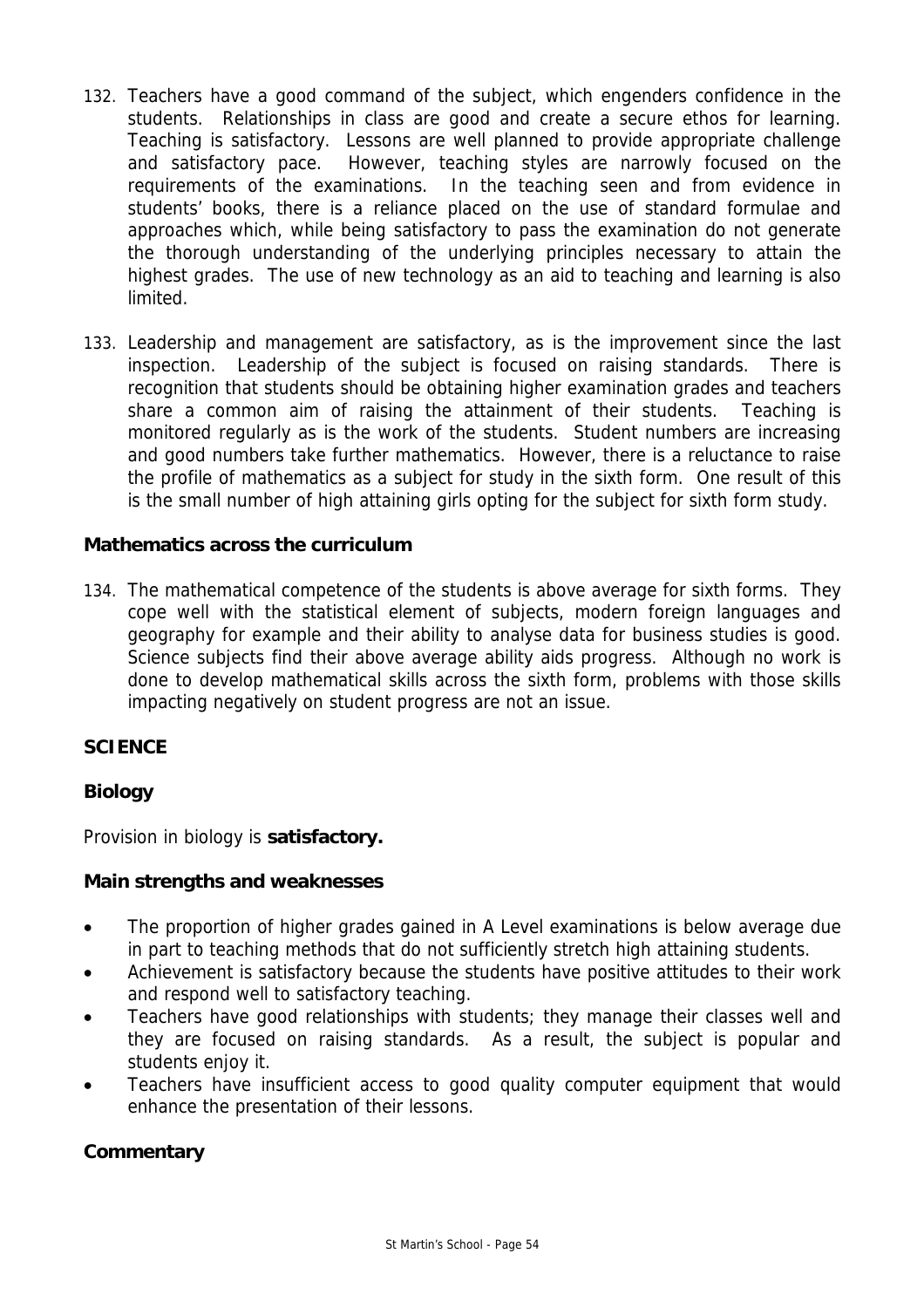- 135. Results in the 2004 A Level examinations were well below average, due in part to the low proportion of students gaining the highest grades. These results were lower than in 2003. However, the overall results were consistent with the students' performance at GCSE level. AS Level results improved in 2004 and were in line with the national average. Standards seen on the inspection are average, with students, including those with special educational needs, achieving satisfactorily and making the progress that would be expected on the basis of their past results.
- 136. Achievement and learning are satisfactory because the students' positive attitudes to work and their good relationships with teachers ensure that they respond well to satisfactory teaching. The teachers' very good subject knowledge and good class management ensure that there is no unsatisfactory teaching, although some of the teaching methods do not place enough emphasis on encouraging students to use their knowledge and understanding of the subject to discuss and explain their work. This most often occurs where teachers are unfamiliar with the syllabus and the links between topics, resulting in some missed opportunities to stretch the highest attaining students. This is partly responsible for the below average results in A Level examinations.
- 137. Nevertheless, some good and very good teaching was seen where students were encouraged to take part in discussions and to use their knowledge to predict and explain experimental findings. This was evident in a Year 12 lesson on factors affecting enzyme activity, where students reached above average standards in carrying out practical work and using their knowledge to explain and predict the shapes of graphs. Other practical work is carried out well and students have sufficient skills in English and mathematics to enable them to cope with work at this level. Their information and communication technology skills are also good but they do not have enough opportunities to use data-logging equipment. Teaching is sometimes less effective than it might be because teachers have limited access to suitable computer equipment to enhance and enliven the presentation of lessons.
- 138. Leadership and management of the subject are satisfactory and there is a clear focus on improving standards. Good support is being given to less experienced teachers, enhanced by the introduction of new schemes of work. Some monitoring of teaching and learning takes place, but this is an area that could be improved in order to ensure enough challenge for high attaining students. Students are very positive about the teaching and support they receive. Assessment and record keeping procedures are good, allowing students and teachers to have a clear understanding of progress, so that targets for improvement can be set. This, together with staffing changes and the new schemes of work, is beginning to have an impact on standards so that improvement since the last inspection has been satisfactory.

# **Chemistry**

Provision in chemistry is **satisfactory.**

# **Main strengths and weaknesses**

Students enjoy the subject, work hard and respond well to the teaching, so that their achievement in the subject is satisfactory.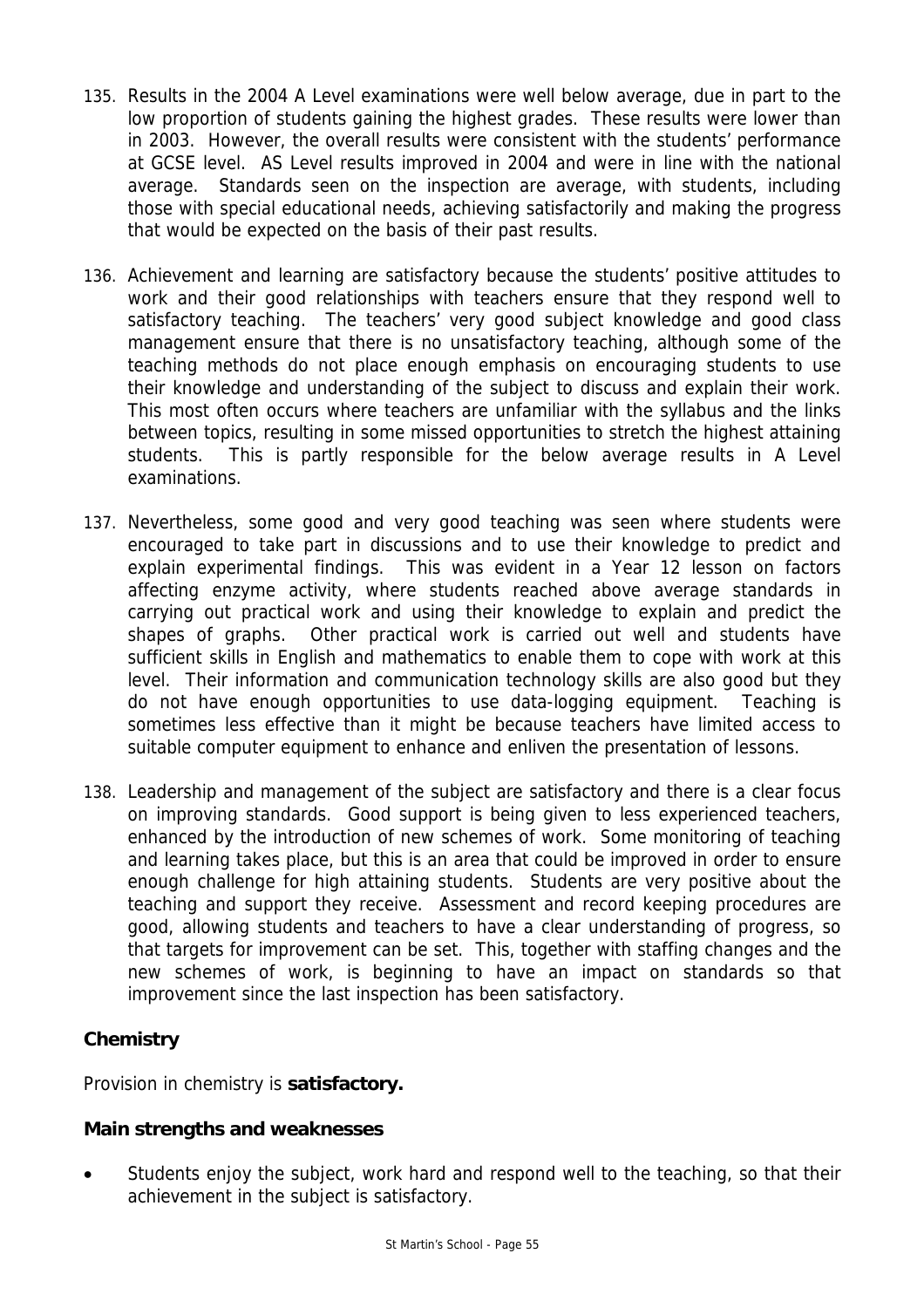- Standards are improving but the proportion of higher grades at A Level is below average due in part to teaching methods that do not always provide enough challenge for high attaining students.
- Teachers have good relationships with students and are committed to raising standards in the subject.
- Teachers have limited access to suitable computer equipment and this restricts the range and effectiveness of teaching in some lessons.

# **Commentary**

- 139. Results improved in the 2004 A Level examinations but were still below average and below the levels expected on the basis of the students' GCSE results. The proportion of students gaining the highest grades was below average. There was a substantial improvement in the highest grades at AS Level in 2004. This was reflected in standards seen on the inspection which are average in Years 12 and 13. Achievement in both years is satisfactory. Students, including those with special educational needs make progress at a satisfactory rate. Standards seen in organic chemistry are higher than in inorganic and physical chemistry.
- 140. Satisfactory learning and achievement result from the students' positive response to satisfactory teaching. No unsatisfactory lessons were seen during the inspection and some teaching was very good, as for example in a Year 13 lesson where the teacher used his very good subject knowledge to deliver a challenging lesson on the synthesis of benzene derivatives. Students participated keenly in discussion of the work, achieving very well and showing above average understanding of the reactions involved. However, some teaching misses opportunities to stretch high attaining students by involving them in discussion that requires them to explain and predict using their knowledge of chemistry. This is most apparent where teachers have less experience of the syllabus, despite their good subject knowledge. Limited access to suitable computer equipment to enhance the presentation of lessons restricts the range and effectiveness of some teaching. Practical work is undertaken regularly and is carried out well as a result of effective class management and students' positive attitudes. Students have sufficient skills in English, mathematics and information and communication technology to enable them to cope with work at this level but they do not have enough opportunities to use data-logging equipment. The teachers' commitment to raising standards in the subject and the good relationships they have with students ensure that the students are well motivated and enjoy the subject.
- 141. Leadership and management are satisfactory. A focused action plan for raising standards has been produced and recent changes are beginning to have an effect. There is good teamwork between those teaching the subject. Less experienced teachers receive good support, but monitoring of teaching and learning is not robust enough to have had an impact on the range of teaching methods used. Assessment and recording of students' progress are effective and results are used to set targets for further improvement. Students are very positive about the teaching and support they receive in the subject. Progress since the last inspection has been satisfactory, with changes in the staffing and organisation of the subject are beginning to have a beneficial effect on standards.

# **INFORMATION AND COMMUNICATION TECHNOLOGY**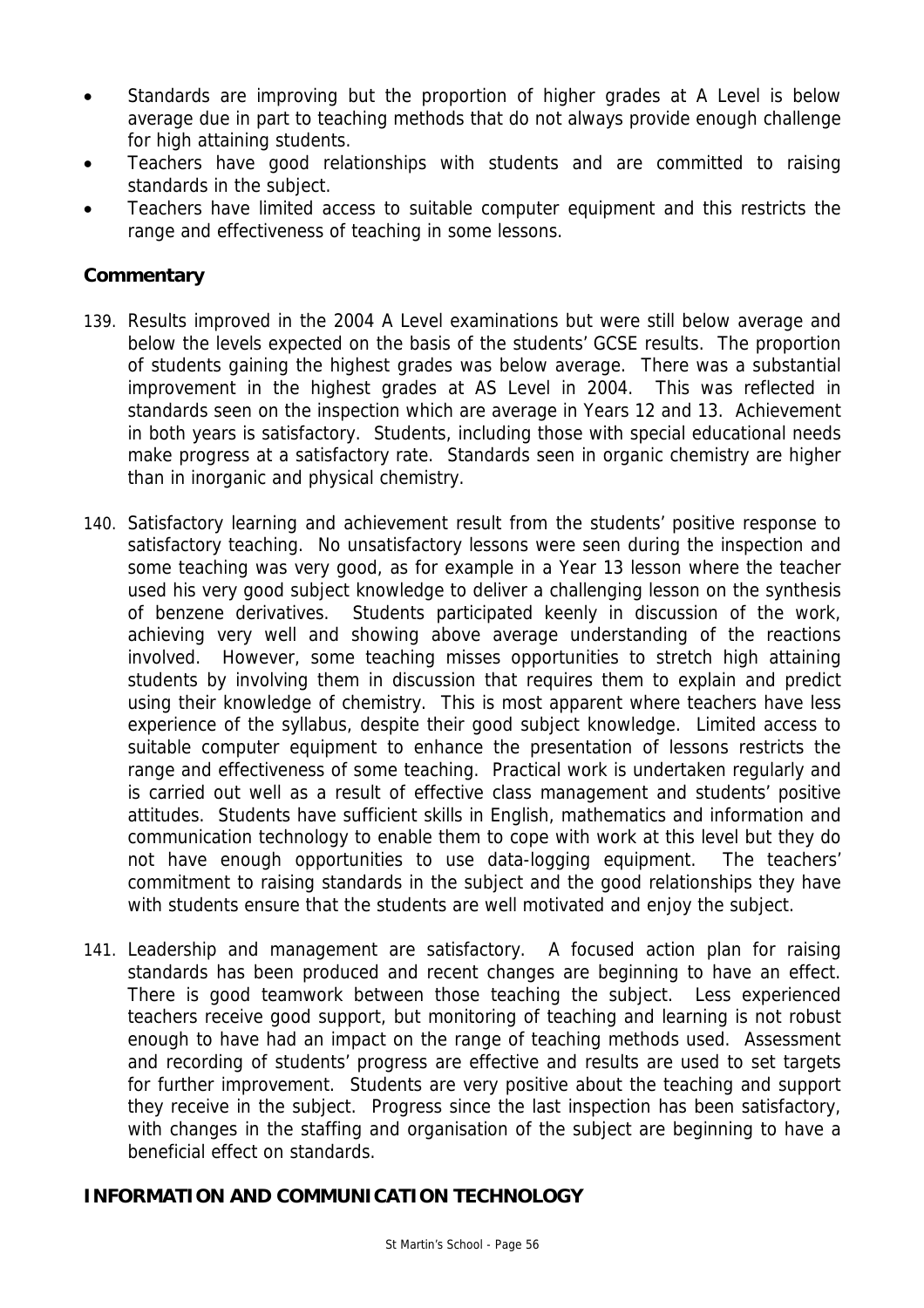Provision in information and communication technology is **satisfactory.**

# **Main strengths and weaknesses**

- All teaching is secure; some is good or very good.
- Standards are above the national average and students achieve at appropriate levels.
- There is some innovative use of new technology.
- There are effective systems in place, such as for the production of coursework.

- 142. Results in the 2004 A Level examinations were above those nationally, including a higher proportion of A and B grades. This represents secure progress for the students from their earlier results at GCSE. The proportion of higher grades improved on those of 2003, when students performed as well in information and communication technology as they did in their other subjects. Current students are also achieving at appropriate levels. The systems and frameworks for supporting them through the coursework units are effective and students have a good overview of key ideas.
- 143. Achievement is secure because all teaching is at least satisfactory and students are positive and well motivated. They work together supportively, get on with tasks with maturity and generally accept responsibility for their own progress; consequently they learn. Individual students consistently receive good support from their teachers who have high levels of expertise, in both the ideas and software being developed and in examination requirements. This means that guidance is focused and accurate and problems get solved. In the best lessons, teachers monitor student progress, check their understanding and intervene, as well as responding to problems that arise. In satisfactory lessons, there are not always sufficient interactions to involve and engage students fully. Teachers do not consistently highlight the most effective practice for students, or encourage widespread self- and peer-evaluation.
- 144. There is very effective use of technology in some lessons. For example, it is used to monitor understanding through standard tests and to cement learning through repeating them. The progress of task completion is monitored by the online submission of work to fixed deadlines with corresponding feedback. Furthermore, working with and learning from others is encouraged through discussion forums. This innovative use of technology is encouraging and enabling students to take responsibility for their own learning as well as developing an effective framework for supporting good progress.
- 145. Some of the good systems established within the teaching team are not used consistently by all, but day-to-day operations are managed well. Coursework routines are well established and well regarded by external agencies. Student progress is monitored and evaluated, but targets on which they are based are less secure. There is a clear understanding of the methods and strategies that will best meet the needs of students and a clear vision for future course development and provision. There has been satisfactory progress since the previous inspection, with good management and secure leadership.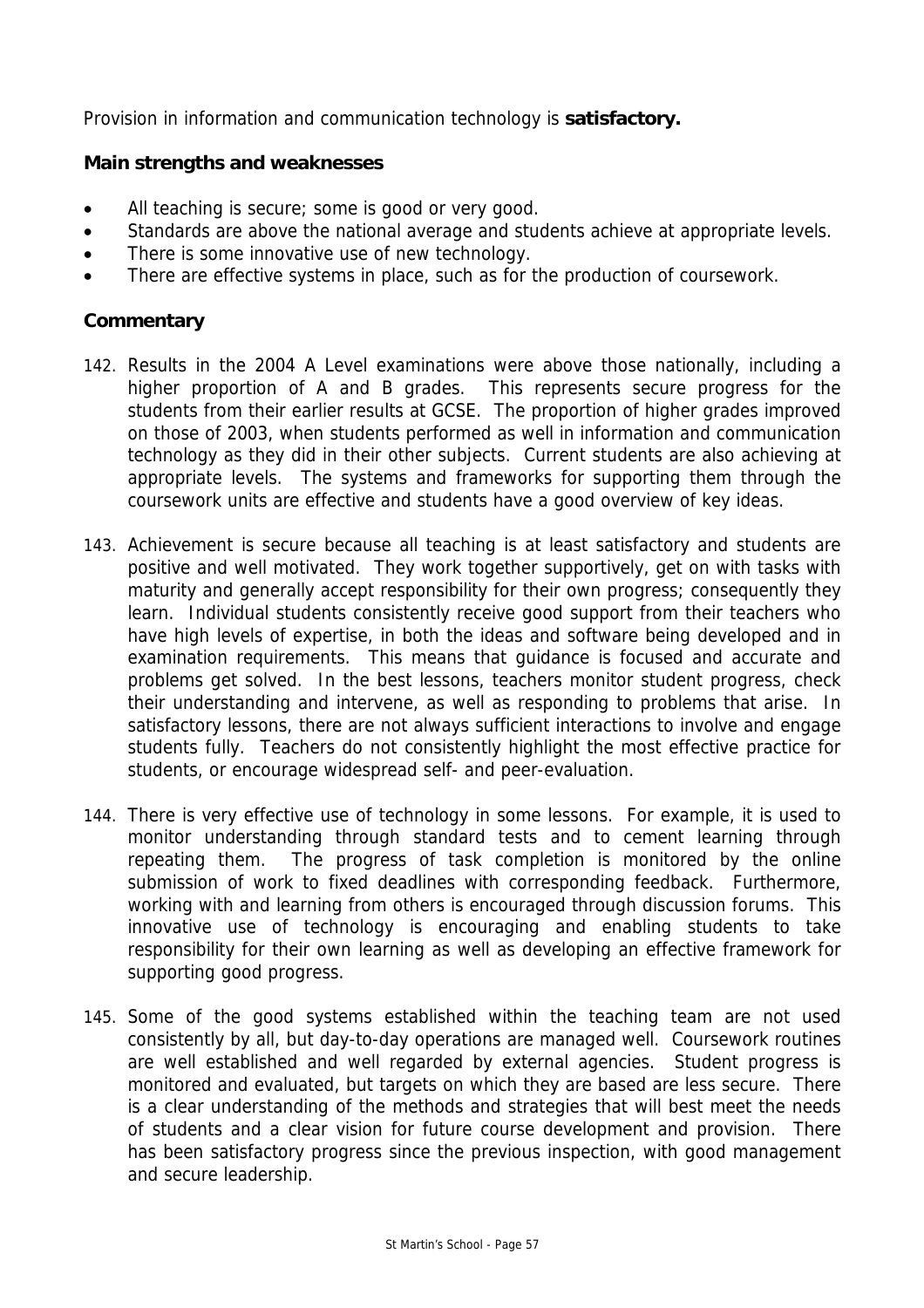# **Information and communication technology across the curriculum**

146. Sixth form students have the necessary skills to use new technology routinely, for research and for presenting their work, for example. They have good access to resources, including a computer suite and library-based machines in the sixth form area. They use the Internet, mainly using the information gathered well and being selective as to the value they place on it. Some evaluate different sources sensibly and combine information to extend their understanding or knowledge base. They know which software to use for different purposes. Many have computers at home and use this interchangeably with the equipment at school.

# **HUMANITIES**

- 147. Geography, history and psychology were inspected in depth and lessons were seen in government and politics, sociology and religious education. One lesson of **sociology** in Year 13 was observed. The teaching was excellent and provided students with very high levels of challenge and excellent opportunities to work independently. Because of this they were able to achieve high standards and showed a clear commitment to their learning. A particularly strong feature of the teaching was the way in which the teacher ensured that lesson content was relevant and up-to-date. For example, the students looked at the Labour Party's removal of Clause Four as an example of post-modernist politics.
- 148. Results in **religious education** at A Level were well above average in 2002 and 2003. The 2004 results were about average. Current Year 13 students gained above average results at AS Level and are maintaining this standard of work at A Level. They are achieving well. In the two lessons observed effective teaching consolidated students' knowledge and understanding of the philosophers they have been studying. Students are enjoying the courses and lesson activities. They feel confident about their studies, benefiting from accurate assessment of their work and personal guidance to assist their progress.
- 149. In the one lesson of **politics** that was observed in Year 12, standards were average. Teaching about the role and power of the Prime Minister was satisfactory. The teacher was knowledgeable and added key points to the students' views.

# **Geography**

Provision in geography is **satisfactory.**

# **Main strengths and weaknesses**

- Students develop a good knowledge and understanding of the subject which results in examination success.
- A minority of students do not achieve as well as they might.
- Good use is made of information and communication technology for research.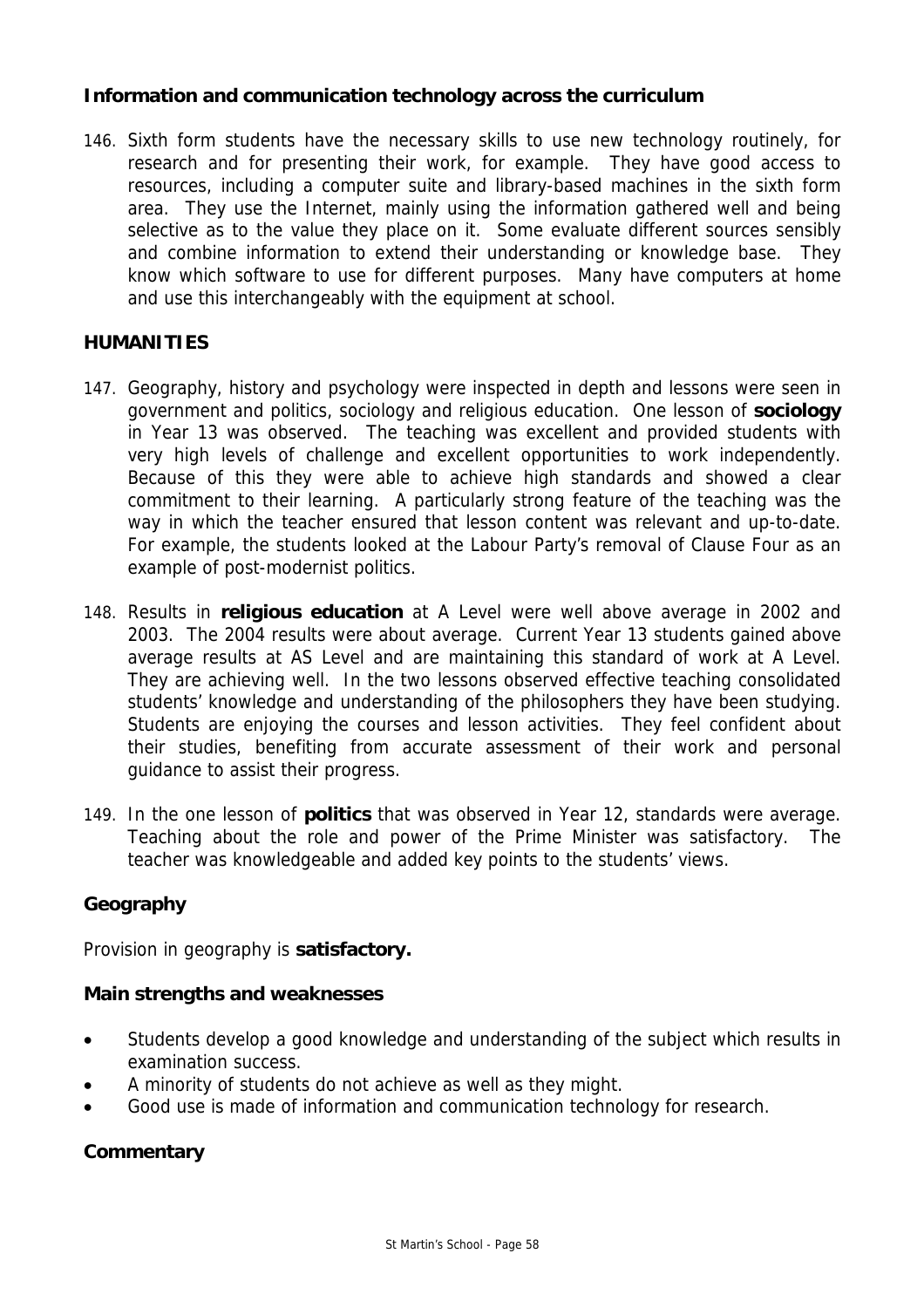- 150. Achievement is satisfactory as is the quality of teaching and learning. Results at A Level were above national averages in 2003. They fell in 2004 to be in line with national averages. Female students performed much better than their male counterparts at the higher grades. Standards are currently above average in Years 12 and 13. Students can explain complex interactions and refer to a wide range of factors to explain and predict change for example, in the changing characteristics of city structure.
- 151. Good teaching is characterised by students being involved in their learning. Teachers have very good subject knowledge and good understanding of the steps that students need to take in their learning by, for example, explaining how to structure written answers. However, the emphasis all too often remains with the teacher who often accepts answers only from the most responsive rather than nominating others to answer. Discussions are sometimes dominated by the teacher and the higherattaining students at the expense of the involvement of others. When able to discuss amongst themselves, girls in particular begin to respond better.
- 152. Information and communication technology is used very well for research, as in a Year 13 lesson on global warming. This is achieved through the school's intranet which enables information to be shared and makes efficient use of research time. Assessment is good because it is thorough and constructive. Marking helps students to improve their work. Through effective monitoring, students have a good understanding of their target grades and what steps they need to take to improve. The attitudes of students are very good. They enjoy the subject when there is variety built into the approach to their learning and they appreciate it when they have opportunities to research and discuss. They find some of the work very challenging but Year 13 students are enjoying their work more than in Year 12. They particularly enjoy their fieldwork opportunities. They find that teachers support them well and are available if they are in difficulty. A good indication of very positive attitudes is that almost all of the Year 12 students want to go on to complete A Level.
- 153. Leadership is good because it is willing to raise achievement by being open to new ideas, for example, by making greater use of new technology. There is successful teamwork among the subject specialists who communicate their knowledge and enthusiasm to the students. Management is good because the department is selfevaluative; it monitors performance data well and makes changes where necessary. Policies for planning and assessment are reflected consistently across the department. All members of staff are clear about their roles, responsibilities and personal objectives. Improvement since the previous inspection is good because although there is an element of lack of challenge for some students, standards at A Level are much higher than they were at the highest grades and the subject is a much more popular option.

# **History**

Provision in history is **good.**

# **Main strengths and weaknesses**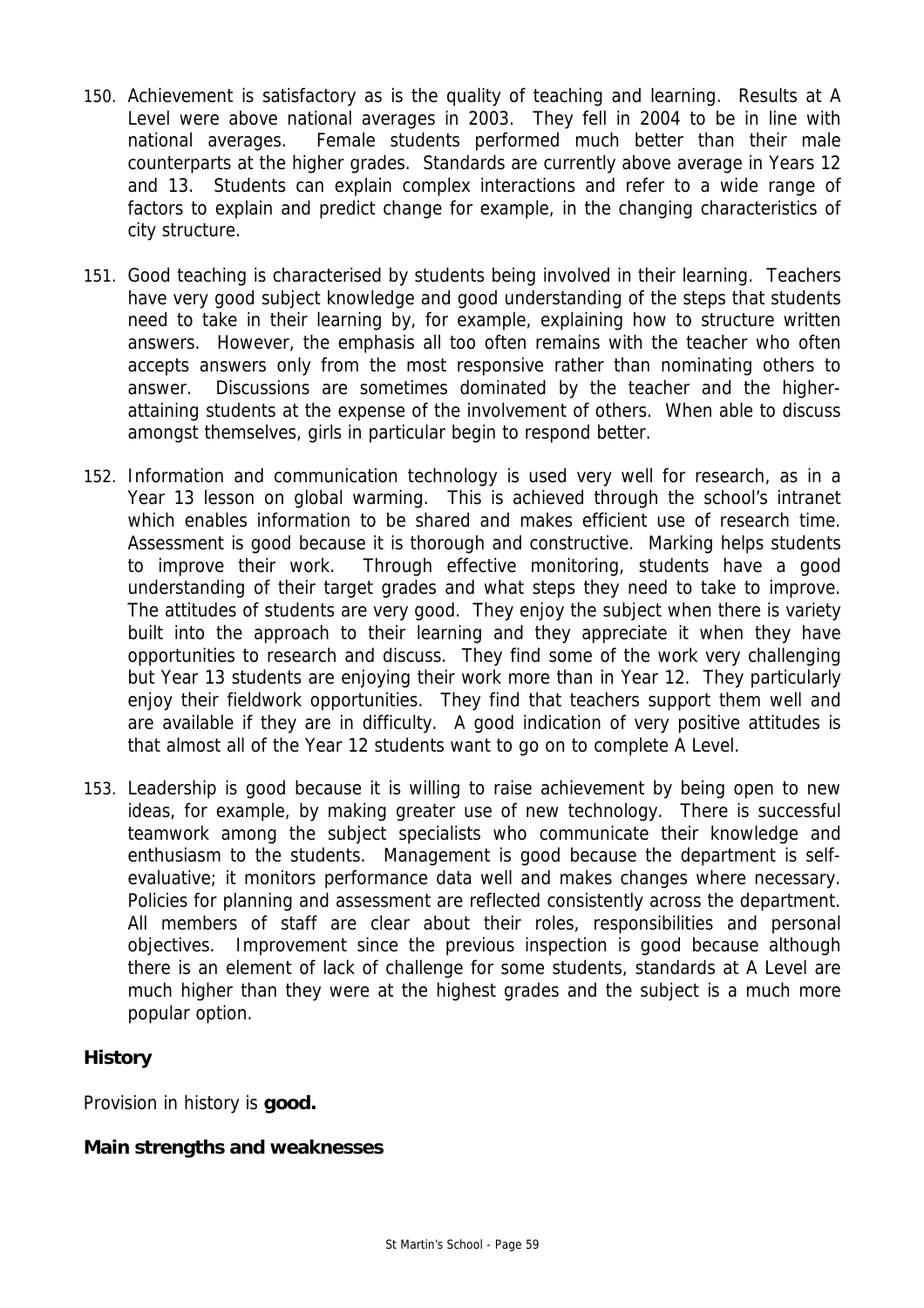- There is a wealth of subject knowledge in the department and an enthusiasm for imparting it through a variety of teaching styles.
- Students' enjoyment of history reflects their teachers' enthusiasm for the subject and lessons are entertaining as well as instructive.
- Students exceed their minimum target grades and improve significantly between Year 12 and Year 13.
- Effective leadership is moving the subject forward by focusing on students' preferred styles of learning.
- The courses are well supported by reference books and collected articles that provide a rich bank of resources for private study in the sixth form library.

- 154. History is a popular choice for study in the sixth form, with over thirty students taking A Level examinations in each year. The 2004 A Level results were in line with the national average, but with a below average proportion of students attaining A and B grades. Overall, students exceeded the minimum target grades set by the school by half a grade on average and improved on their AS results from Year 12. They did not achieve the potential proportion of top grades indicated by their GCSE results.
- 155. The six teachers provide their students with a wealth of expert knowledge and A Level expertise, setting them high standards. Teaching and learning are good. Lessons are well planned to engage students in learning through a variety of approaches, which included student presentations on the work of Woodrow Wilson and a mock trial of Ramsey MacDonald during the inspection week. There has been a concerted effort to adapt some of the teaching strategies that have proved so effective in main school to enliven learning in the sixth form. Starter quizzes had this effect in two lessons observed, making the learning entertaining. In some lessons, learning is more passive, making less demand on the student to contribute to group learning. Where there was closer monitoring of students' files and more frequent testing of understanding, the progress was more marked.
- 156. Standards in Years 12 and 13 are above average and students are achieving well, working to the potential they showed at GCSE. There is considerable enthusiasm for American history on the AS Level course and students are using their initiative well to research topics and present their findings. Their examination technique is benefiting from practice at timed essays and from using A Level marking schemes to assess each other's work. The current Year 13 students did well when at AS Level and are maintaining these standards through to A Level. They are receiving extra training in planning and writing essays at this level, extending their reading and making appropriate references to scholarship in their work. The diagnostic feedback they receive from teachers is coaching them well.
- 157. Effective leadership and management, supported by the commitment of the teaching team, are moving the subject forward in the sixth form with new approaches to teaching and learning, designed to follow through on the high level of success achieved at GCSE. Improvement since the last inspection is satisfactory. New methods have increased the level of interaction between teachers and the students in lessons since the previous inspection. In particular, the resources for private study in the sixth form have been improved, to include reference books, collections of articles and subscription to a history website. Performance data in the subject is carefully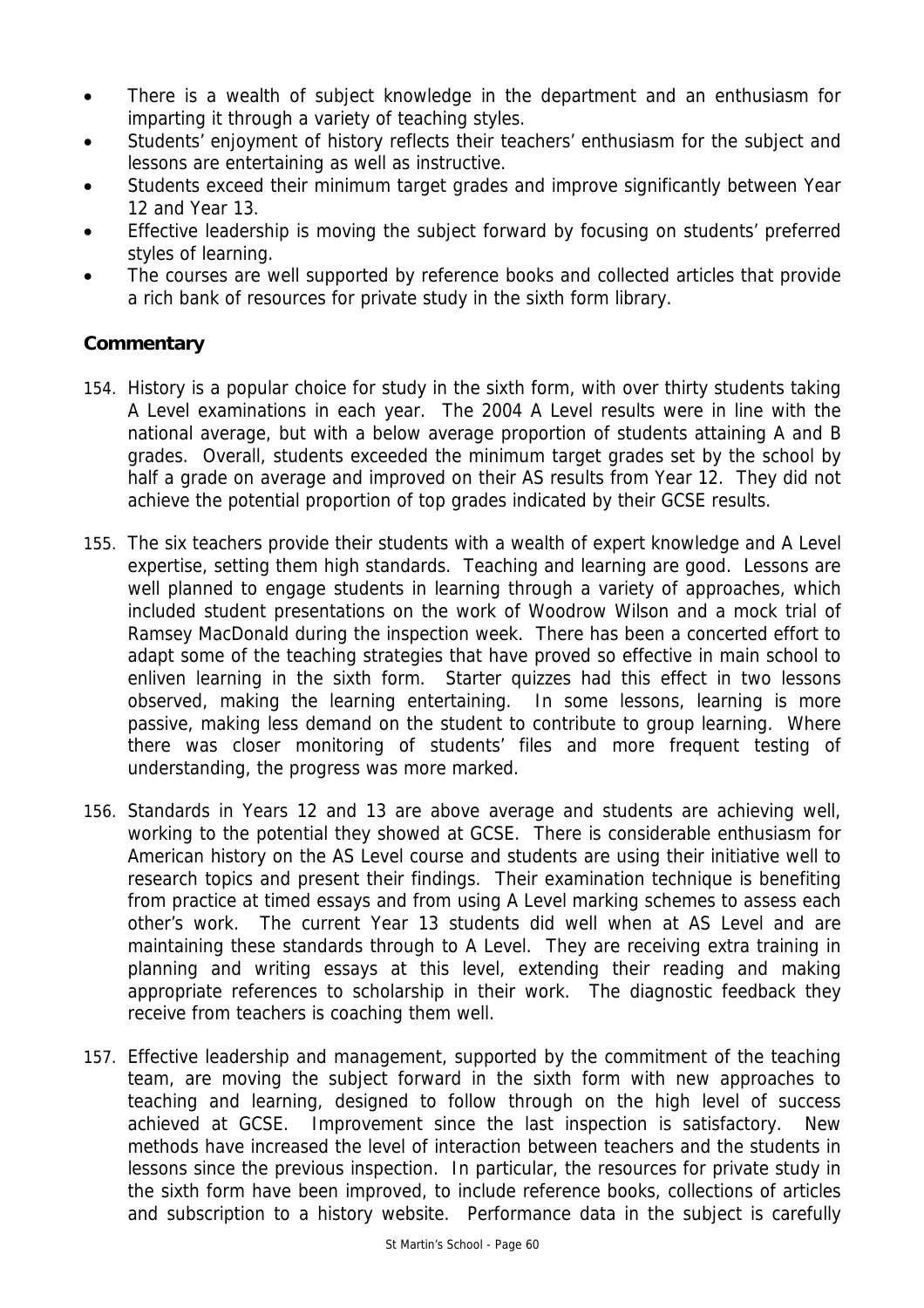analysed against national data but also needs to take account of the relative performance of students in their other subjects.

# **Psychology**

Provision in psychology is **satisfactory.**

# **Main strengths and weaknesses**

- AS Level results improved in 2004; however, male students are not achieving as well as they should.
- Teachers use their specialist knowledge to plan their lessons carefully, although structures are not in place to bridge the gap between the level of work at GCSE and A Level.
- There are good relationships between staff and students.
- Assessment is not sufficiently accurate to support the development of a range of approaches for the teaching of students with differing knowledge and skill levels.

- 158. Psychology was introduced into the sixth form as a taught subject in September 2002. Since then the subject has grown rapidly with the numbers in Year 13 doubling to 69 this year. The achievement of students in both Year 12 and Year 13 is satisfactory. However, the results at A Level in 2004 were well below average. The AS results in 2004 showed improvement, so that they were broadly in line with national averages. Standards overall in Years 12 and 13 are in line with the national average. Male students' attainment is lower than that of female students, particularly in terms of A and B grades at A Level in 2004 and currently in Years 12 and 13.
- 159. Psychology is a completely new subject for all students coming into Year 12 and they have to learn a range of study skills. They find this challenging. Many Year 12 students are finding that there is a considerable change in the approach to learning expected in the sixth form from that adopted for GCSE courses. They would benefit from more explicit teaching in the steps to becoming an enquiring and independent learner. Much of the work seen is focused on the comparison of research findings. Recording is done in a variety of forms. However, students do not readily think about how to link together the concepts they have learned about. Instead they rely on the teacher to point this out to them. Students in both Year 12 and Year 13 are able to state their opinion to their peers, but they are much more reluctant to disagree and to justify their position. The opportunity to learn through debate is largely missed.
- 160. Teaching and learning are satisfactory overall. The subject is taught by well qualified and knowledgeable teachers. In the best examples seen, careful lesson planning and good quality stimulus materials led to activities which provided challenge. However, in one lesson the challenge was too high for many students so that they were reluctant to start the work. The students' work shows evidence of understanding the ethical considerations in experimentation and a grasp of cultural bias. Students use specialist vocabulary well in their writing and are able to compare research studies, although they are much less able to apply psychological theory to underpin their observations of human behaviour. Marking is realistic in relation to examination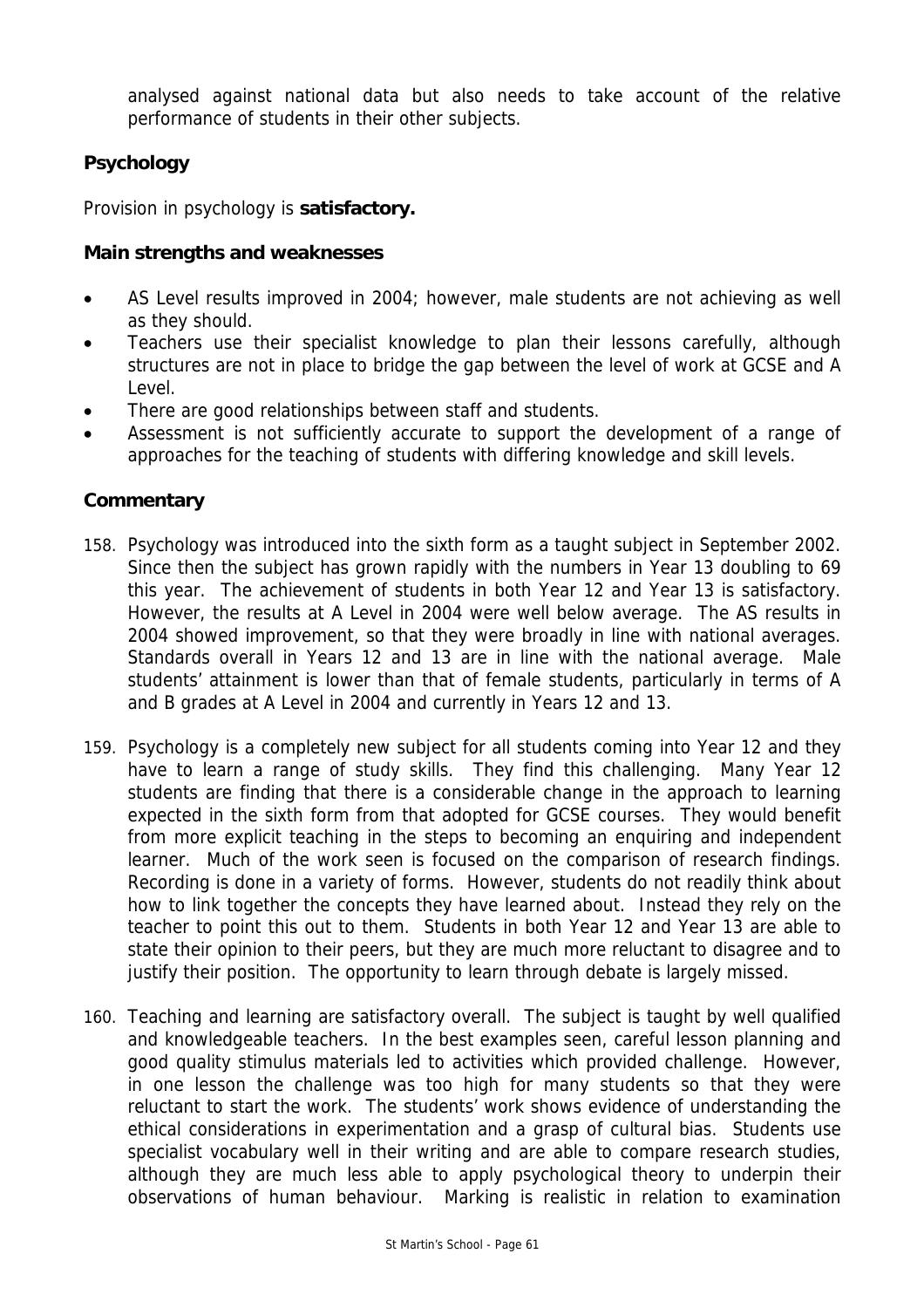grades and the students are confident that they know how well they are doing. However, the assessment undertaken is not adequately used to plan for students of all abilities in lessons. Teaching generally does not provide the range of strategies and resources to teach to the range of abilities of the students present, so that the most able are insufficiently challenged and those of lower ability are struggling with expectations which are too high.

161. Subject leadership and management is satisfactory overall. The subject co-ordinator has been in post for almost two years and is developing her role in relation to identified areas for improvement such as the lower attainment by male students, the promotion of thinking skills and improvement of the range of strategies used for teaching so that learning and attainment are enhanced. The use of new technology is planned into lessons and used well by the students particularly for research on the Internet. There are few opportunities for students to have visiting speakers or make visits.

# **ENGINEERING, TECHNOLOGY AND MANUFACTURING**

# **Design and technology**

Provision in design and technology is **satisfactory.**

#### **Main strengths and weaknesses**

- The strong emphasis on developing the design process and use of a range of new technology applications effectively supports achievement in coursework.
- Student behaviour and attitudes to their work are good and enable effective learning to take place.
- The range of teaching strategies and learning resources is limited and does not effectively meet the needs of all students; this impedes attainment, particularly at the highest grades.
- The range of courses offered is too narrow and does not cater effectively for the aspirations of all students.

# **Commentary**

162. Achievement is satisfactory; progress shown in work seen indicates that students' standards currently in Years 12 and 13 are broadly in line with the national average. This is similar to the position at the last inspection. Results at A Level in 2003 were in line with the national average and were at a similar level in 2004. Teaching is accurate and challenges students who respond positively, producing coursework of good quality. Students' attitudes to their learning are positive; this supports satisfactory progress and improved standards by the end of the A Level courses. Work seen is of a satisfactory standard overall with higher ability students producing coursework of a high standard of manufacture and precise finish. Design folders reflect good use of the design process and a wide variety in the use of new technology for research, investigation and presentation. They have good access to a range of extra-curricular design activities, sponsored by local and national industry. This motivates and inspires the most able students who achieve very well.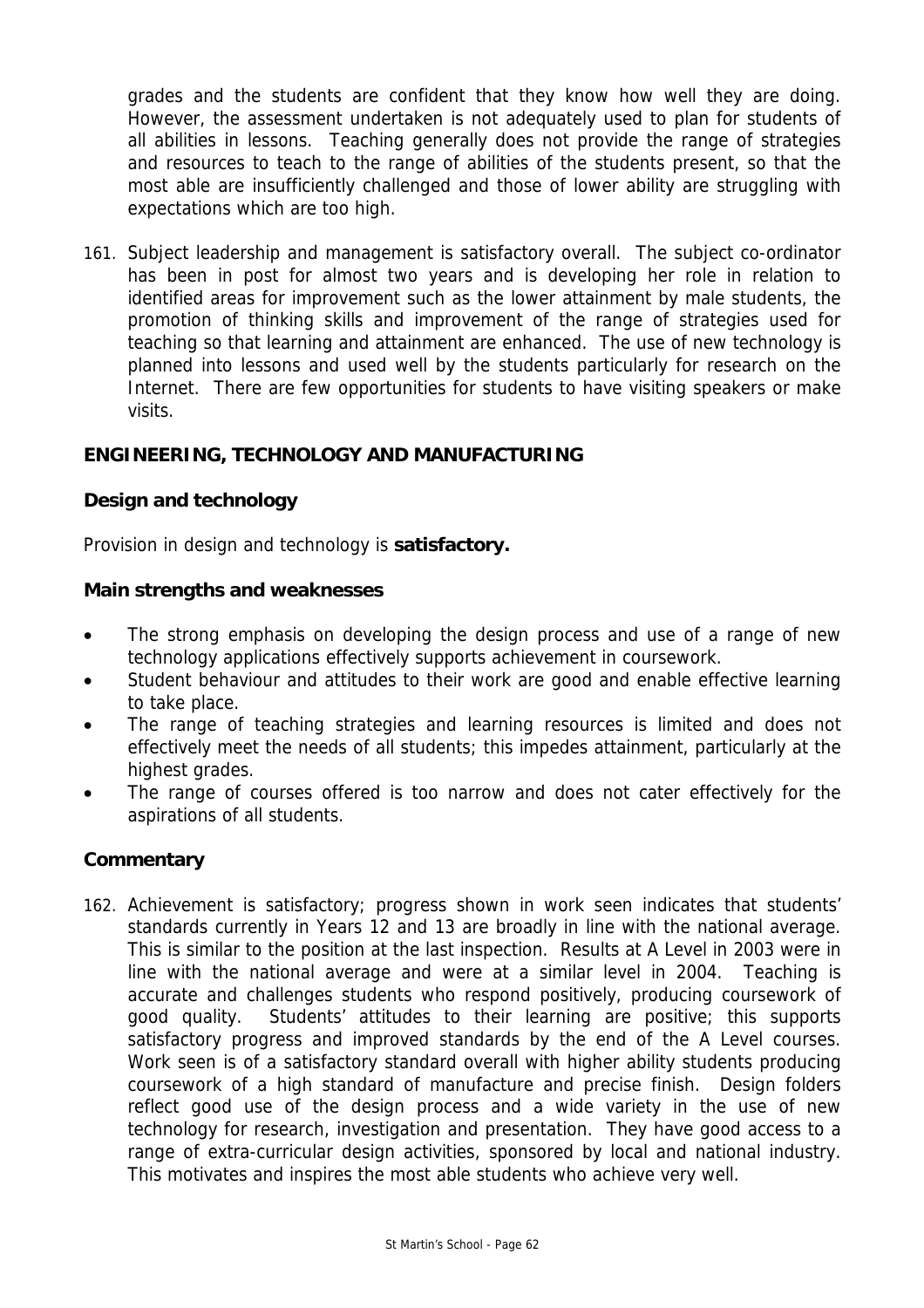- 163. Teaching is satisfactory. Teachers are very knowledgeable in their subject area; they focus on developing further the design process, building on the every day experience of students. They support their developing knowledge and understanding of historical, environmental and sociological influences on design and manufacture. However, the styles adopted are narrow and do not develop sufficiently aspects of learning such as independent learning, creativity and innovation. This is one reason why students do not attain as many higher grades at A Level as they should. Students' learning is satisfactory, appropriately supported by good individual support from teachers whose assessment and feedback on coursework elements is good. This enables the students to focus on their next steps for learning. Students respond well, producing much coursework out of lesson time, selecting new technology and other resources with confidence. Their numeracy and literacy skills are well developed and this enables them to study effectively and present their work well. Teachers support the small number of students learning English as an additional language and those with special educational needs well and their progress is good.
- 164. Leadership and management are both satisfactory and have led to satisfactory improvement since the last inspection. The head of faculty is very experienced, well established and competent. He is committed to increasing the number of students opting for design and technology courses and improving standards. Technology specialist status has enabled good extra-curricular enhancement through industrysponsored projects; however, the range of courses offered is narrow and does not cater effectively for vocational qualifications.

# **VISUAL AND PERFORMING ARTS AND MEDIA**

- 165. Art and design was inspected in depth and lessons were also seen in drama, media studies, music and photography. A Level results in **drama** were just above the national average 2004. Very good teaching and learning were seen in a Year 13 lesson where the students were totally engrossed because of the teacher's enthusiasm for the subject.
- 166. A satisfactory lesson was observed of **music** in Year 12, where the standards of the students' work was below average, reflecting the below average A Level results in 2004. A Year 13 lesson was much less successful because the teacher had limited previous experience and did not prepare the students effectively for the lesson.
- 167. Lessons of **media studies** were observed in Years 12 and 13. A Level results in 2004 were below average, but standards were higher than this in the Year 12 and Year 13 lessons. Very good teaching in the Year 12 lesson in which the teacher kept the students fully engaged, led to very good achievement and well above average standards. A Year 13 lesson examining the stereotyping of teenagers in the media was taught well, although the accommodation did not suit the purpose of the lesson.
- 168. **Photography** is a new course which has been running for two years. Facilities are poor as there is only one small darkroom which has to be well managed. AS and A Level examination results have been at national levels. Progress of students is satisfactory and sometimes good, as many students have no previous experience of photography before they start the course. Students demonstrate a good working knowledge of all aspects of photography including conventional photography, digital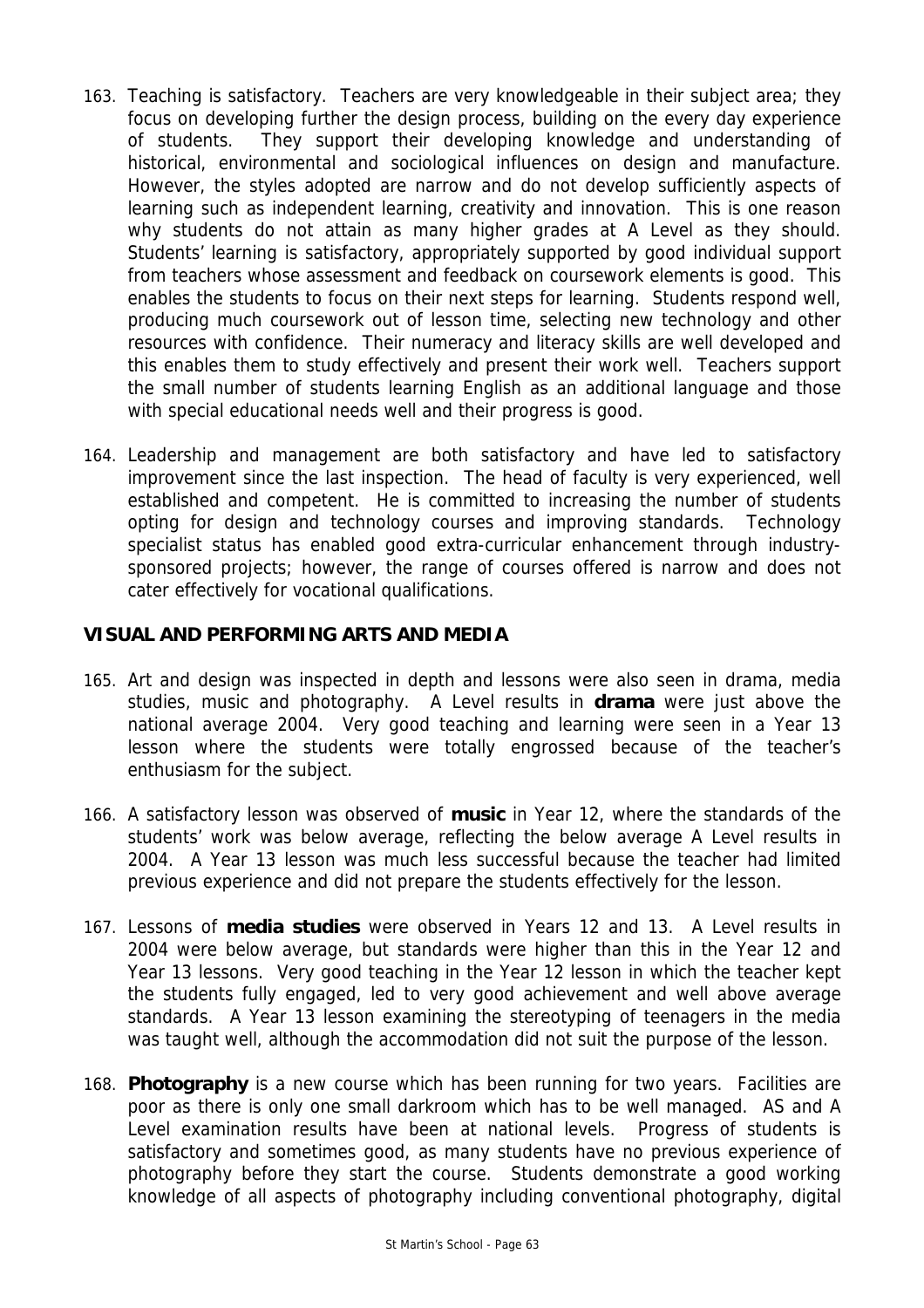imagery and new technology. Visits to galleries and studying the work of photographers provide good resources which students use well in their work. Teaching is good overall and students' attitudes and motivation are high as they often have to use non-teaching time for access to the dark room to complete their coursework.

# **Art and design**

Provision in art and design is **satisfactory.**

# **Main strengths and weaknesses**

- Standards are rising and much work in sketchbooks is of a good quality.
- Students use new technology well in their coursework, some of which is of a very good standard.
- There is insufficient space in the department to enable students to work on coursework in and out of timetable periods.

- 169. Since the last inspection the department has increased the range of courses and attracted more students. The use of new technology has improved, as has the range of materials and three-dimensional work. Achievement is satisfactory overall and in some cases it is good. Students start the course from a high base of good GCSE results. They continue to make satisfactory and sometimes good progress through the AS and the A Level programme. A Level results dropped in the years following the last inspection, but are now on the increase. Past examination results have been below average. However, the improvements in 2004 have brought results in line with the national average.
- 170. Current coursework standards are above average. Work in sketchbooks is good and the variety and range of media being used by students is impressive. Students are confident in the use of a range of three-dimensional media, photography and new technology. From their research and use of museums and galleries, the students build a secure knowledge of a range of artists and use artistic styles well. They are confident in developing their work from first-hand observation and other visual imagery. They write thoughtfully about artists' work and are self-critical as they talk and write about their own work. Students are confident working on large-scale pieces as well as smaller scale work.
- 171. The teaching is satisfactory overall and sometimes good. Teachers use their subject knowledge effectively to plan thoroughly and to teach techniques and processes well. Teachers are skilled at evaluating the students' work, getting the students to evaluate their own work and setting targets. They provide valuable feedback so that no student is left in any doubt about what they need to do to improve their work. Students are encouraged to think for themselves and to make and justify their own decisions. However, although students know their minimum target grade for A Level, they do not always know what they need to do to achieve this grade.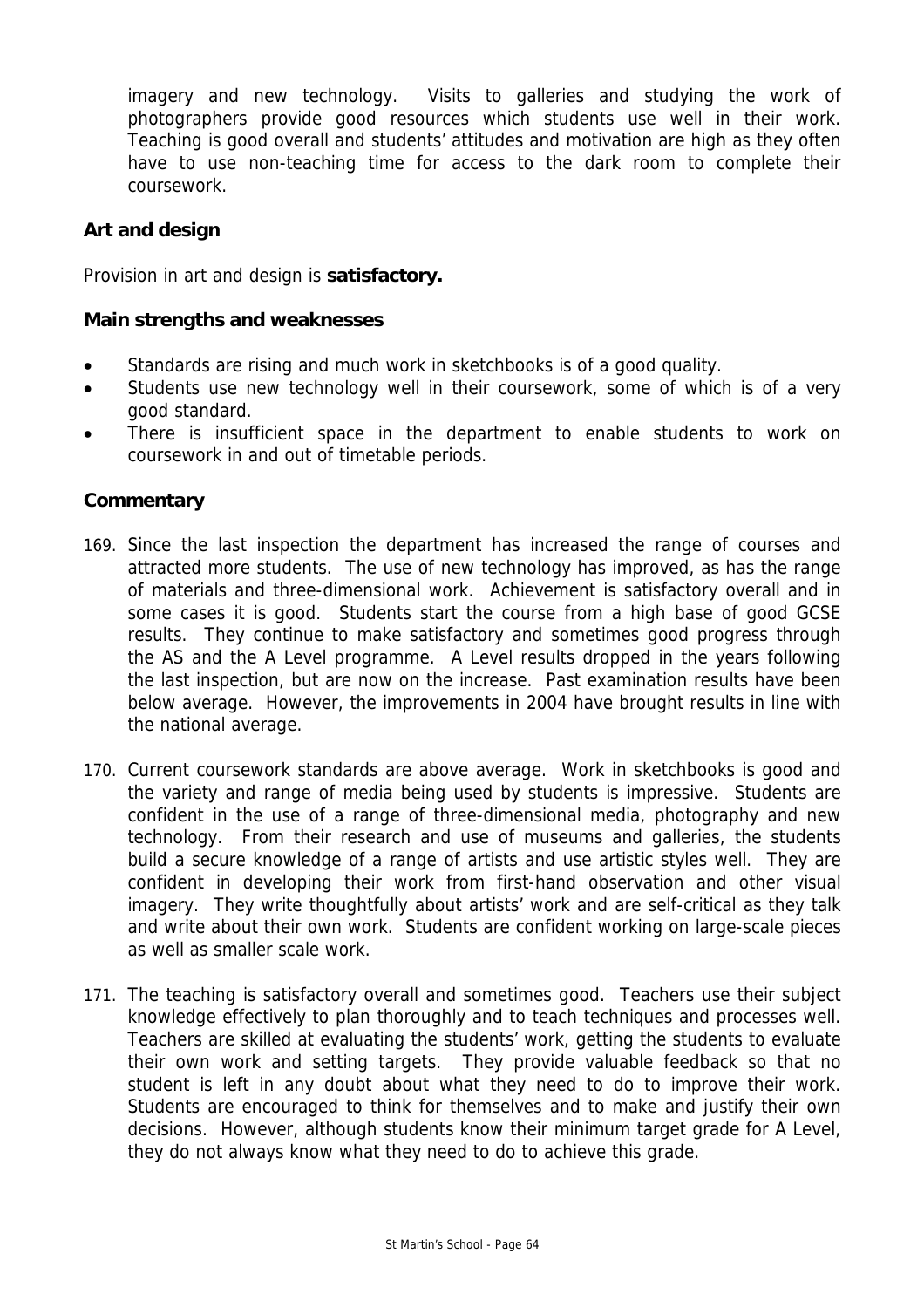- 172. Teachers have high expectations and use resources well. In response, students have a good attitude to their learning. They work hard and are very productive. They work independently in their non-teaching time and often fill the corridors in the department as there is no sixth form studio for them to work in outside of the timetabled lessons. The teaching assistant works well with sixth form students, particularly helping them with their printing and photography. The small darkroom and the limited number of computers are used well by all sixth form students.
- 173. The leadership and management of all of the sixth form programmes are satisfactory. The number of students and the range of courses have increased over recent years and the facilities in the department have to be carefully organised to enable the students to make progress. Storage of large scale work and three-dimensional work is a problem that the department is aware of but has no plans to deal with. There is much work of an excellent level which is displayed in the department, but this could be celebrated more widely around the school.

# **HOSPITALITY, SPORTS, LEISURE AND TRAVEL**

- 174. Physical education was inspected in depth and lessons were sampled in both leisure and recreation and in travel and tourism. Satisfactory teaching of the Year 13 lesson in **leisure and recreation** led to satisfactory achievement and average standards of work. The teacher ensured that the students knew exactly what they had to do as they researched for information about two leisure companies on the Internet.
- 175. In a sample of **travel and tourism** lessons, students made satisfactory progress by carrying out research into various aspects of the travel industry. They showed their understanding by explaining how different parts of the business interact. For example, they could assess the relative merits of various ways the industry tackles issues such as customer service provision and could justify their views well. The research work provided sufficient challenge and they worked well together and individually on their chosen area. Some students responded well to questioning on the theoretical aspects of customer service and are learning well. Others responded better verbally when asked to describe the findings from their research, such as their visit to Stansted airport.

# **Physical education**

Provision in physical education is **excellent.**

# **Main strengths and weaknesses**

- Standards in both Years 12 and 13 are high and students' achievement is very good.
- Teaching is very good and leads to very effective learning.
- Leadership and management have been instrumental in improving standards and achievement since the last inspection.
- Students' attitudes are excellent and they have very positive relationships with their teachers.
- There is no timetabled physical education for all students in Years 12 and 13.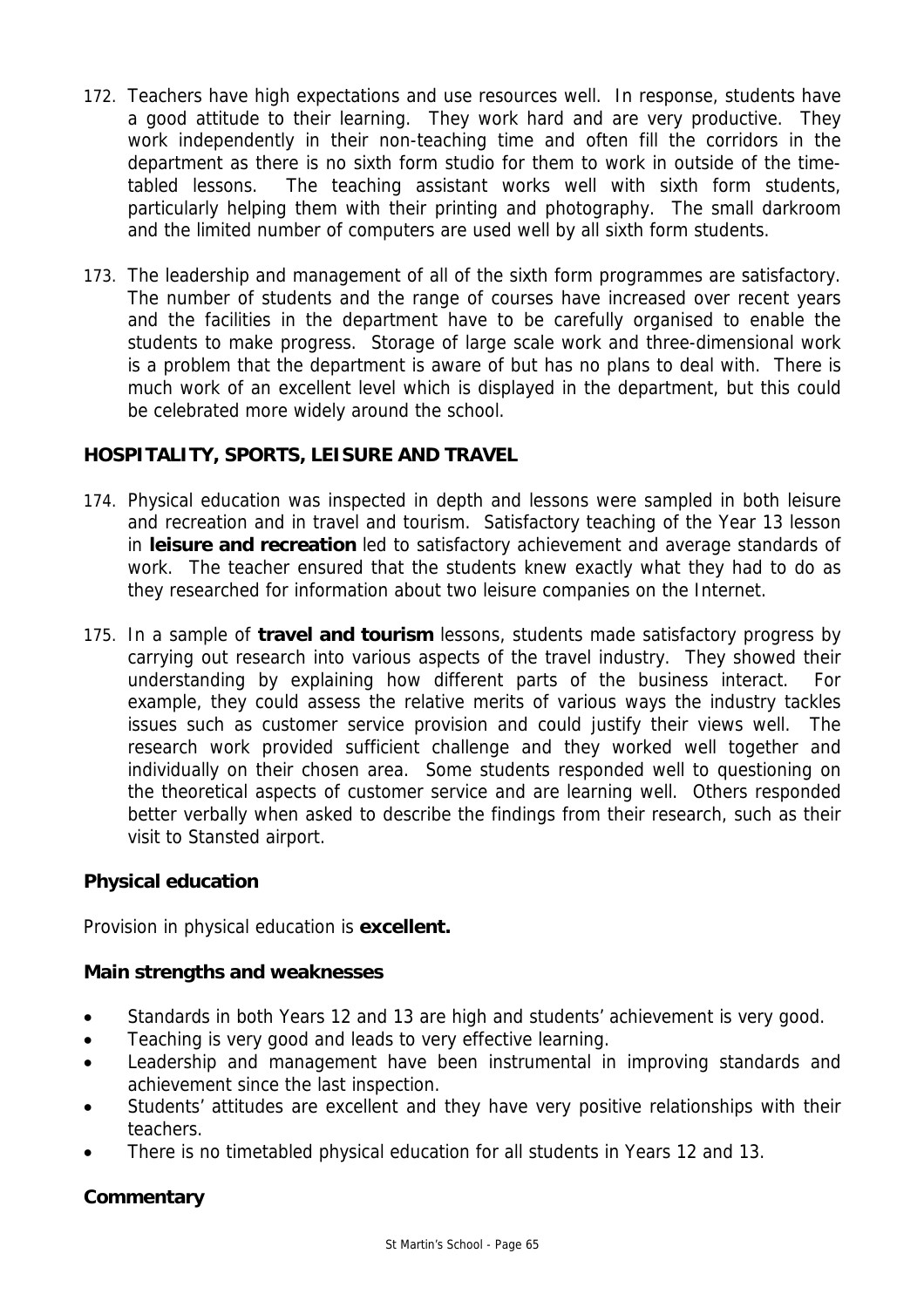- 176. Examination results have improved each year and in 2004 the number of students attaining A and B grades at A Level was very high. Results indicate that students achieve very well in relation to their prior learning. The number of students taking the courses has increased significantly. An increasing number of girls are involved and their attainment is very similar to that of boys. Students are skilful performers and take part in at least one sport to a very high level. Their learning is particularly good because teachers frequently link the theoretical elements of the courses to the practical interests and expertise of the students. Students' personal performance portfolios show very detailed analysis based on first hand experience. Their very good achievement is firmly rooted in teaching which enthuses students and gives them a confident approach to learning.
- 177. The productive work ethos in lessons is a reflection of very good teaching. Lessons are well structured and taught at a good pace. Teachers use a variety of independent, often practical activities and a wide range of resources in the theory teaching room to interest and challenge students. Homework is used well to give students experience in answering examination questions and to prepare them for new topics. Homework is marked thoroughly with comments that help students to improve their work. Students are extremely positive about physical education. They have very good relationships with their teachers and take an active part in the subject. This helps their very good learning.
- 178. The leadership and management of the department are excellent. Responsibility for the A Level courses has been delegated to a member of the department; organisation and planning are exemplary. Standards have improved significantly since the previous inspection and improvement overall is excellent. Three members of staff teach each unit of the course. Students benefit from this diversity of expertise. The digital camera and video programme is effectively used to improve students' analytical skills. Students report how much they enjoy and value the courses. The one shortcoming is that students in Year 12 and 13 are not provided with any timetabled physical education. This gives no encouragement to students to build on the healthy values promoted in Years 7 to 11. However, several sixth form students continue their interest in sport by attending and helping with extra-curricular activities.

# **BUSINESS**

# **Business studies**

Provision in business studies is **good.**

#### **Main strengths and weaknesses**

- Teaching and learning are good in all advanced level business courses.
- Advanced vocational standards are above average.
- Access to information and communication technology resources in the main business teaching room is inadequate.
- Complete and collated examination performance data is not readily available in the department.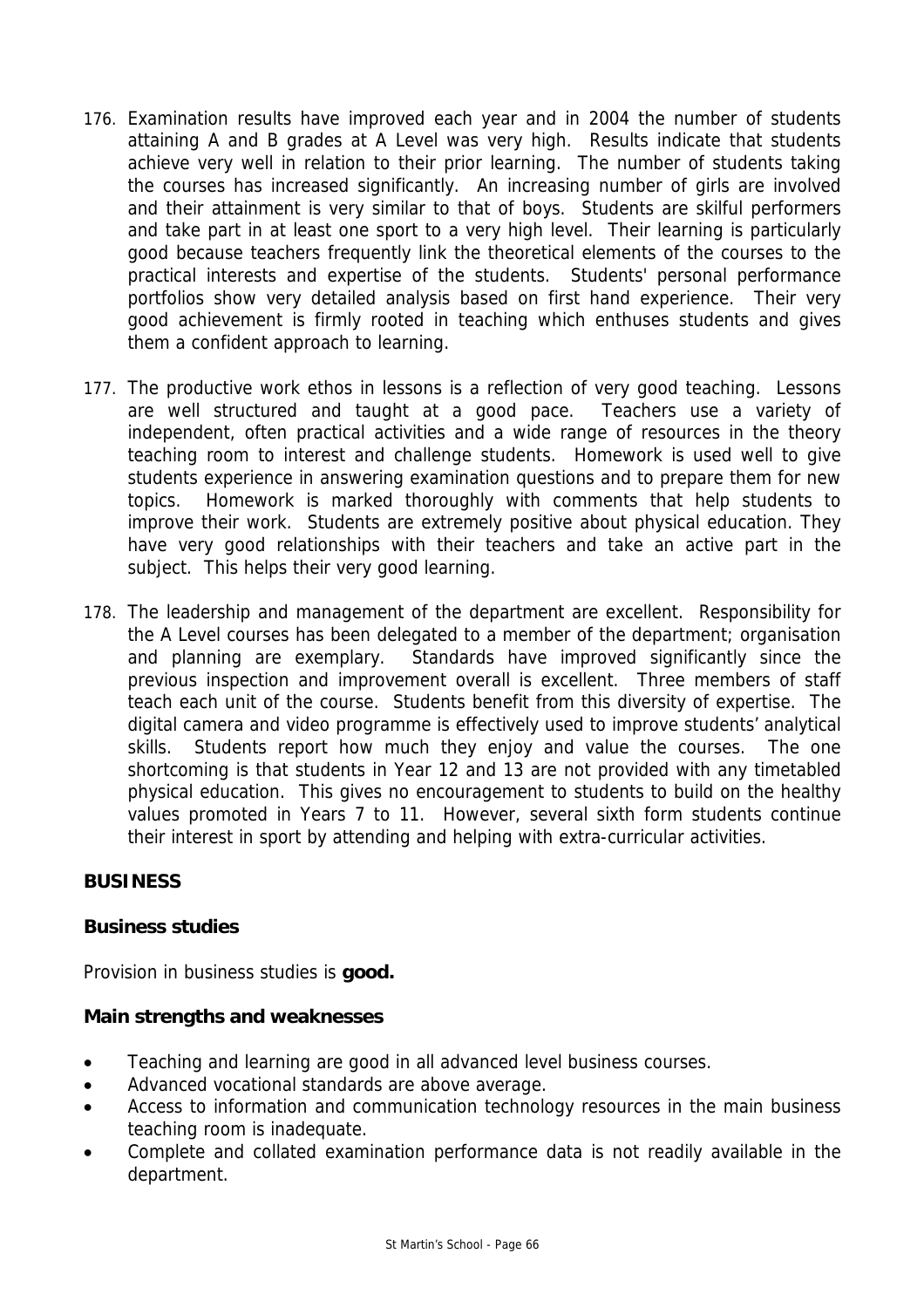# **Commentary**

- 179. AVCE results in 2004 were above average, but A Level results fell from above average in 2003 to below average in 2004. This was largely because of a fall in the number of higher grades. Achievement is good overall. This is largely because teaching and learning are good and the students respond with interest and enthusiasm. Standards are above average at A Level in Year 13, and some very good work was seen in students' portfolios. Standards in the AVCE course are well above average. In the first term of the AS course, standards are average.
- 180. Lessons are well planned and challenging stimulus material is used. Students have opportunities to work in pairs or small groups where they are required to analyse, and discuss issues, support conclusions with appropriate data and justify corporate decisions. For example, in one lesson an interesting and challenging video about a construction company was used to good effect to enable students to analyse real problems and relate them to business theory as well as relevant consumer and safety legislation. Responses were generally delivered with confidence and supported with relevant facts. AVCE students have become effective independent learners and are good at presenting their work in class. There is further scope for more independent practical work in the other courses, particularly at an early stage at AS Level to encourage students to be even more independent with their research and more confident in the presentation of conclusions.
- 181. Students are encouraged to make good use of information and communication technology resources both in school and at home. Although there is a computer with Internet connection in the main teaching room, its display facilities are inadequate. This prevents whole-class use of the Internet for research and access up-to-date statistics or for spreadsheet modelling to manipulate and analyse business and economics data for discussion.
- 182. The leadership and management of the department are good. The department has its own access to assessment data on the school computer network. This is analysed well and used effectively to inform planning. However, the department lacks a clearly presented complete set of recent performance statistics, or an appropriate explanation of the basis for target grades. Improvement since the last inspection is satisfactory.

# **PERSONAL DEVELOPMENT AND GENERAL PROGRAMMES**

#### **General studies**

- 183. Lessons are generally taught well, with a range of activities that require the students to think, to develop some key skills and to reflect upon their ideas and beliefs. The students respond well, engage willingly in the activities and apply themselves with reasonable enthusiasm. They make good progress and achieve well in lessons.
- 184. Many students, however, place little value on the course or qualification. For some, the higher education institutions that they are considering do not require or encourage it. For others, the programme is too broad and, they say, fails to stimulate them. Consequently they lack real interest and motivation and the course has little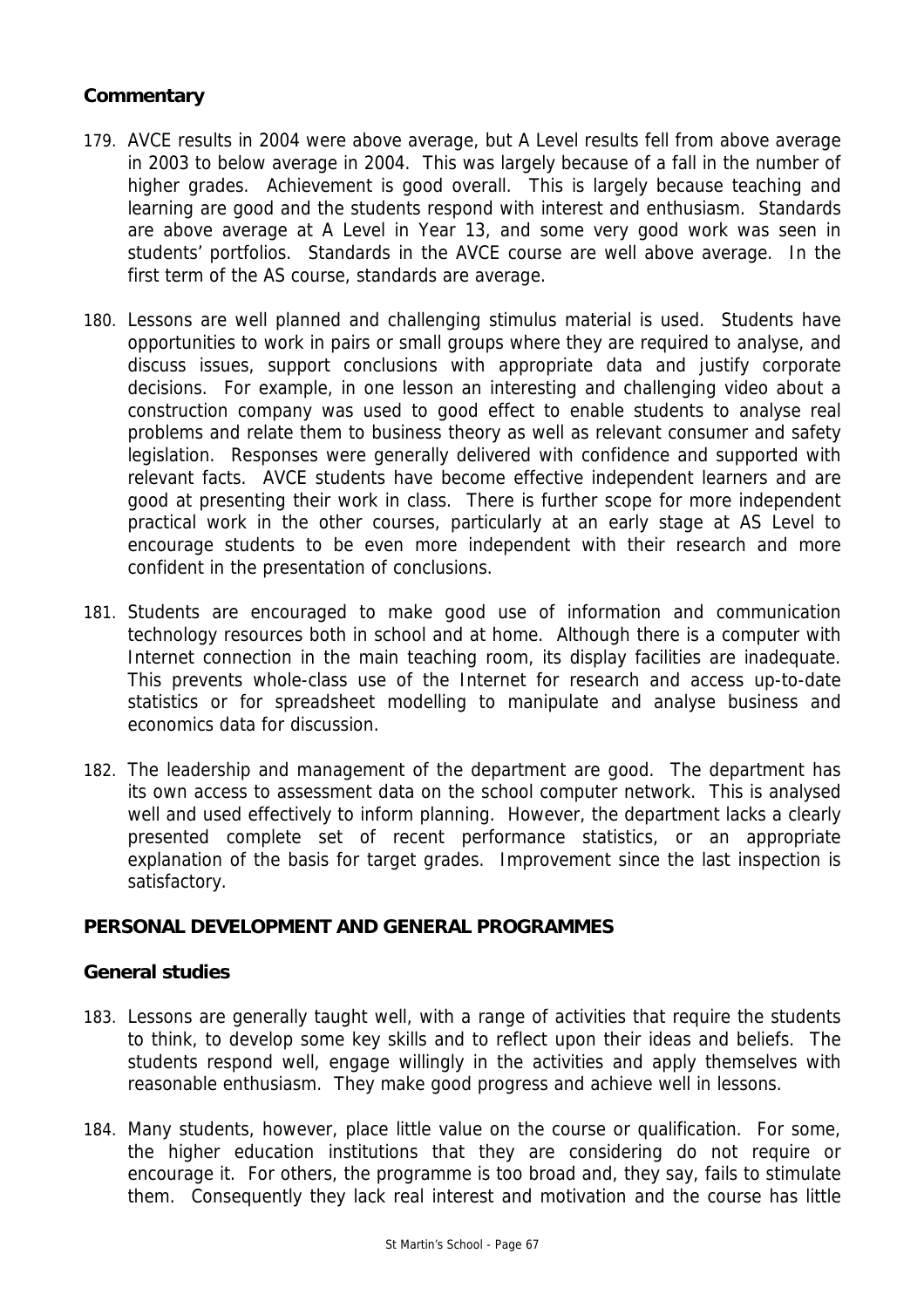impact outside of that achieved in individual lessons. Many Year 13 students expect to achieve lower standards in general studies than in their other subjects.

185. Nevertheless the grades that were achieved in 2003 were just above national results and in line with those achieved by students in their other subjects. However, results fell to below average in 2004.